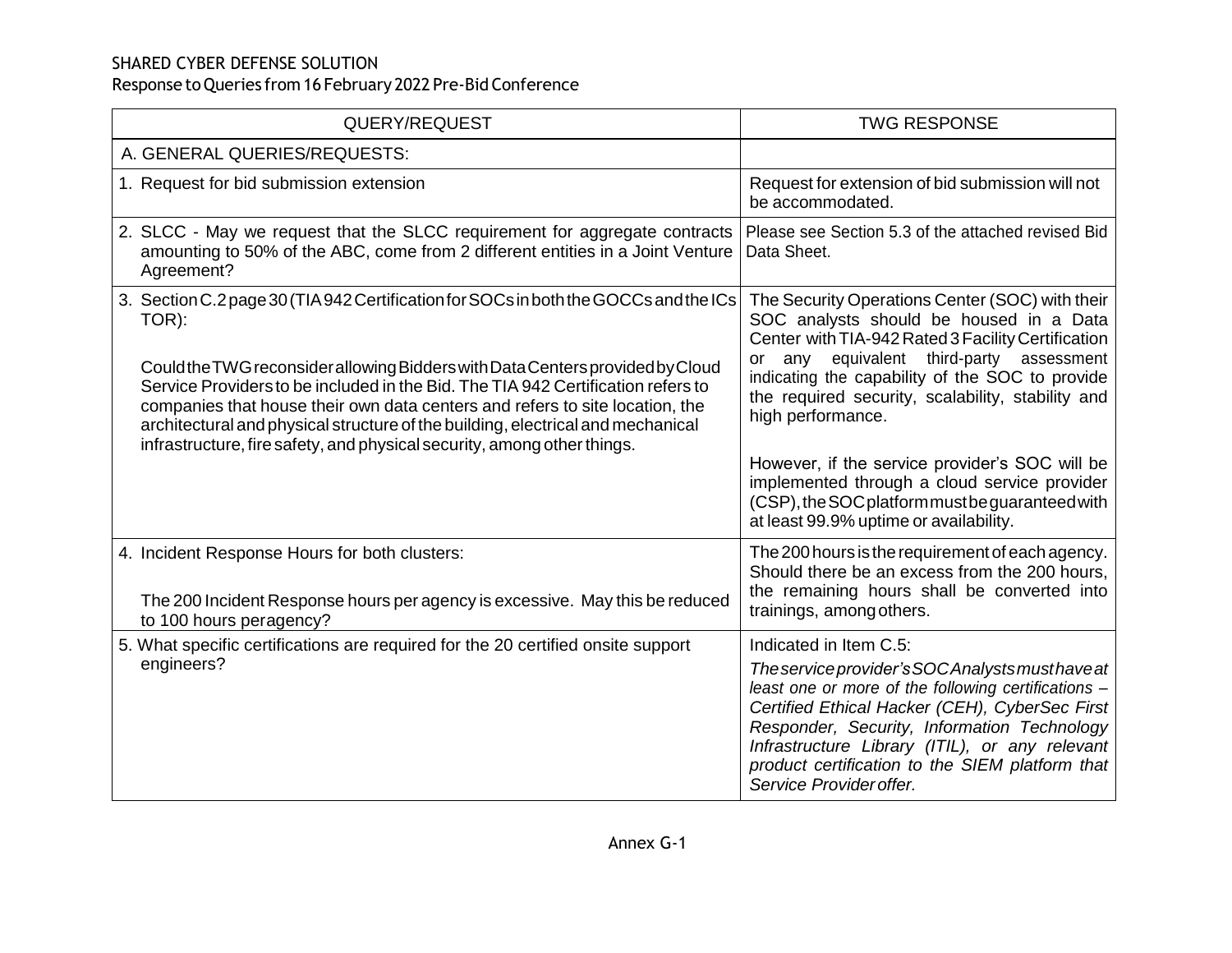| QUERY/REQUEST                                                                                                                                                     | <b>TWG RESPONSE</b>                                                                                                                                                                                                                                                                                                                                                 |
|-------------------------------------------------------------------------------------------------------------------------------------------------------------------|---------------------------------------------------------------------------------------------------------------------------------------------------------------------------------------------------------------------------------------------------------------------------------------------------------------------------------------------------------------------|
| 6. Is it possible to consider extending the validity of the SLCC from within 5 years to<br>10 years?                                                              | The original requirement is maintained.                                                                                                                                                                                                                                                                                                                             |
| 7. Is there a geographical (Cloud region) restriction on the customer requirement?                                                                                | The CSP should be hosted in an identified non-<br>terrorist country where confidentiality of the<br>information shall be ensured. The platform<br>provider or country where the platform is hosted<br>shall not be able to access or force the service<br>provider to disclose the information without<br>agency and/or cluster approval. Please state<br>location. |
| 8. Can the total number of servers including virtual servers of the Customer be<br>provided?                                                                      | The endpoints indicated in the TOR already<br>include the servers.                                                                                                                                                                                                                                                                                                  |
| 9. Can a cloud solution be proposed?                                                                                                                              | Yes.                                                                                                                                                                                                                                                                                                                                                                |
| 10. The service provider's SOC must be housed in a data center with at least TIA-942<br>Rated 3 Facility Certification. Can it be housed outside the Philippines? | Indicated in item C.5:<br>The service provider must have 24 x 7 x 365 local<br>(SOC/NOC<br>technology operation<br>center<br>facilities/infrastructure and service) and support<br>with at least 20 certified onsite support engineers<br>within Metro Manila.                                                                                                      |
| 11. Is the SLCC negotiable?                                                                                                                                       | Please see Section 5.3 of the attached revised Bid<br>Data Sheet.                                                                                                                                                                                                                                                                                                   |
| 12. How much is the budget per Agency?                                                                                                                            | Budget per agency is indicated in the Invitation To<br>Bid (ITB)                                                                                                                                                                                                                                                                                                    |
| 13. What is the SLCC requirement since it will be divided per agency on awarding? Do<br>we need to join the bidding per agency?                                   | Bidding is on a per lot basis: Lot 1 is for the<br>GOCC/GFICluster, while Lot 2 is for the Insurance<br>Cluster.                                                                                                                                                                                                                                                    |
| 14. What is the expectation after 2 years it is ended since it was a cloud-based<br>subscription?                                                                 | Each agency has the option to extend the<br>subscription and/or conduct another bidding of<br>the subscription.                                                                                                                                                                                                                                                     |
| 15. Can we get a certified Engineer from the Partners-Vendor                                                                                                      | No.                                                                                                                                                                                                                                                                                                                                                                 |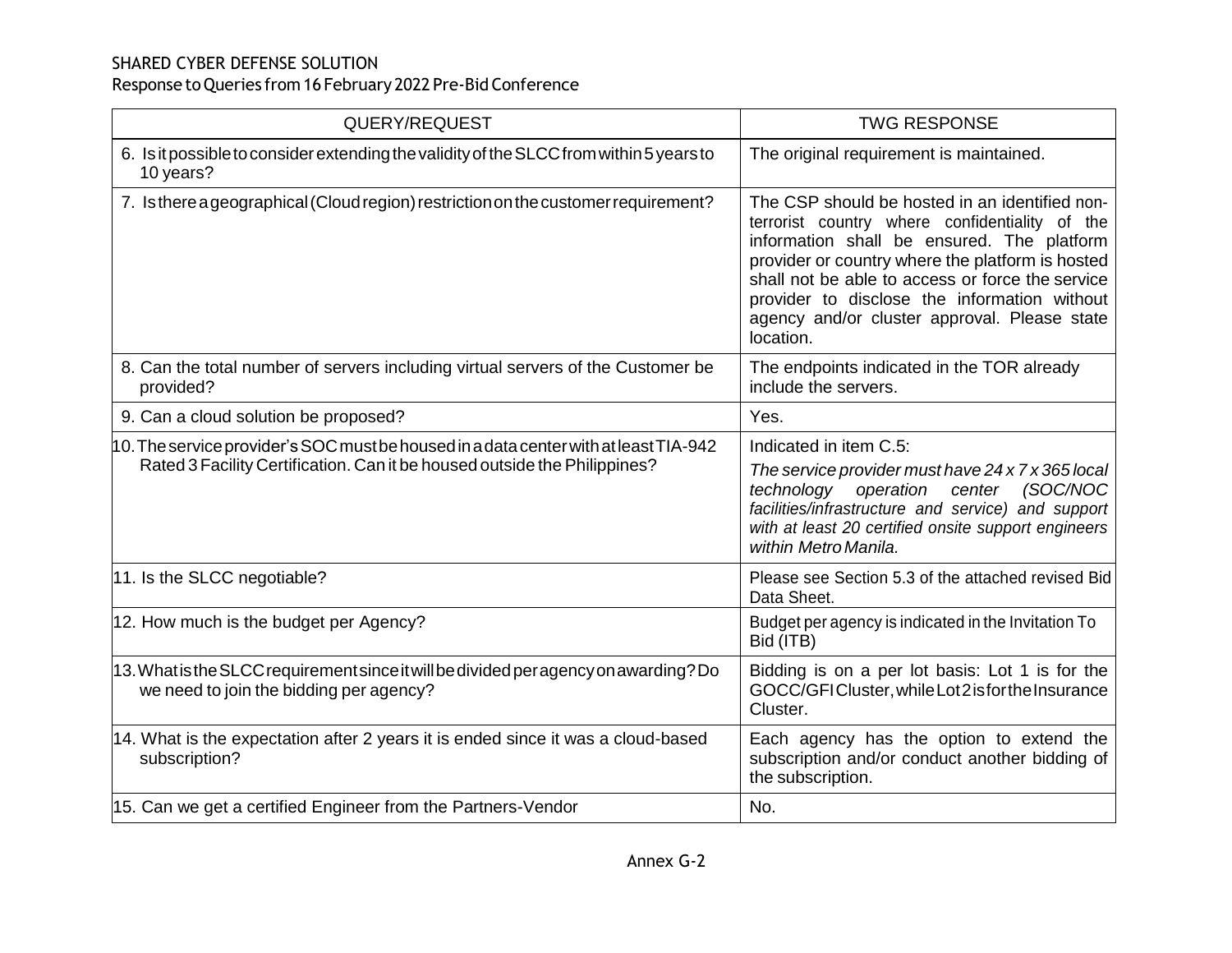| QUERY/REQUEST                                                                                                                                                                                                                                                                                                                                           | <b>TWG RESPONSE</b>                                                                                                                                                             |
|---------------------------------------------------------------------------------------------------------------------------------------------------------------------------------------------------------------------------------------------------------------------------------------------------------------------------------------------------------|---------------------------------------------------------------------------------------------------------------------------------------------------------------------------------|
| 16. Are you allowed to have a presentation during the Bid Qualification.                                                                                                                                                                                                                                                                                | No.                                                                                                                                                                             |
| 17. Can we do a proper sizing for the SIEM?<br>a. Events per Second (EPS) for SIEM<br>b. Can we install multiple SIEMs instead of one big SIEM? This is for<br>performance and compartmentalization considerations.<br>c. Server count for-siem<br>d. Please fill-out the sizing Questionnaire                                                          | Details shall only be provided to the winning<br>bidder.                                                                                                                        |
| <b>18. SOAR</b>                                                                                                                                                                                                                                                                                                                                         | a. Indicated in items C.2:<br>The service provider must have 24 x 7 x 365 local                                                                                                 |
| a. How many analysts are deployed in SOC?<br>Is it a $9-6$ SOC or a 24 X 7 setup?<br>b.<br>What are the different compliances which the SOC must comply with?<br>c.<br>How many incidents does the soc observe daily?<br>d.<br>How many resolver Group are there?<br>e.<br>Please share the list of Servers (Web, APP, DB, R&D) which are integrated to | technology operation<br>center<br>(SOC/NOC<br>facilities/infrastructure and service) and support<br>with at least 20 certified onsite support engineers<br>within Metro Manila. |
| your SIEM or any other log aggregator such as AV server, AD, patch<br>management etc.                                                                                                                                                                                                                                                                   | b. Indicated in item A.1.2:                                                                                                                                                     |
| What are the various Devices currently deployed in the SOC?<br>g.<br>h. How many Planned SOP's are there?<br>i. How many sites and what are the environments that should be covered? (e.g.<br>Production, HA, DR)?<br>j. Actions per month, no. of users                                                                                                | The service provider should have a $24 \times 7 \times 365$<br>SOC with L1, L2 and L3 support.                                                                                  |
|                                                                                                                                                                                                                                                                                                                                                         | c. The SOC must be compliant in local regulatory<br>requirements, as well as to all applicable laws<br>and regulations.                                                         |
|                                                                                                                                                                                                                                                                                                                                                         | In addition, kindly refer to item C.6:                                                                                                                                          |
|                                                                                                                                                                                                                                                                                                                                                         | SOC must also be certified to ISO 27001:2013<br>Information Security Management System (ISMS).                                                                                  |
|                                                                                                                                                                                                                                                                                                                                                         | d. Data not yetavailable                                                                                                                                                        |
|                                                                                                                                                                                                                                                                                                                                                         | e. This will be assigned by service provider as<br>long as they comply with the SLA                                                                                             |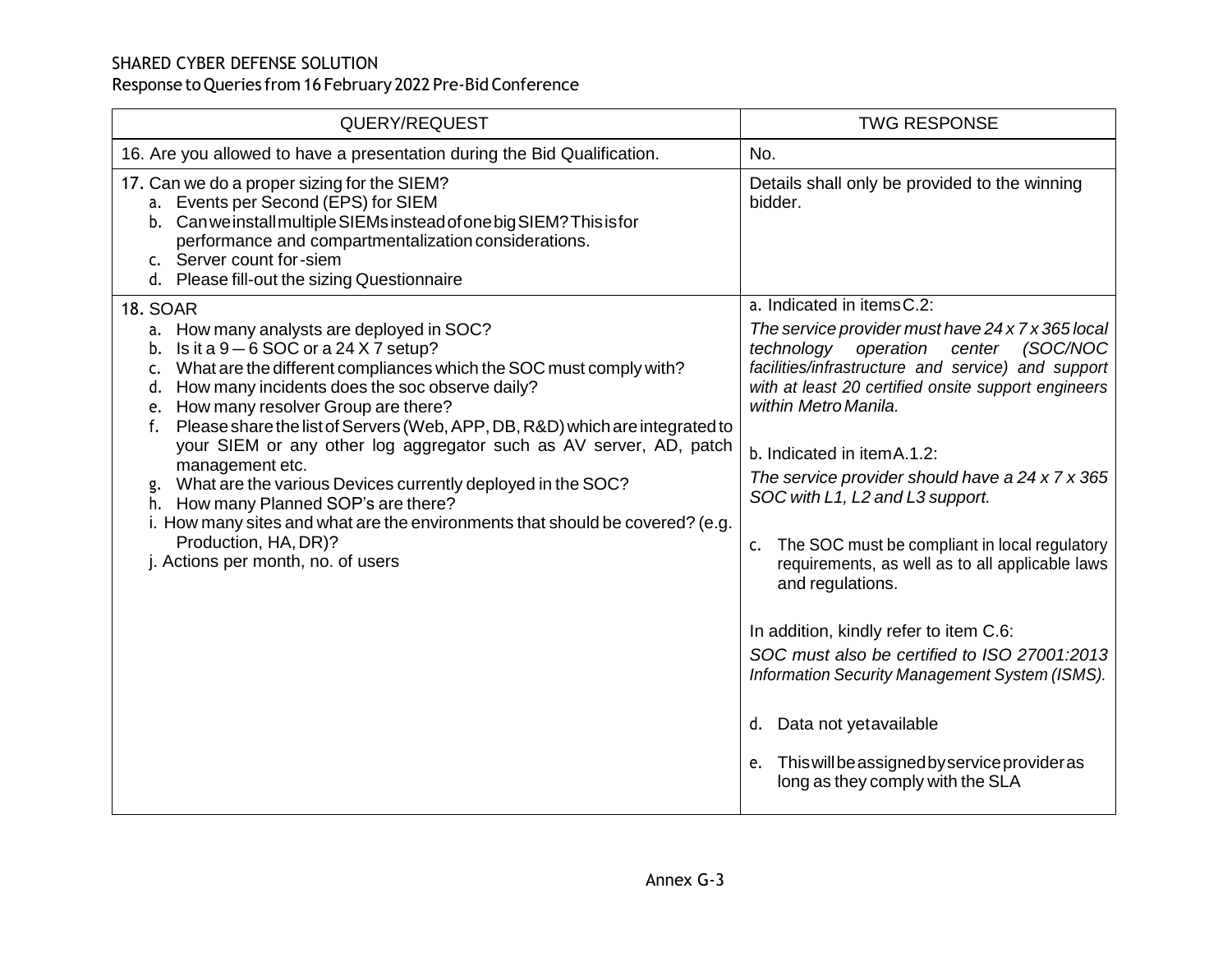| QUERY/REQUEST                                                                                                     | <b>TWG RESPONSE</b>                                                                                                                          |
|-------------------------------------------------------------------------------------------------------------------|----------------------------------------------------------------------------------------------------------------------------------------------|
|                                                                                                                   | f.<br>Publicfacing servers, internal servers, etc.<br>Detailscanbeprovided to the winning bidder<br>due to confidentiality.                  |
|                                                                                                                   | g. The SOC to be deployed will monitor perimeter<br>and endpoint events                                                                      |
|                                                                                                                   | h. The service provider will determine this.                                                                                                 |
|                                                                                                                   | i. All endpoint count shall be the basis.                                                                                                    |
|                                                                                                                   | j. Data not yetavailable                                                                                                                     |
| 19. Can you provide the Asset Inventory list per agency? Do you have EPS or<br>Log Volume ingestion per agency?   | This shall be provided to the winning bidder.                                                                                                |
| 20. Is SOC2 Type 2 and TIA 942 specific to the data centre hosting the SOC<br>infrastructure. Eg. Microsoft Azure | The TIA 942 requirement is for the data center<br>hosting, the SOC, and its analysts.                                                        |
|                                                                                                                   | However, if the service provider's SOC will be<br>housed in a CSP, the SOC platform must<br>guarantee at least 99.9% uptime or availability. |
| 21. Is client already using any vulnerability scanning tool? If yes, which tool is it?                            | LBP, UCPB-Yes                                                                                                                                |
|                                                                                                                   | DBP, HDMF, PGC - None                                                                                                                        |
|                                                                                                                   | GSIS-Yes                                                                                                                                     |
|                                                                                                                   | BTr, SSS, IC, PDIC - None                                                                                                                    |
|                                                                                                                   | The identification of the tool shall only be provided to<br>the winning bidder.                                                              |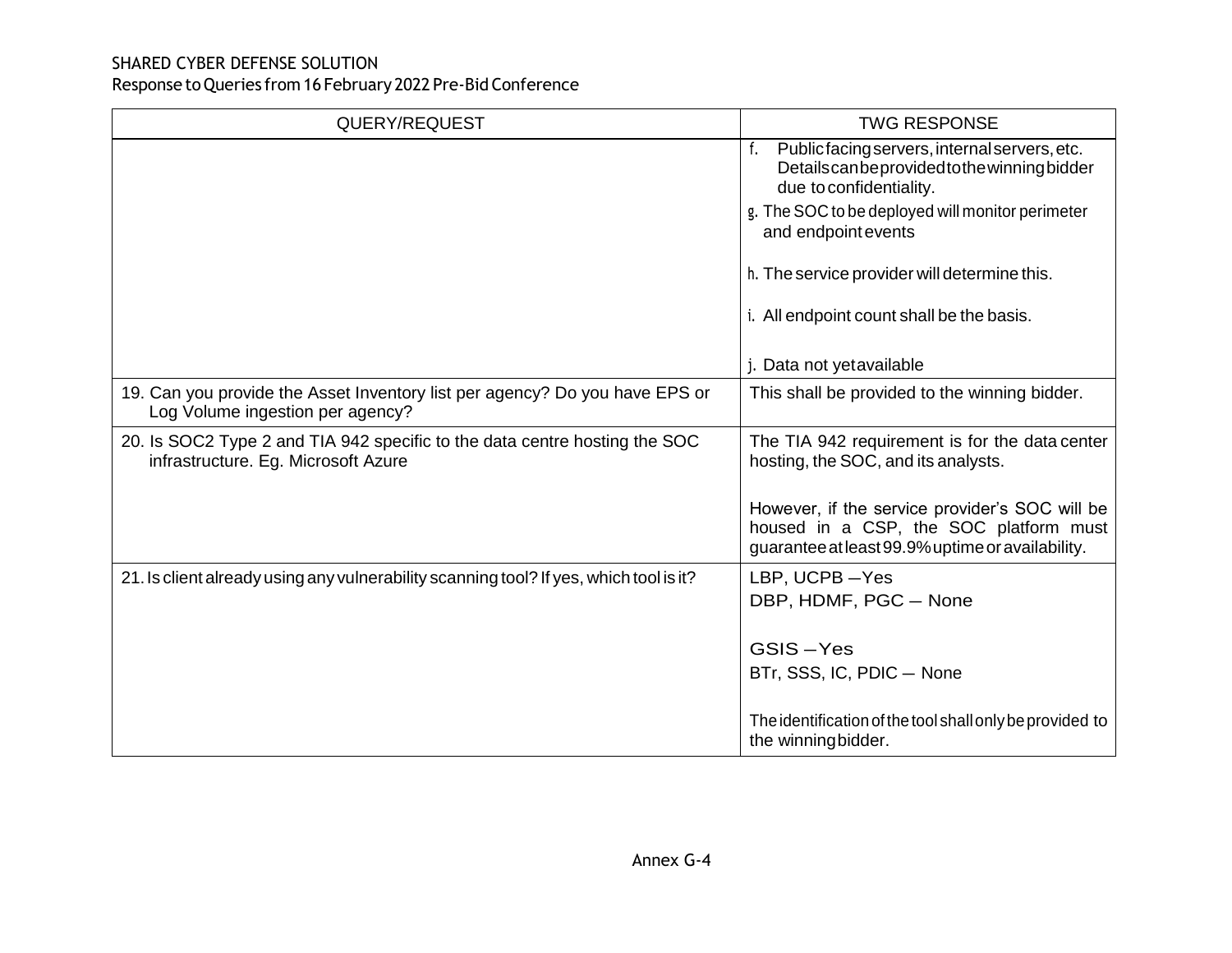| QUERY/REQUEST                                                                                                                                                                                                                      | <b>TWG RESPONSE</b>                                                                                                                                                                                                                                                                                                                                                                                                                                                    |
|------------------------------------------------------------------------------------------------------------------------------------------------------------------------------------------------------------------------------------|------------------------------------------------------------------------------------------------------------------------------------------------------------------------------------------------------------------------------------------------------------------------------------------------------------------------------------------------------------------------------------------------------------------------------------------------------------------------|
| 22. Can we please get a breakdown of the following tool types by agency which can<br>be leveraged to deliver the service:<br>a. SIEM<br>b. EDR<br>c. SOAR<br>d. UEBA<br>e. Vulnerability Management solution                       | This shall be provided to the winning bidder.                                                                                                                                                                                                                                                                                                                                                                                                                          |
| 23. Are the mobile devices part of the number of endpoints cited in the RFP?                                                                                                                                                       | Yes.                                                                                                                                                                                                                                                                                                                                                                                                                                                                   |
| 24. Do we need two Secretary's Certificate? Or one will do?                                                                                                                                                                        | For JVAs, each party must submit their<br>respective Secretary's Certificate attesting to the<br>designation of their<br>respective<br>authorized<br>representative/s.<br>Further, it is advised that the JVAs should<br>specifically state the name of the person who is<br>appointed as the lawful attorney-in-fact of the JV<br>to sign the contract, if awarded, and the member<br>who is the lead representative of the concerned<br>JV per GPPB NPM No. 098-2004 |
| 25. We don't have DTI permit since SGV is a partnership.                                                                                                                                                                           | Permit<br>applicable only to<br>DTI<br>is<br>sole<br>proprietorship. For partnership, SEC Certificate<br>on Recording of Partnership shall be submitted.                                                                                                                                                                                                                                                                                                               |
| 26. What other document can we provide to support that we are a local company?<br>Will a PhilGEPS registration for foreign entities that will join our JV be required or<br>will supporting qualification documents be sufficient? | Only PhilGEPS Certificate of Membership under<br>Platinum Category shall be submitted in lieu of<br>Class "A" documents per GPPB Resolution No.<br>15-2021                                                                                                                                                                                                                                                                                                             |
| Under A.2 Managed Detection and Response - A.2.1 Deployment and Management                                                                                                                                                         | This is a current requirement.                                                                                                                                                                                                                                                                                                                                                                                                                                         |
| 27. The solution works in a Virtual Desktop Infrastructure (VDI) environment.                                                                                                                                                      |                                                                                                                                                                                                                                                                                                                                                                                                                                                                        |
| Is this a current or future requirement? Which agency is using VDI? Is this already<br>included in the endpoint counts?                                                                                                            |                                                                                                                                                                                                                                                                                                                                                                                                                                                                        |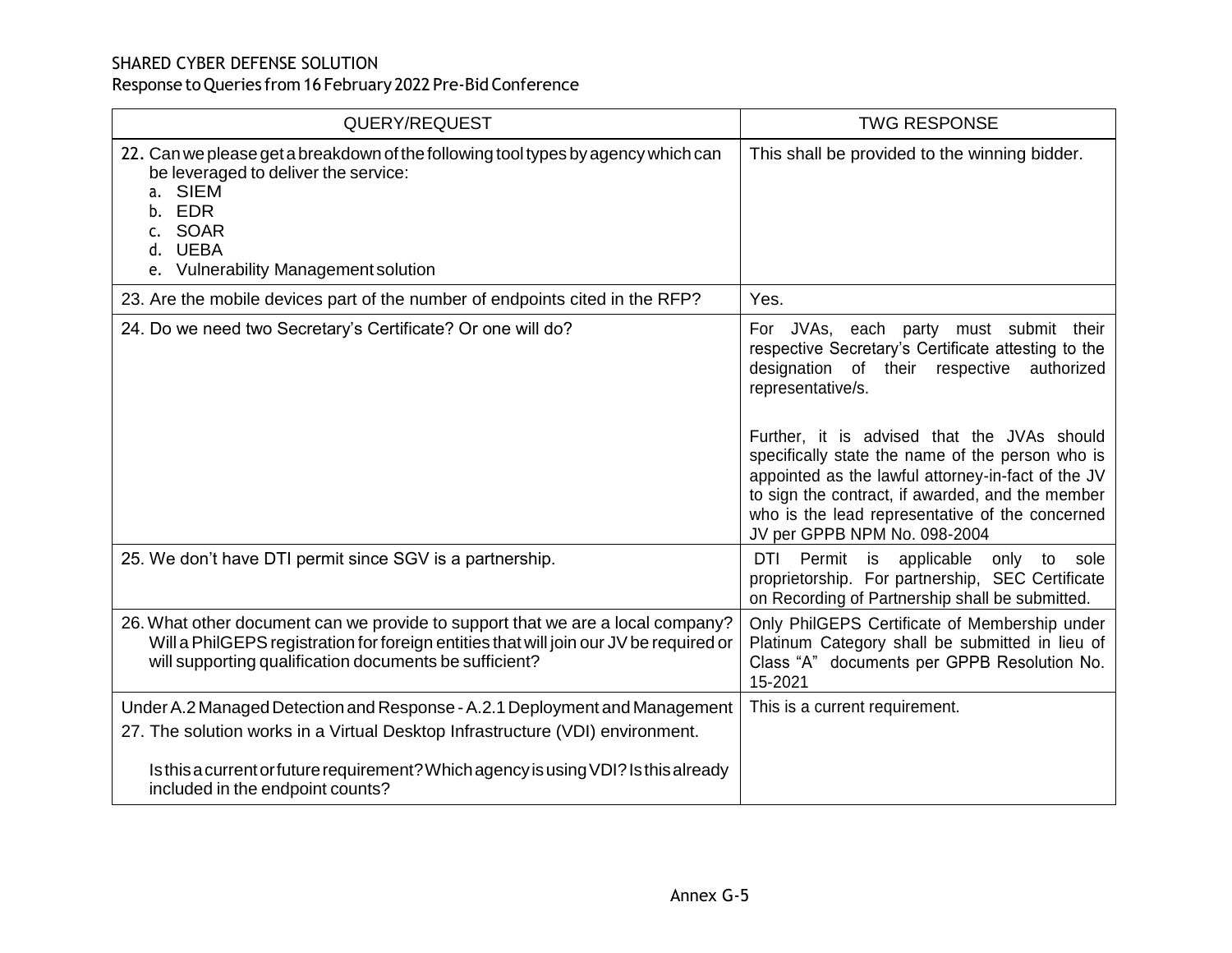| 28. The solution shall support Endpoint Detection and Response (EDR) functionality<br>on Windows, Linux, Unix, and Mac Operating System (OS).                                                                                                           | EDR can be installed to supported systems.<br>For non-supported systems, other means of<br>monitoring must be performed, such as network |
|---------------------------------------------------------------------------------------------------------------------------------------------------------------------------------------------------------------------------------------------------------|------------------------------------------------------------------------------------------------------------------------------------------|
| Unix does not allow the installation of most modern software including EDR<br>agents. If EDR agents can be installed on other devices which remotely access the<br>UNIX systems such as MACOS, Linux, and Windows, can this be considered<br>compliant? | detection and response (NDR or similar).                                                                                                 |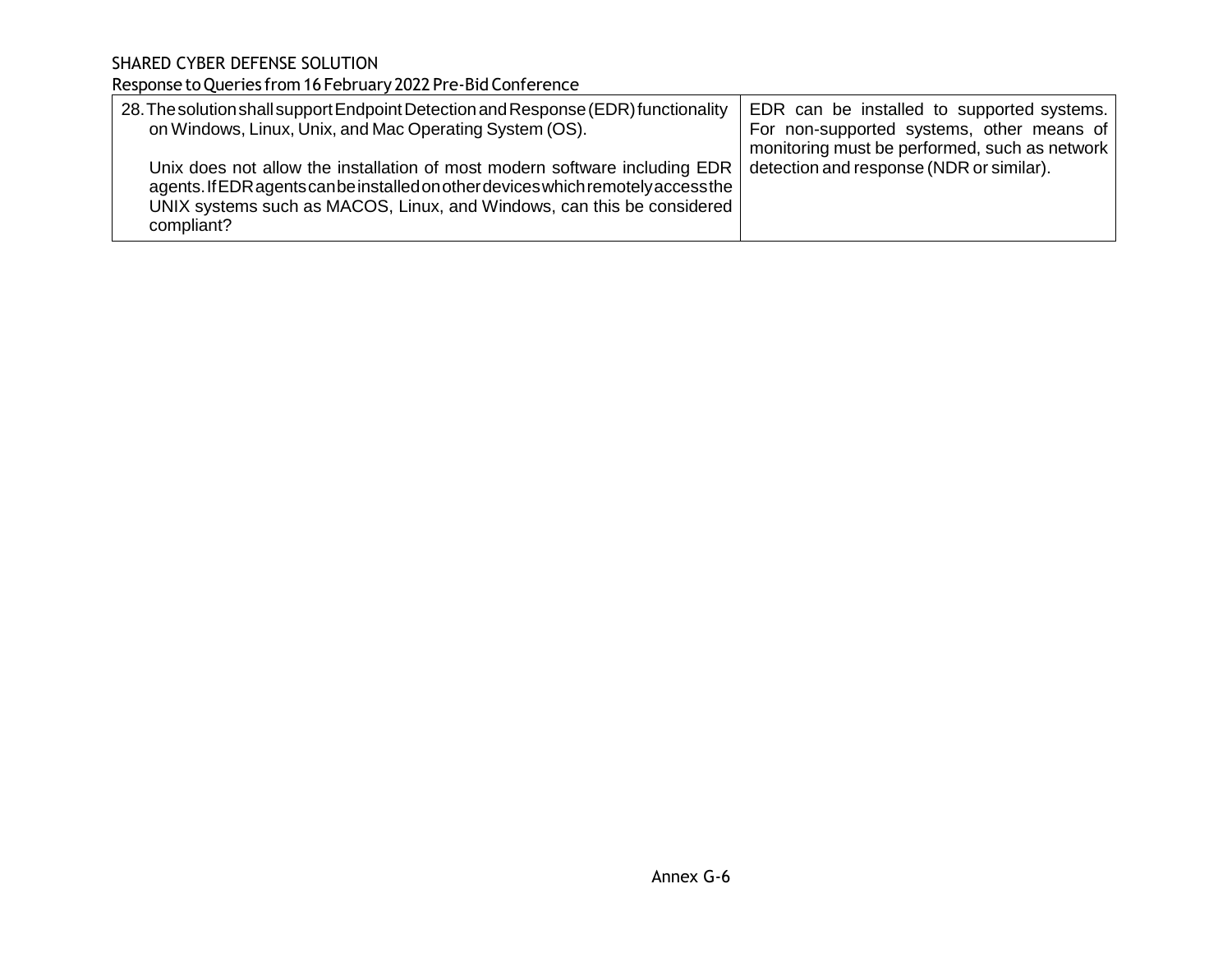| QUERY/REQUEST                                                                                                                                                                                                                                                                                                                                                                                                                                                                      | <b>TWG RESPONSE</b>                                                                                                                     |
|------------------------------------------------------------------------------------------------------------------------------------------------------------------------------------------------------------------------------------------------------------------------------------------------------------------------------------------------------------------------------------------------------------------------------------------------------------------------------------|-----------------------------------------------------------------------------------------------------------------------------------------|
| 29. Endpoint Protection, machine learning, behavior analytics and EDR including the<br>remote response should be part of a one single agent and should not require<br>multiple agent deployment. In the system process tree, the modules should not<br>show multiple processentries.                                                                                                                                                                                               | Endpoint Protection, machine learning, behavior<br>analytics and EDR including the remote response<br>should be part of the same brand. |
| Our EPP and EDR are both from the same brand but it shows multiple<br>processes depending on modules enabled. Based on our research, there is no<br>vendor that uses only a single process tree. Can this item be modified to using<br>the "Same brand" rather than "single agent that should not show multiple<br>process"?                                                                                                                                                       |                                                                                                                                         |
| 30. The solution should support EDR for Mobile supporting Android and IOS from the<br>same platform and without installing any additional management infrastructure                                                                                                                                                                                                                                                                                                                | This shall be provided to the winning bidder.                                                                                           |
| How many mobile agents are needed per agency?                                                                                                                                                                                                                                                                                                                                                                                                                                      |                                                                                                                                         |
| 31. EDR events should be enriched and correlated with service provider's own Threat<br>Intelligence and not using any third-party Indicator of Compromise (IOC). Also, the<br>solution should be one of the leaders in analyst Threat Intelligence reports.                                                                                                                                                                                                                        | EDR must be in the Analyst Threat Intelligence<br>Report.                                                                               |
| The only vendors in the leaders group for Analyst Threat Intelligence report are<br>Fire Eye, Crowdstrike and Kaspersky. Does it mean that we are only limited to these<br>vendors for EDR functionality?                                                                                                                                                                                                                                                                          |                                                                                                                                         |
| We have helped international government and law enforcement agencies,<br>including Interpol, the United Nations, the FBI, and the US Department of<br>Homeland Security, create security policies and apprehend many cybercriminals<br>over the years. Trend Micro also runs the world's largest bug bounty program (ZDI)<br>responsible for the disclosure of vulnerabilities since 2005. Can these two items<br>be considered as proof of our leadership in threat intelligence? |                                                                                                                                         |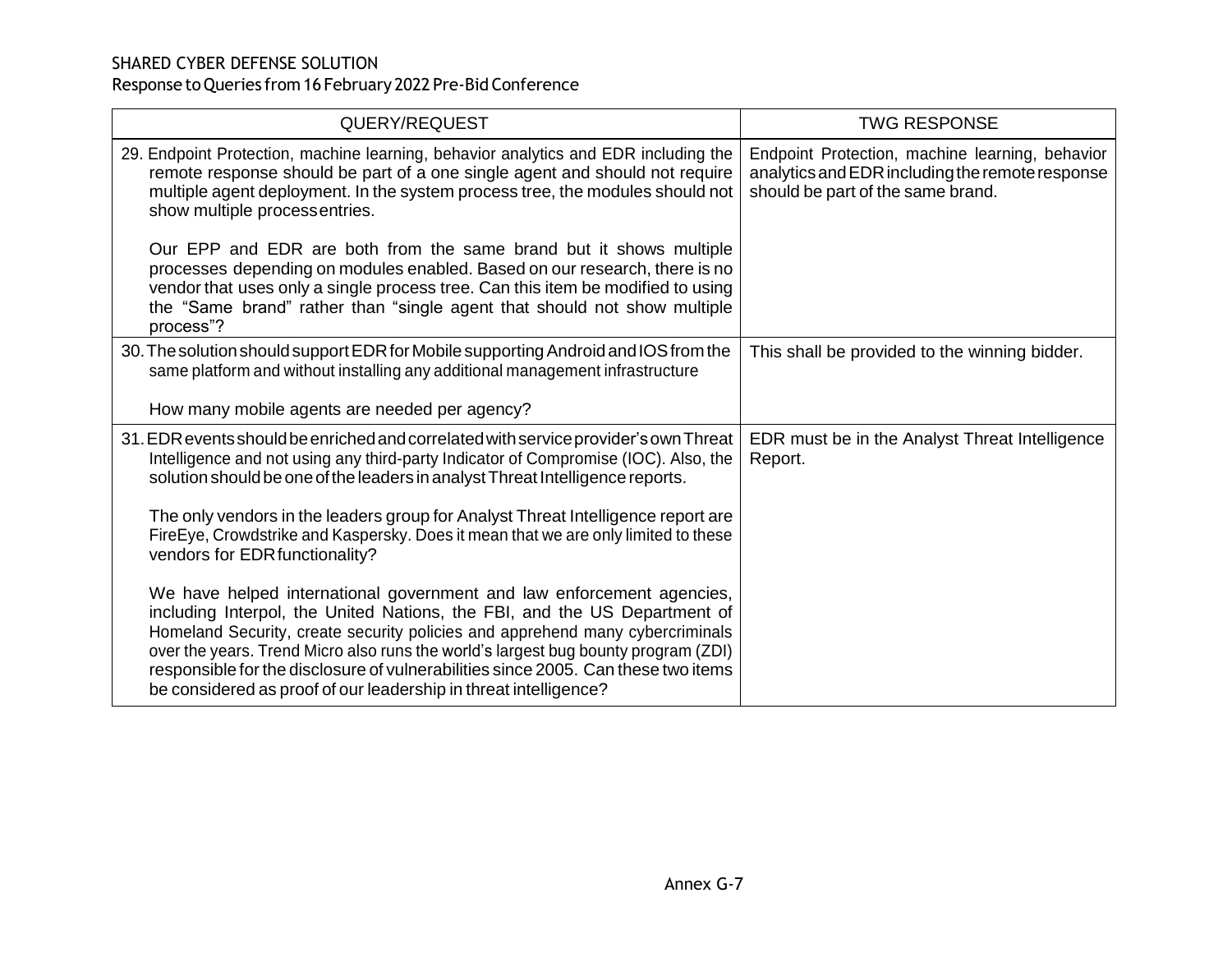| QUERY/REQUEST                                                                                                                                                                                                                                                                                                                                                                                                                             | <b>TWG RESPONSE</b>                                                                                                                              |
|-------------------------------------------------------------------------------------------------------------------------------------------------------------------------------------------------------------------------------------------------------------------------------------------------------------------------------------------------------------------------------------------------------------------------------------------|--------------------------------------------------------------------------------------------------------------------------------------------------|
| 32. Endpoint Security should not require any signatures to protect known and<br>unknown attacks. It should be 100% based on Machine Learning and<br>Behavior Patterns. Endpoint security should be owned by the service provider<br>and not by a third party.                                                                                                                                                                             | Yes. As long as the solution is 100% based on<br>machine learning and behavior patterns. Reliance<br>on signature-based shall only be an add-on. |
| We can use machine learning and behavioral analysis to protect against known<br>and unknown threats. However, we still offer other techniques, and this includes<br>signature-based protection. More security technologies are better than just relying<br>on machine learning and behavioral patterns. Can we still comply if we also rely<br>on signature-based but still provide Machine learning and behavior patterns<br>capability? |                                                                                                                                                  |
| 33. The Threat Intelligence service as part of the MDR shall be a leading threat<br>intelligence in any of the third-party analyst.                                                                                                                                                                                                                                                                                                       | Must belong to the leading Threat Intelligence in<br>any of the third-party analyst report under A.2.3.<br>Detection, #4.                        |
| We have helped international government and law enforcement agencies,<br>including Interpol, the United Nations, the FBI, and the US Department of<br>Homeland Security, create security policies and apprehend many cybercriminals<br>over the years.                                                                                                                                                                                    |                                                                                                                                                  |
| Trend Micro also runs the world's largest bug bounty program (ZDI) responsible<br>for the disclosure of vulnerabilities since 2005. Can these two items be<br>considered as proof of our leadership in threat intelligence?                                                                                                                                                                                                               |                                                                                                                                                  |
| 34. Should be able to manage workflows including sorting, filtering, tracking status,<br>assigning ownership, and creating commentary or annotations of alerts                                                                                                                                                                                                                                                                            | No.                                                                                                                                              |
| Assigning ownership is a roadmap feature for us. Can we comply with this feature<br>if we commit to provide it?                                                                                                                                                                                                                                                                                                                           |                                                                                                                                                  |
| 35. The MDR solution must have been in the industry for at least 5 years                                                                                                                                                                                                                                                                                                                                                                  | No.                                                                                                                                              |
| TM MXDR was productized 4 years ago. It was launched in 2018. However,<br>we have been offering Threat Management services since 2011. Will this comply<br>with the said requirement? Can this be relaxed to three (3) years?                                                                                                                                                                                                             |                                                                                                                                                  |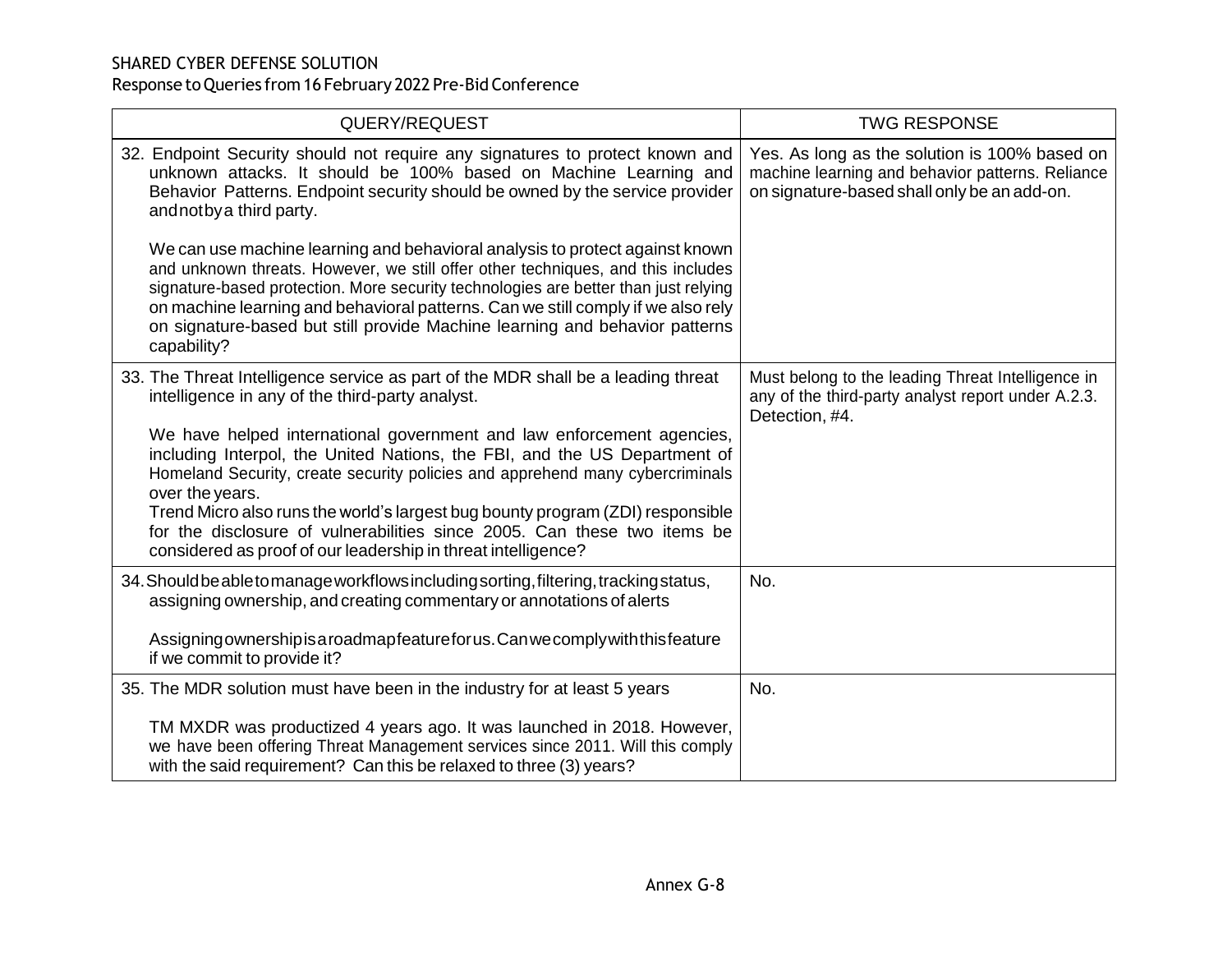| QUERY/REQUEST                                                                                                                                                                                                                   | <b>TWG RESPONSE</b>                                                                                                                                                       |
|---------------------------------------------------------------------------------------------------------------------------------------------------------------------------------------------------------------------------------|---------------------------------------------------------------------------------------------------------------------------------------------------------------------------|
| 36. Must be able to view the amount of time required to network contain and lift<br>containment                                                                                                                                 | Yes. Network containment status shall suffice for<br>this requirement.                                                                                                    |
| Is it possible to expound on this item through a use case? Will network<br>containment status suffice for this requirement?                                                                                                     |                                                                                                                                                                           |
| 37. Must be able to manage whitelisted IP addresses for network containment                                                                                                                                                     | No.                                                                                                                                                                       |
| If this is a roadmap feature, can we comply if we commit to provide it?                                                                                                                                                         |                                                                                                                                                                           |
| 38. Other Items:<br>There are agencies that already have existing tools for EPP, EDR, MDR.<br>What happens if the Shared SOC project has been awarded to another security<br>vendor who is not the incumbent of these agencies? | The Shared Cyber Defense solution shall serve<br>as another layer of defense for the agencies.                                                                            |
| 39. Assuming the agencies will be allowed to use their existing tools until they've<br>finished their existing contracts, are they required to shift to the other security<br>vendor who won the Shared SOC bid?                | The agencies' existing tools should be working in<br>parallel with the Shared Cyber Defense solution.                                                                     |
| 40. Third Party Validation<br>The solution should be a leader in both Endpoint Point Protection and EDR as per<br>latest Forrester Report.<br>Since Forrester Wave EDR 2021 does not exist, can Forrester Wave "Endpoint"       | The basis shall be the 2020 Forrester Wave<br>EDR or the latest available report.                                                                                         |
| Security Software as a Service" be considered?                                                                                                                                                                                  |                                                                                                                                                                           |
| 41. The solution should be leader in the latest Gartner's Magic Quadrant for EPP. Can<br>this be relaxed since our solution is an XDR and not an EPP. Currently, there's no<br>Gartner review for XDR.                          | The solution should be leader in the latest<br>Gartner's Magic Quadrant for EPP or any similar<br>category related to security threat detection and<br>incident response. |
| 42. Referring to the SLCC requirement under Bid Datasheet ITB Clause 5.3:<br>Please consider a completed contract of Information Technology Security<br>SOFTWARE ONLY as similar contract for this project.                     | Please see Section 5.3 of the attached revised Bid<br>Data Sheet.                                                                                                         |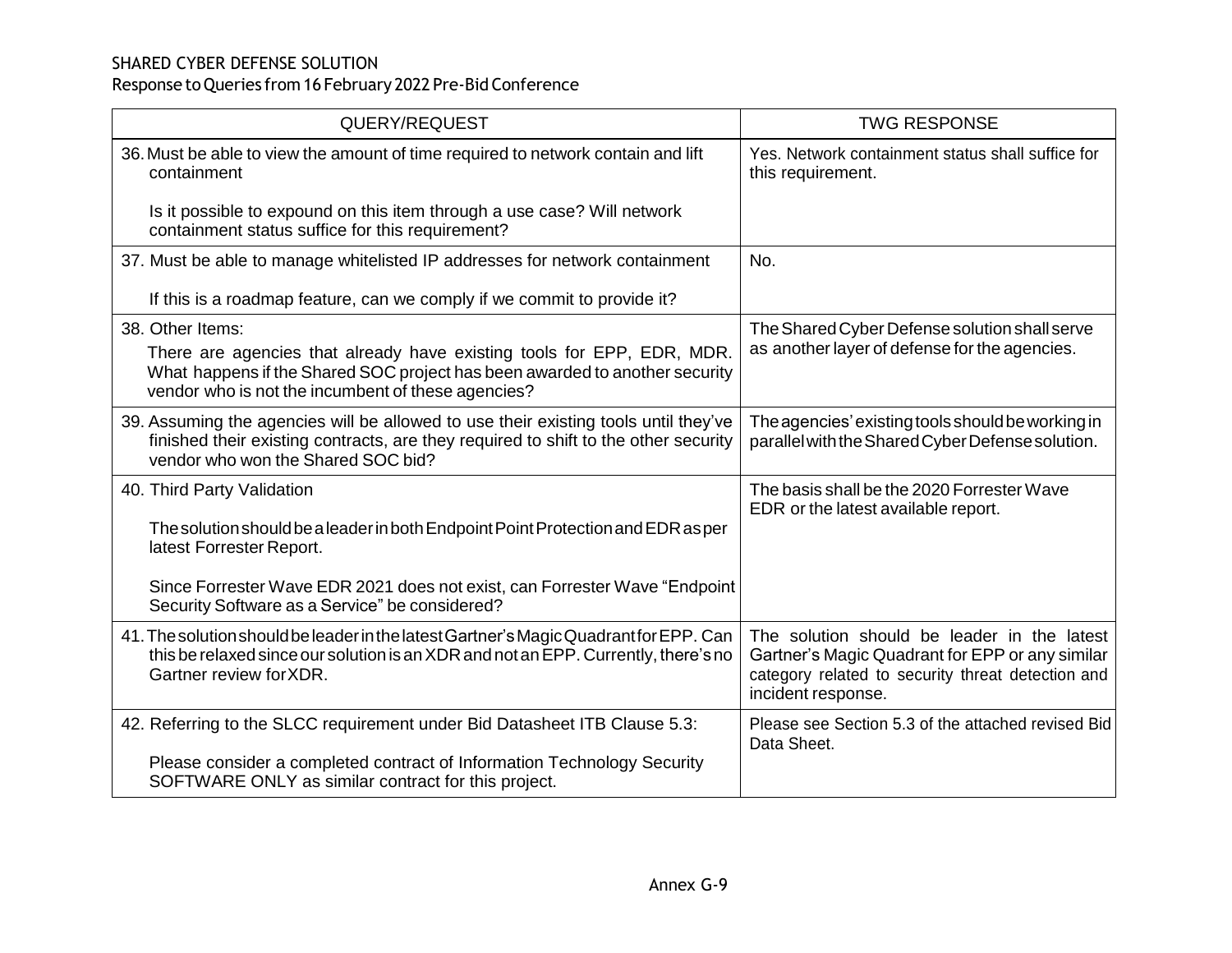| QUERY/REQUEST                                                                                                                                                                                                                                                                                                                                                                                                                                                                                                                          | <b>TWG RESPONSE</b>                                                                                                                                                                                                                                                                                                                                                              |
|----------------------------------------------------------------------------------------------------------------------------------------------------------------------------------------------------------------------------------------------------------------------------------------------------------------------------------------------------------------------------------------------------------------------------------------------------------------------------------------------------------------------------------------|----------------------------------------------------------------------------------------------------------------------------------------------------------------------------------------------------------------------------------------------------------------------------------------------------------------------------------------------------------------------------------|
| 43. Referring to the schedule of requirements regarding the start of the subscription,<br>may I know when is the issuance of Certificate of Acceptance. Is it along with the<br>release of NTP?                                                                                                                                                                                                                                                                                                                                        | Indicated in Item 5. Payment Milestone<br>Certificate of Acceptance is on a per agency basis,<br>after the implementation of each phase.                                                                                                                                                                                                                                         |
| 44. Referring to the Checklist under Other Documents to Support Compliance with<br>Technical Specifications, should these come from the bidder or can come from<br>our principals/distributor?                                                                                                                                                                                                                                                                                                                                         | Indicated in item C.12<br>The winning bidder shall likewise be required to<br>submit a Certification from the manufacturer<br>stating therein that the proposed solutions to be<br>finally delivered per SCC Clause No. 4 of the<br>issued Bidding Documents are fully compliant<br>with the technical specifications stipulated under<br>Section VII. Technical Specifications. |
| 45. What is the specific name of certifications that is being referred to the certificate<br>below:                                                                                                                                                                                                                                                                                                                                                                                                                                    | Indicated in item C. Personnel Qualifications/<br>requirements                                                                                                                                                                                                                                                                                                                   |
| Any two (2) of the unexpired professional certifications listed in the GOCC/GFI<br><b>Cluster Terms of Reference.</b><br>Is this an exam certification?                                                                                                                                                                                                                                                                                                                                                                                |                                                                                                                                                                                                                                                                                                                                                                                  |
|                                                                                                                                                                                                                                                                                                                                                                                                                                                                                                                                        |                                                                                                                                                                                                                                                                                                                                                                                  |
| 46. Can the Principal Vendor of the Solution do the implementation without doing a<br>JVA with them?                                                                                                                                                                                                                                                                                                                                                                                                                                   | No.                                                                                                                                                                                                                                                                                                                                                                              |
| 47. What would be the approach to be undertaken with respect to the procurement<br>aspect of both projects? What would Landbank's role be, a single procurement<br>entity for both clusters? If yes, how will the license entitlements since each<br>clusters will have 5 agencies each with varying endpoint count requirements? If<br>no, then will the procurement be per agency for both clusters? If this is the case<br>then procurement process timeline must be synched across agencies for uniform<br>start dates per cluster | LBP will be the Procurement Agent for both<br>clusters. License entitlements shall be by agency.                                                                                                                                                                                                                                                                                 |
| 48. If the SIEM requirement is a cloud hosted based solution, should it be explicitly<br>stated in the tender in which the solution provider should be taking care of its<br>maintenance?                                                                                                                                                                                                                                                                                                                                              | No need. Since the SIEM shall be provided by<br>the vendor, the maintenance should also be<br>included.                                                                                                                                                                                                                                                                          |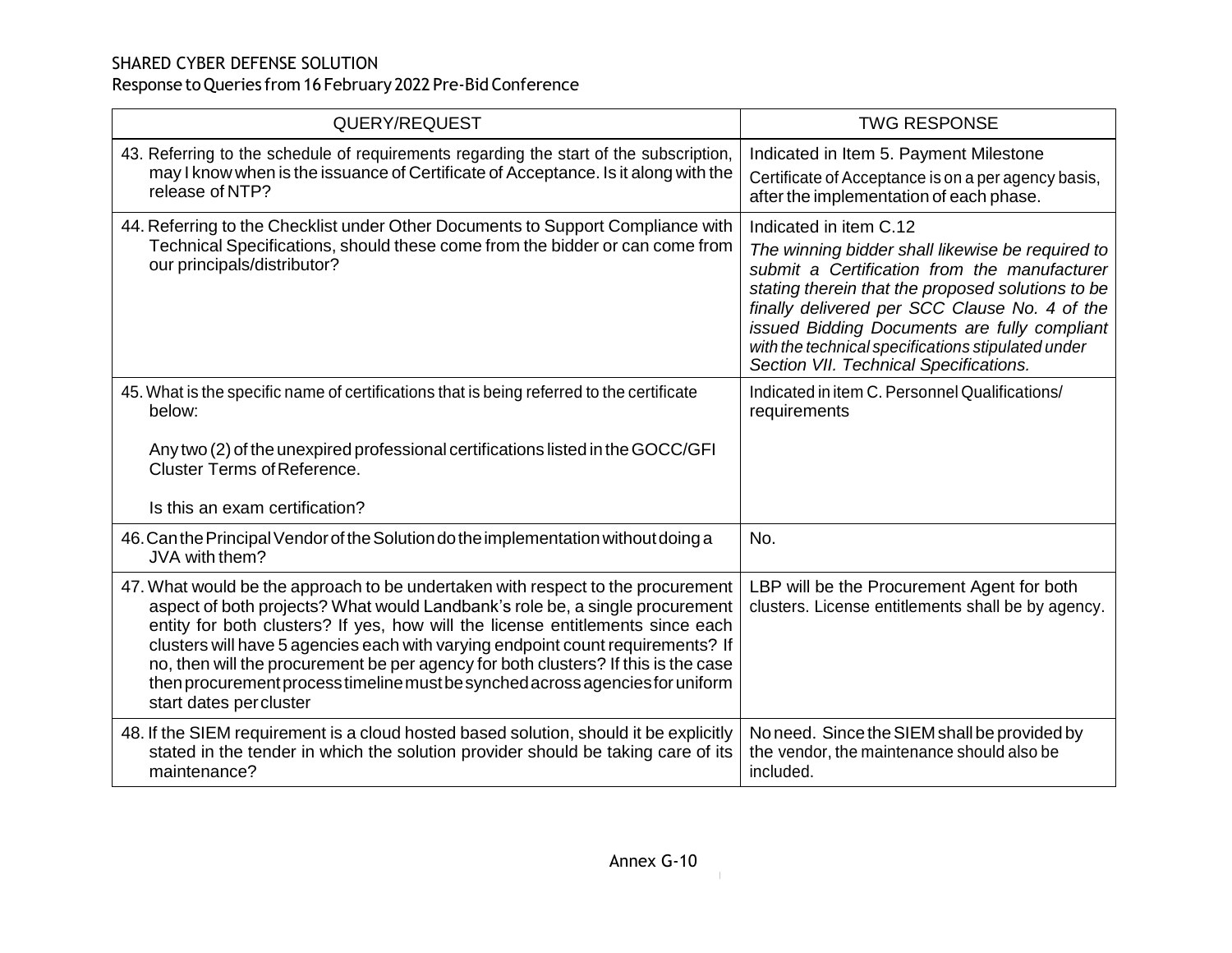| QUERY/REQUEST                                                                                                                                                                                                                                                                                                                                                                                                                                                                                                                                                                             | <b>TWG RESPONSE</b>                                                                              |
|-------------------------------------------------------------------------------------------------------------------------------------------------------------------------------------------------------------------------------------------------------------------------------------------------------------------------------------------------------------------------------------------------------------------------------------------------------------------------------------------------------------------------------------------------------------------------------------------|--------------------------------------------------------------------------------------------------|
| 49. If they will be requiring a SIEM cloud hosted solution, it normally requires to deploy a<br>log collector software which will require a server/hardware. Can both clusters'<br>respective agencies provide their own server/hardware? Or does the bidder will<br>be expected also to provide the required server/hardware? If yes, should the<br>tender also states explicitly to include into the SIEM requirements that the "log<br>collection software and hardware that needs to be deployed for on-premise data<br>sources collection should be provided as well by the bidder"? | Regardless of the service (in-Cloud or in-premise),<br>the SIEM shall be provided by the vendor. |
| 50. Should the proposed EDR and SIEM solution be open to other vendors that<br>is included in either the Forrester or Gartner Magic Quadrant? This will help<br>the Technical working group to have wider options on the required solutions<br>instead of just focusing on the vendors that commands a price premium being<br>part of the leaders' quadrant?                                                                                                                                                                                                                              | No.                                                                                              |
| 51. Since the technology solution will be deployed to each agencies, should there be<br>a central federated view of alerts coming from all the agencies? If yes, which<br>agency will own the federated view?                                                                                                                                                                                                                                                                                                                                                                             | No.                                                                                              |
| 52. How many mobile devices per agency that requires installation of EDR?                                                                                                                                                                                                                                                                                                                                                                                                                                                                                                                 | This will be provided to the winning bidder.                                                     |
| 53. Does each agency has existing Mobile Device Management (MDM) solution<br>to deploy the EDR solution for their mobile devices? If none, then will the agency<br>be expected to deploy the agents manually?                                                                                                                                                                                                                                                                                                                                                                             | No.<br>The agency, together with the vendor. is expected<br>to deploy the agents manually.       |
| 54. Does each agency has existing software deployment tool (i.e. SCCM) to deploy the<br>EDR software across their endpoints and servers?                                                                                                                                                                                                                                                                                                                                                                                                                                                  | <b>GOCCs/GFIs - Yes</b><br>Insurance Cluster - Partial                                           |
| 55. The ToR only provides the user/endpoints counts per agency, does it mean that<br>we should just estimate the sizing only based on the number of endpoints? We<br>need to know the number of existing security devices the each agencies need to<br>be integrated to our proposed SIEM to be able to provide the sizing and costing.                                                                                                                                                                                                                                                   | This will be provided to the winning bidder.                                                     |
| 56. How many Firewalls for each agencies? We need this to properly size the SIEM.                                                                                                                                                                                                                                                                                                                                                                                                                                                                                                         | This will be provided to the winning bidder.                                                     |
| 57. How many IPS for each agencies? We need this to properly size the SIEM.                                                                                                                                                                                                                                                                                                                                                                                                                                                                                                               | This will be provided to the winning bidder.                                                     |
| 58. How many VPN device/s for each agencies? We need this to properly size the<br>SIEM.                                                                                                                                                                                                                                                                                                                                                                                                                                                                                                   | This will be provided to the winning bidder.                                                     |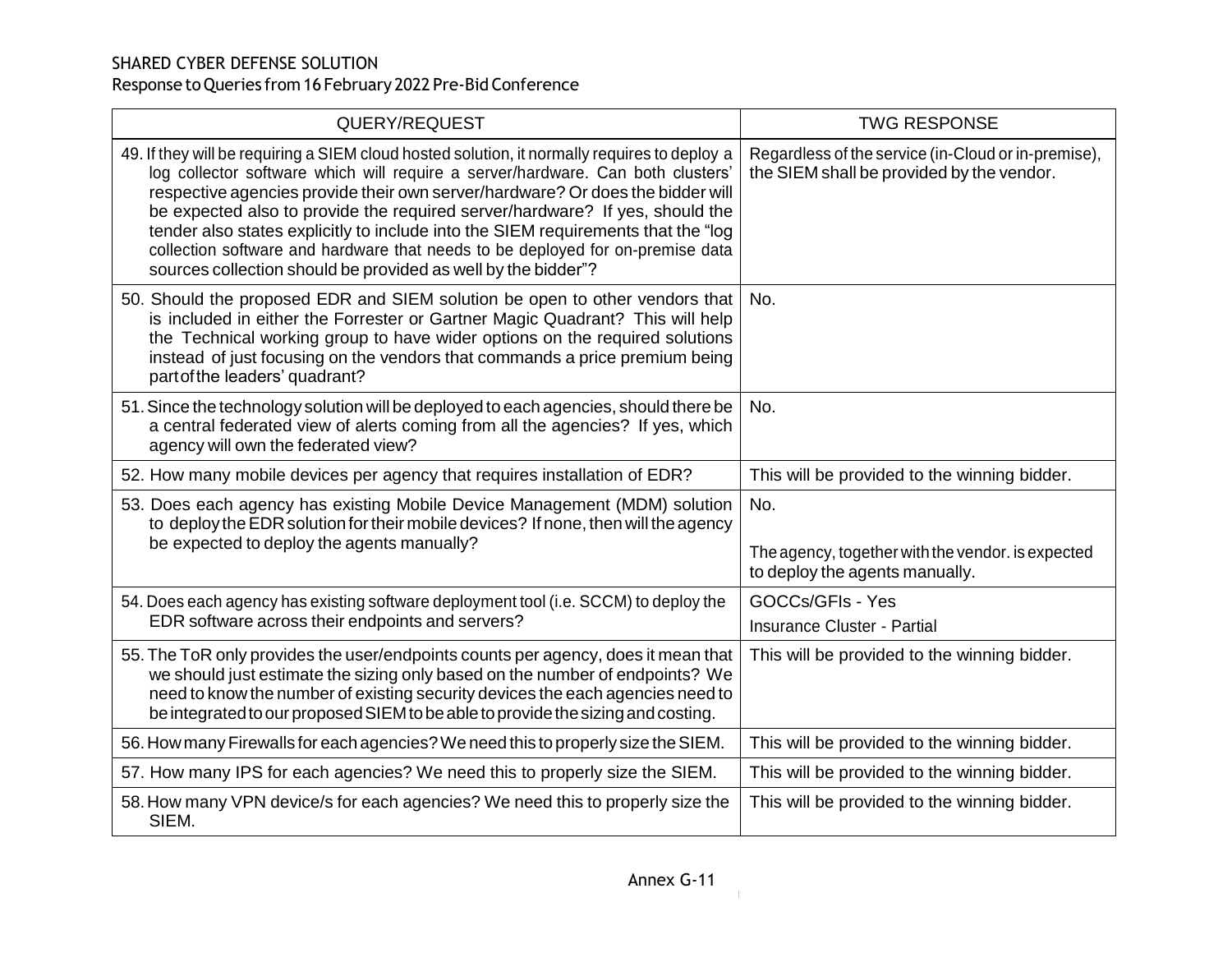| QUERY/REQUEST                                                                                                                                                                                                                                                                                                                                                                                                                                                  | <b>TWG RESPONSE</b>                                                                                                                                      |
|----------------------------------------------------------------------------------------------------------------------------------------------------------------------------------------------------------------------------------------------------------------------------------------------------------------------------------------------------------------------------------------------------------------------------------------------------------------|----------------------------------------------------------------------------------------------------------------------------------------------------------|
| 59. How many Anti-virus (EPP) solution for each agencies? We need this to properly<br>size the SIEM.                                                                                                                                                                                                                                                                                                                                                           | This will be provided to the winning bidder.                                                                                                             |
| 60. How many Active-Directory servers for each agencies? We need this to properly<br>size the SIEM.                                                                                                                                                                                                                                                                                                                                                            | This will be provided to the winning bidder.                                                                                                             |
| 61. How many Web proxy devices for each agencies? We need thistoproperly size the<br>SIEM.                                                                                                                                                                                                                                                                                                                                                                     | This will be provided to the winning bidder.                                                                                                             |
| 62. Please provide the other security perimeter tools and its counts that each agency<br>wanted to be integrated with the proposed SIEM. We need this to properly size the<br>SIEM.                                                                                                                                                                                                                                                                            | This will be provided to the winning bidder.                                                                                                             |
| 63. How much is the total Internet bandwidth of each agencies? We need this to<br>properly size the SIEM.                                                                                                                                                                                                                                                                                                                                                      | This will be provided to the winning bidder.                                                                                                             |
| 64. Does each agencies have an existing SIEM solution? Is it on-prem SIEM?<br>Please provide the number of the agencies that has existing SIEM.                                                                                                                                                                                                                                                                                                                | This will be provided to the winning bidder.                                                                                                             |
| 65. For Threat Intelligence, how many digital assets (domains, IP ranges, cloud<br>storage, sub domains, name of executives, brand names, logo's, social media<br>sites, and "key words") to be covered by Threat Intel?                                                                                                                                                                                                                                       | This will be provided to the winning bidder.                                                                                                             |
| 66. May seek for an extension for 2 weeks (March 16, 2022)? To allow us time to get<br>approval from our clients of completed projects.                                                                                                                                                                                                                                                                                                                        | No.                                                                                                                                                      |
| 67. May we know the inventory of the devices of all the Data Centers that will be part of<br>this project, no. of endpoints have been defined but not complete inventory and<br>details                                                                                                                                                                                                                                                                        | This will be provided to the winning bidder.                                                                                                             |
| <b>B. GOCC/GFI CLUSTER</b>                                                                                                                                                                                                                                                                                                                                                                                                                                     |                                                                                                                                                          |
| 1. EDR ownership (A.2.2 Prevention page 5 of the GOCC TOR):<br>We would like to request that the TWG reconsider this item as it will severely limit<br>the number of SOC that can participate. There are providers that specialize in<br>providing the SOC services and not necessarily in the creation of security<br>technology. These SOCs display expertise in a number of security tools that would<br>be advantageous given a project with a wide scope. | The provision of ownership does not only mean<br>"developed/created" by the service provider,<br>however, it should be owned by the service<br>provider. |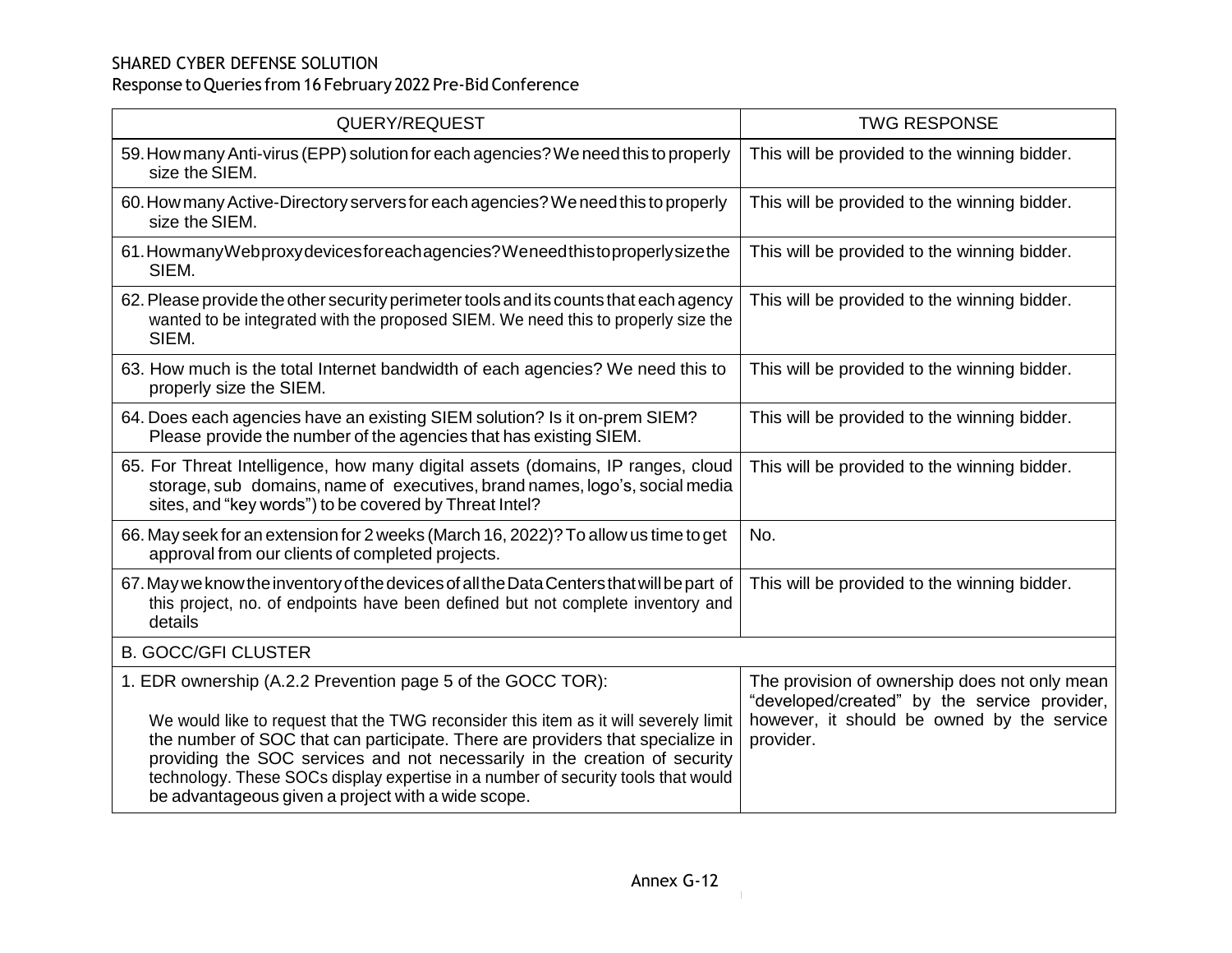| QUERY/REQUEST                                                                                                                                                                                  | <b>TWG RESPONSE</b>                                                                                                                                                        |
|------------------------------------------------------------------------------------------------------------------------------------------------------------------------------------------------|----------------------------------------------------------------------------------------------------------------------------------------------------------------------------|
| 2. Are the GFIs willing to negotiate on a different SLA?                                                                                                                                       | No.                                                                                                                                                                        |
| 3. Aside from the number of endpoints, can we get the list of devices/systems to be in<br>scope?                                                                                               | This will be provided to the winning bidder.                                                                                                                               |
| 4. For the SOC and SOC Team, is it dedicated to the GFI and IC but shared across<br>agency? Or SOC and SOC Team are dedicated per agency?                                                      | Shared across agencies.                                                                                                                                                    |
| 5. Do the agencies need to access and administer the SOAR? Or just monitoring<br>(MSSP to share dashboard for monitoring)?                                                                     | The agencies must have a dashboard for<br>monitoring.                                                                                                                      |
| 6. Does the SOC needs to integrate to the existing ticketing/ITSM per agency for their<br>internal workflow and ticketing requirements? Or MSSP SOC will just use its own<br>ticketing system? | No need to integrate. The service provider shall<br>provide a ticketingtool.                                                                                               |
| 7. For the regular meetings with the agencies, should it be per agency? Or just one<br>session per month for example for all agencies?                                                         | Per agency, per cluster, and as the need arises.                                                                                                                           |
| 8. For the Endpoint Security/EDR requirement, what if the agency already has one?<br>Do we need to replace it or just integrate it to our SOC?                                                 | The Shared Cyber Defense project shall serve<br>as another layer of defense for the agencies.                                                                              |
|                                                                                                                                                                                                | The service provider must be able to integrate the<br>agencies' existing endpoint security/ EDR<br>requirement.                                                            |
| 9. Forthe Endpoint Security/EDR requirement, can you provide the list of operating<br>systems in scope?                                                                                        | Indicated in item A.2.1.3:<br>The solution shall support Endpoint Detection and<br>Response (EDR) functionality on Windows, Linux,<br>Unix, and Mac Operating System (OS). |
| 10. For the SIEM log archiving, should it be on MSSP SOC or in the premise of<br>agency? If in the premise of the agency, who will provide the archiving storage?                              | Archiving is part of the scope to be provided by<br>the service provider                                                                                                   |
| 11. For the SIEM requirement, what if the agency has existing SIEM? Do we replace it<br>or just manage it?                                                                                     | The service provider's SIEM should be able to<br>connect to the agency's SIEM through API.                                                                                 |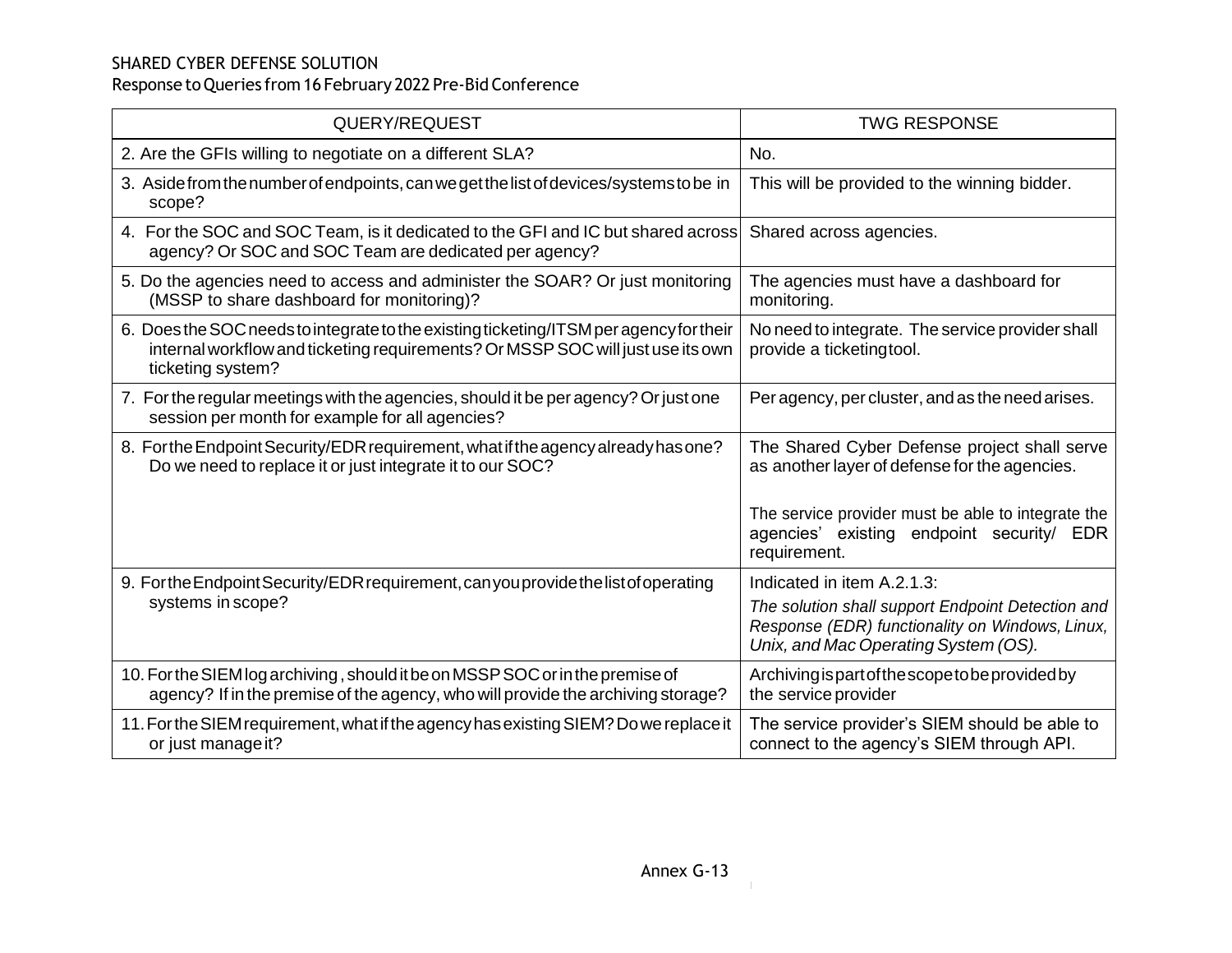| QUERY/REQUEST                                                                                                                                                                                                                                                                                                                                                                                                                                                                                                                                                                                                                                                                                                   | <b>TWG RESPONSE</b>                                                                                                                                           |
|-----------------------------------------------------------------------------------------------------------------------------------------------------------------------------------------------------------------------------------------------------------------------------------------------------------------------------------------------------------------------------------------------------------------------------------------------------------------------------------------------------------------------------------------------------------------------------------------------------------------------------------------------------------------------------------------------------------------|---------------------------------------------------------------------------------------------------------------------------------------------------------------|
| 12. For VM and VAPT<br>a. What is the method of testing (whitebox, greybox, blackbox).<br>Or we can<br>recommend it?<br>b. Preferred time of testing (off hours or office hours) for the intrusive type of<br>VAPT?<br>c. Preferred time of testing (off hours or office hours) for the non-intrusive. Type of<br>VAPT?<br>d. How many lps will be tested for the following:<br>(1) External VAPT<br>i. Number of External lps?<br>ii. Number of URLs?<br>(2) Mobile App VAPT<br>i. Number of Mobile Apps?<br>ii. Does this apps use an API? If yes, do we need to included scanning<br>of APIs?<br>(3) Internal VAPT<br>i. How many Internal Ips and Subnets?<br>ii. Number of URLs?                           | VM and VAPT details shall be discussed and<br>with the winning bidder.                                                                                        |
| 13. For threat intelligence how many assets are we looking at (combination of names,<br>VIP emails, credit cards, etc.)?                                                                                                                                                                                                                                                                                                                                                                                                                                                                                                                                                                                        | To be discussed and agreed upon by the<br>service provider and theagency.                                                                                     |
| 14. Can we utilize/integrate existing VPN and MFA of the agency?                                                                                                                                                                                                                                                                                                                                                                                                                                                                                                                                                                                                                                                | To be discussed and agreed upon by the<br>service provider and the agency.                                                                                    |
| 15. Under TOR (GOCC) - Section C: Service Provider's Qualification and<br>Requirements:<br>#2. The service provider must have 24 x 7 x 365 local technology operation center<br>(SOC/NOC facilities/infrastructure and service) and support with at least 20<br>certified onsite support engineers within Metro Manila.<br>a. Does this requirement pertain only to the local vendor submitting or the GOCC<br>will accept the assigned resources to be deployed by our Principals/Partners?<br>b. Can the requirements include support engineers from our Principals & Disti<br>Partners, as the 20 manpower requirements is very hard to comply.<br>c. Is the 20 support team different from the SOC analyst? | At any given time, there must be 20 certified<br>onsite support engineers.<br>The 20 certified onsite support engineers are<br>inclusive of the SOC analysts. |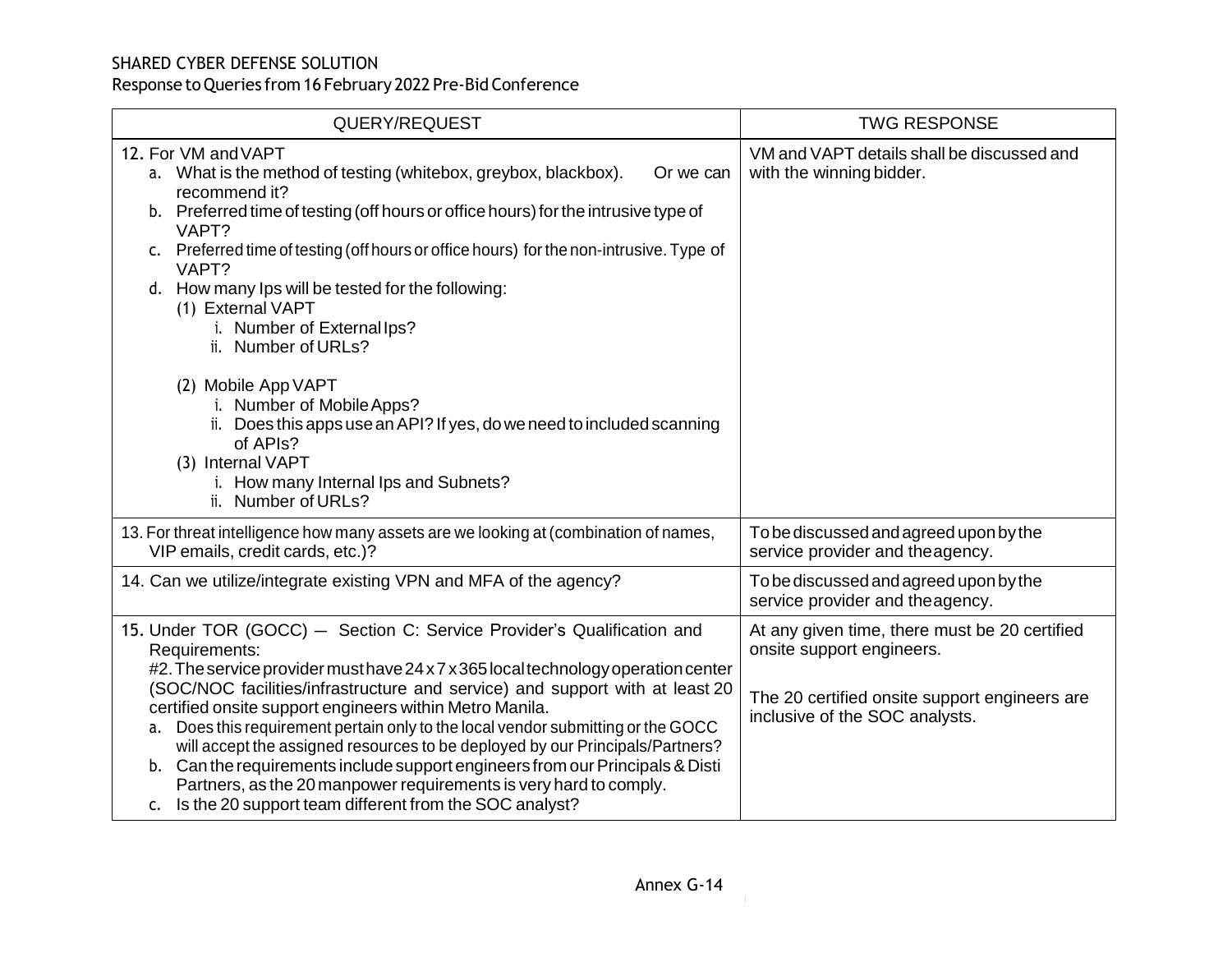| QUERY/REQUEST                                                                                                                                                                                                                                                                                                                                                                                                 | <b>TWG RESPONSE</b>                                                                                     |
|---------------------------------------------------------------------------------------------------------------------------------------------------------------------------------------------------------------------------------------------------------------------------------------------------------------------------------------------------------------------------------------------------------------|---------------------------------------------------------------------------------------------------------|
| 16.#4. The service provider's SOC must be housed in a data center with TIA-942<br>Rated 3 Facility Certification.                                                                                                                                                                                                                                                                                             | Yes, acceptable.                                                                                        |
| Does collocation of the SOC in either Globe or ePLDT data center acceptable to<br>meet the Data Center TIA-942 Rated Facility Certification?                                                                                                                                                                                                                                                                  |                                                                                                         |
| 17. For Personnel Qualifications/Requirements:<br>One (1) ProjectManager<br>One (1) Team Lead<br>AtleastOne(1)TeamMember<br>a. Can the BAC relax the 1 year tenure requirement since the resources are still<br>for hire?<br>b. Can the BAC accept that all these personnel are from our principals and or<br><b>Distributor Partner?</b>                                                                     | No.<br>a.<br>b. Yes, acceptable.                                                                        |
| 18. Under Schedule of requirements, does LBP expect to finish the deployment of<br>7,600 endpoints side by side with the other agencies within 65 working days?                                                                                                                                                                                                                                               | All deployments shall be simultaneous with the<br>other agencies.                                       |
| 19. Under Schedule of requirements, does Bureau of Treasury expect to finish the Lot<br>2 deployment side by side with the other agencies within 65 working days?                                                                                                                                                                                                                                             | All deployments shall be simultaneous with the<br>other agencies.                                       |
| 20. GOCC (GFI) - page 4; A.2.1 - Deployment and Management<br>The solution is capable to deploy endpoint technology to workstations and servers,<br>including all versions of Windows, Mac, Unix and Linux assets.<br>As per online bid clarification which the TWG responded and confirmed, endpoints<br>with legacy OS (end of support) shall be considered as unsupported devices and<br>will be excluded. | OS covered:<br>1) Windows 7 and up<br>2) Windows Server 2012 andup<br>3) Linux 6.3 and up<br>Unix<br>4) |
| Further, the TWG has agreed also on the proposal that unsupported endpoints<br>shall only cover monitoring to which existing network-based solutions (monitoring<br>and prevention solutions) of a particular agency will be used.                                                                                                                                                                            |                                                                                                         |
| May we also confirm that open-source OS and other multitasking, multiuser<br>computer operating systems to which are mostly used for specific applications<br>shall be classified also as unsupported devices and same as legacy OS, it will be<br>excluded?                                                                                                                                                  |                                                                                                         |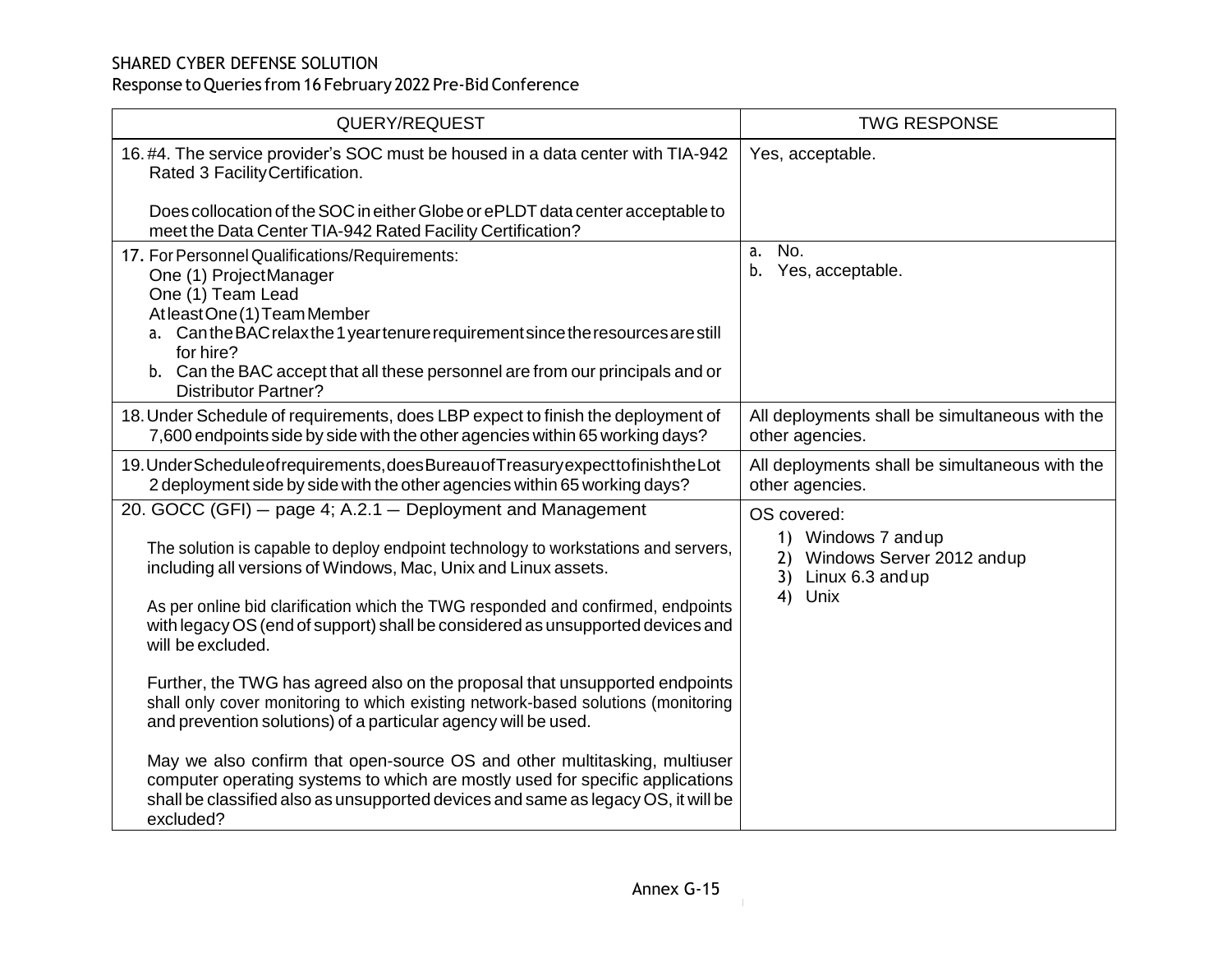| QUERY/REQUEST                                                                                                                                                                                                                                                                                                                                 | <b>TWG RESPONSE</b>                                                                            |
|-----------------------------------------------------------------------------------------------------------------------------------------------------------------------------------------------------------------------------------------------------------------------------------------------------------------------------------------------|------------------------------------------------------------------------------------------------|
| "As per online bid clarification the TWG responded                                                                                                                                                                                                                                                                                            |                                                                                                |
| As all endpoint security solutions are dependent on the operating systems<br>lifecycles (eg end-of-support announcement of the OS types and versions), and<br>there are some instances where critical systems are not allowed by to install<br>endpoint agents.                                                                               |                                                                                                |
| Can we request that unsupported devices will be excluded and propose to include<br>in the security monitoring watchlist instead? For a Service Provider we shall<br>provide recommendations to utilize any existing network-based controls of each<br>agencies in the detection and/or prevention of such threats for unsupported<br>devices? |                                                                                                |
| 21. GOCC (GFI) - page 4; A.2.1 - Deployment and Management                                                                                                                                                                                                                                                                                    | OS covered:                                                                                    |
| The solution shall support Endpoint Detection and Response (EDR) functionality<br>on Windows, Linux, Unix and Mac Operating System (OS).                                                                                                                                                                                                      | 1) Windows 7 and up<br>Windows Server 2012 andup<br>2)<br>Linux 6.3 and up<br>3)<br>4)<br>Unix |
| As per online bid clarification which the TWG responded and confirmed, endpoints<br>with legacy OS (end of support) shall be considered as unsupported devices and<br>will be excluded.                                                                                                                                                       |                                                                                                |
| Further, the TWG has agreed also on the proposal that unsupported endpoints<br>shall only cover monitoring to which existing network-based solutions (monitoring<br>and prevention solutions) of a particular agency will be used.                                                                                                            |                                                                                                |
| May we also confirm that open-source OS and other multitasking, multiuser<br>computer operating systems to which are mostly used for specific applications<br>shall be classified also as unsupported devices and same as legacy OS, it will be<br>excluded?                                                                                  |                                                                                                |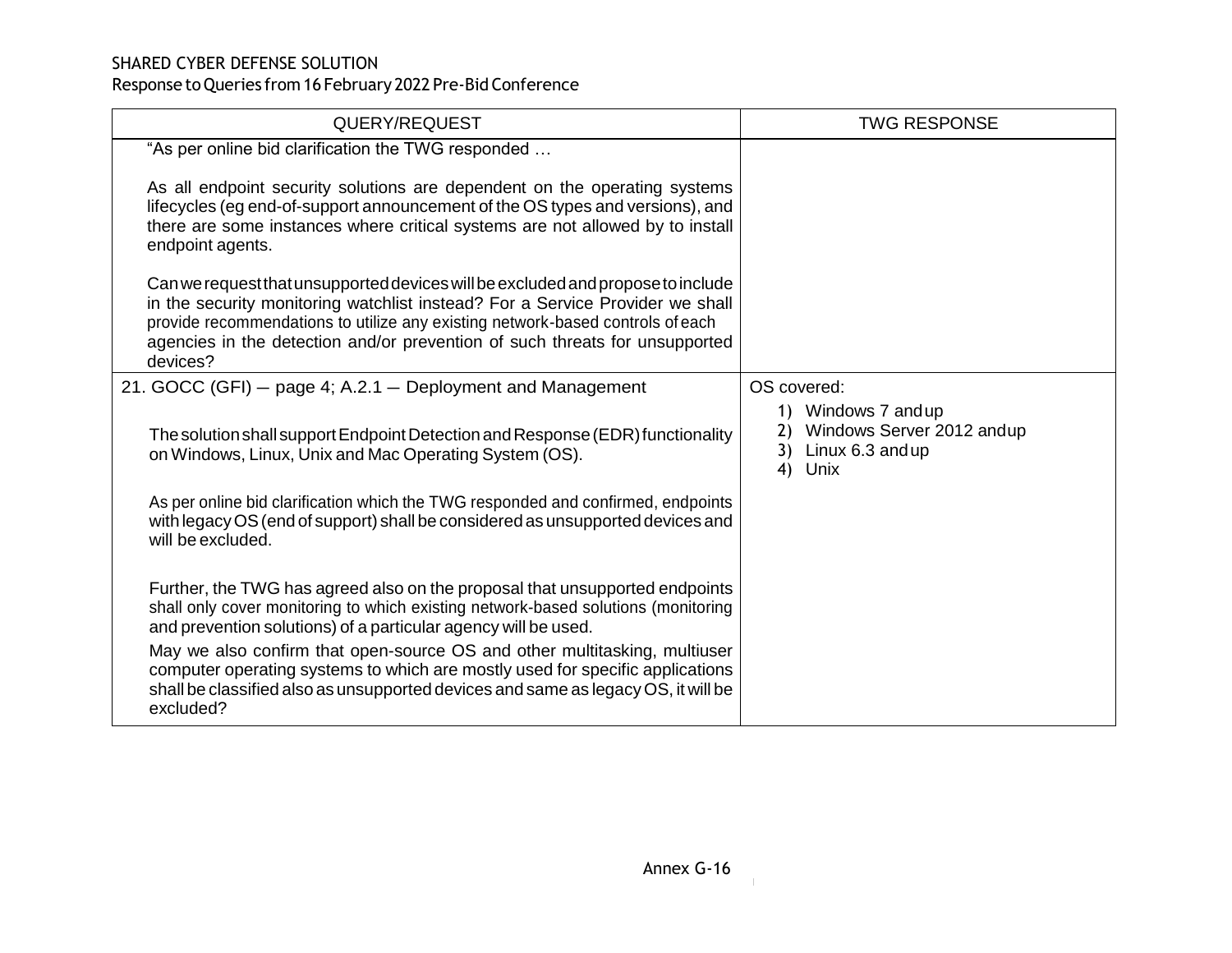| QUERY/REQUEST                                                                                                                                                                                                                                                                                                                       | <b>TWG RESPONSE</b>                                                        |
|-------------------------------------------------------------------------------------------------------------------------------------------------------------------------------------------------------------------------------------------------------------------------------------------------------------------------------------|----------------------------------------------------------------------------|
| 22. GOCC (GFI) - page 5; A.2.1 Deployment and Management                                                                                                                                                                                                                                                                            | Yes, covered in the count of endpoints.                                    |
| The solution should support EDR for Mobile supporting Android and IOS from the<br>same platform and without installing any additional management infrastructure.                                                                                                                                                                    | To be discussed and agreed upon by the<br>service provider and the agency. |
| Please confirm that this item is covered in the total endpoints declared by each<br>agency                                                                                                                                                                                                                                          |                                                                            |
| May we also confirm that the supported Android and IOS versions are required by<br>each agency that it is updated?                                                                                                                                                                                                                  |                                                                            |
| 23. GOCC (GFI) - page 5; A.2.1 Deployment and Management                                                                                                                                                                                                                                                                            | Yes.                                                                       |
| EDR events should be enriched and correlated with service provider's own Threat<br>Intelligence and not using any third-party Indicator of Compromise (IOC). Also, the<br>solution should be one of the leaders in analyst Threat Intelligence reports<br>Since we understand that every financial service put emphasis on security |                                                                            |
| effectiveness of an endpoint solution, does this pertain to the Forrester or Gartner<br>leadership on Threat Intelligence Services in addition to what is stated on A.2.7<br>Third Party Validation?                                                                                                                                |                                                                            |
| 24. GOCC (GFI) - page 5; A.2.1 Deployment and Management                                                                                                                                                                                                                                                                            | No.                                                                        |
| The solution must be able to conduct a continuous compromise assessment,<br>which shall include at the minimum:                                                                                                                                                                                                                     |                                                                            |
| Identification of the specific vulnerabilities and/or compromised assets<br>$\bullet$                                                                                                                                                                                                                                               |                                                                            |
| Evaluation of scanned assets and identification of possible vulnerability<br>$\bullet$<br>linkages through a detailed analysis of the results                                                                                                                                                                                       |                                                                            |
| Update of Indicators of Compromise (IOC) and watchlist repository, whenever<br>$\bullet$<br>applicable                                                                                                                                                                                                                              |                                                                            |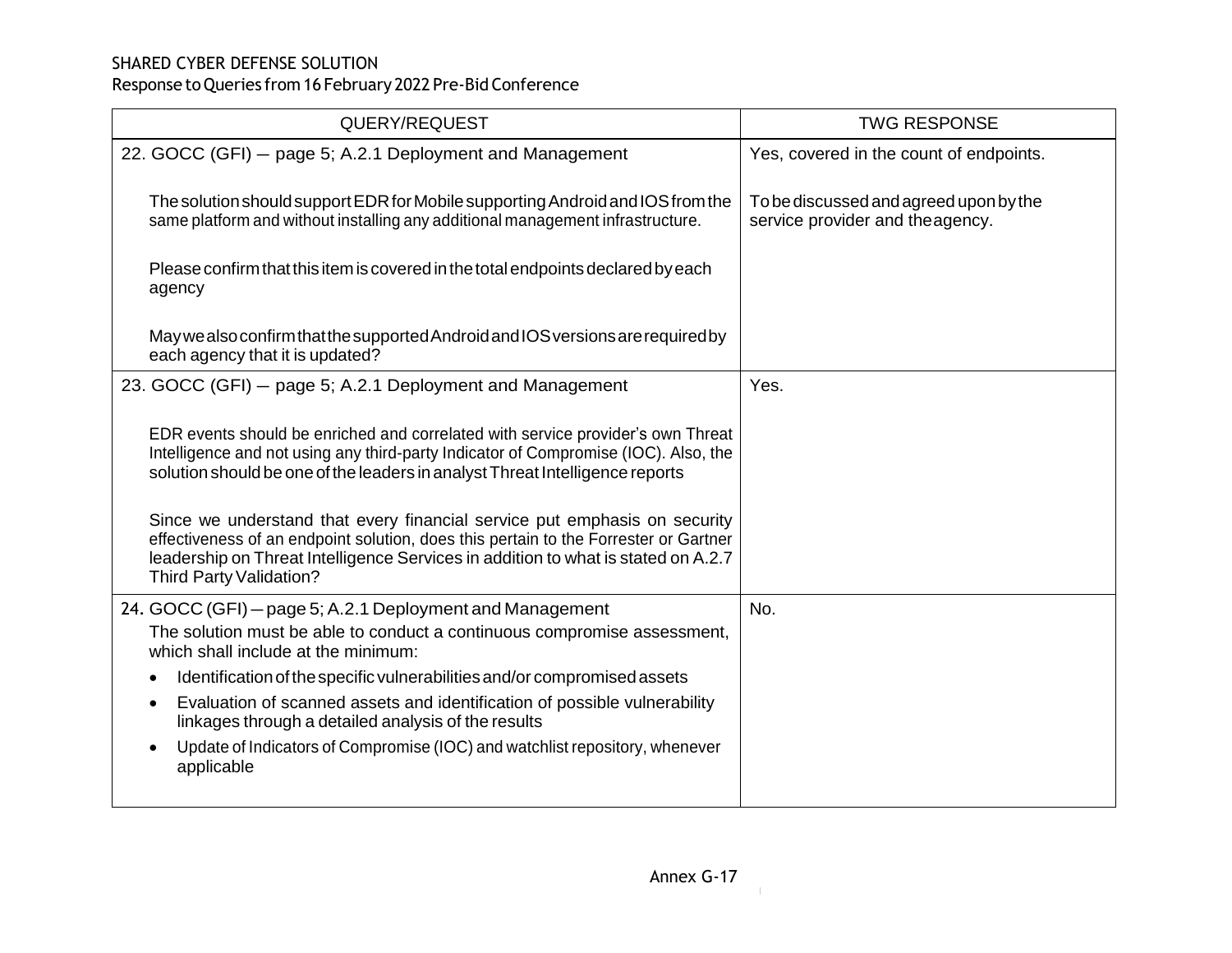| QUERY/REQUEST                                                                                                                                                                                                                                                                             | <b>TWG RESPONSE</b>                                                                   |
|-------------------------------------------------------------------------------------------------------------------------------------------------------------------------------------------------------------------------------------------------------------------------------------------|---------------------------------------------------------------------------------------|
| Since part of the requirement is Threat Hunting stated on items in Section A.2.4<br>and is similar to the compromise assessment requirement and is a more of<br>proactive tactic for security, can we remove this item instead?                                                           |                                                                                       |
| 25. GOCC (GFI) - page 5; A.2.2 Prevention                                                                                                                                                                                                                                                 | OS covered:                                                                           |
| Machine Learning and Behavior IOA patterns should have support for Windows,<br>Mac, Unix, and Linux and other non-supported or legacy endpoints.                                                                                                                                          | 1) Windows 7 and up<br>2) Windows Server 2012 andup<br>3) Linux 6.3 and up<br>4) Unix |
| Same with items in A.2.1 (Items 1 and 3)                                                                                                                                                                                                                                                  |                                                                                       |
| As per online bid clarification which the TWG responded and confirmed, endpoints<br>with legacy OS (end of support) shall be considered as unsupported devices and<br>will be excluded.                                                                                                   |                                                                                       |
| Further, the TWG has agreed also on the proposal that unsupported endpoints<br>shall only cover monitoring to which existing network-based solutions (monitoring<br>and prevention solutions) of a particular agency will be used.                                                        |                                                                                       |
| May we also confirm that open-source OS and other multitasking, multiuser<br>computer operating systems to which are mostly used for specific applications<br>shall be classified also as unsupported devices and same as legacy OS, it will be<br>excluded?                              |                                                                                       |
| 26. GOCC (GFI) - page 6; A.2.3 Detection                                                                                                                                                                                                                                                  | Yes.                                                                                  |
| The Threat Intelligence service as part of the MDR shall be a leading threat<br>intelligence in any of the third-party analyst report.                                                                                                                                                    |                                                                                       |
| Since we understand that every financial services put emphasis on security<br>effectiveness of an endpoint solution, does this pertain to the Forrester or Gartner<br>leadership on Threat Intelligence Services in addition to what is stated on A.2.7<br><b>Third Party Validation?</b> |                                                                                       |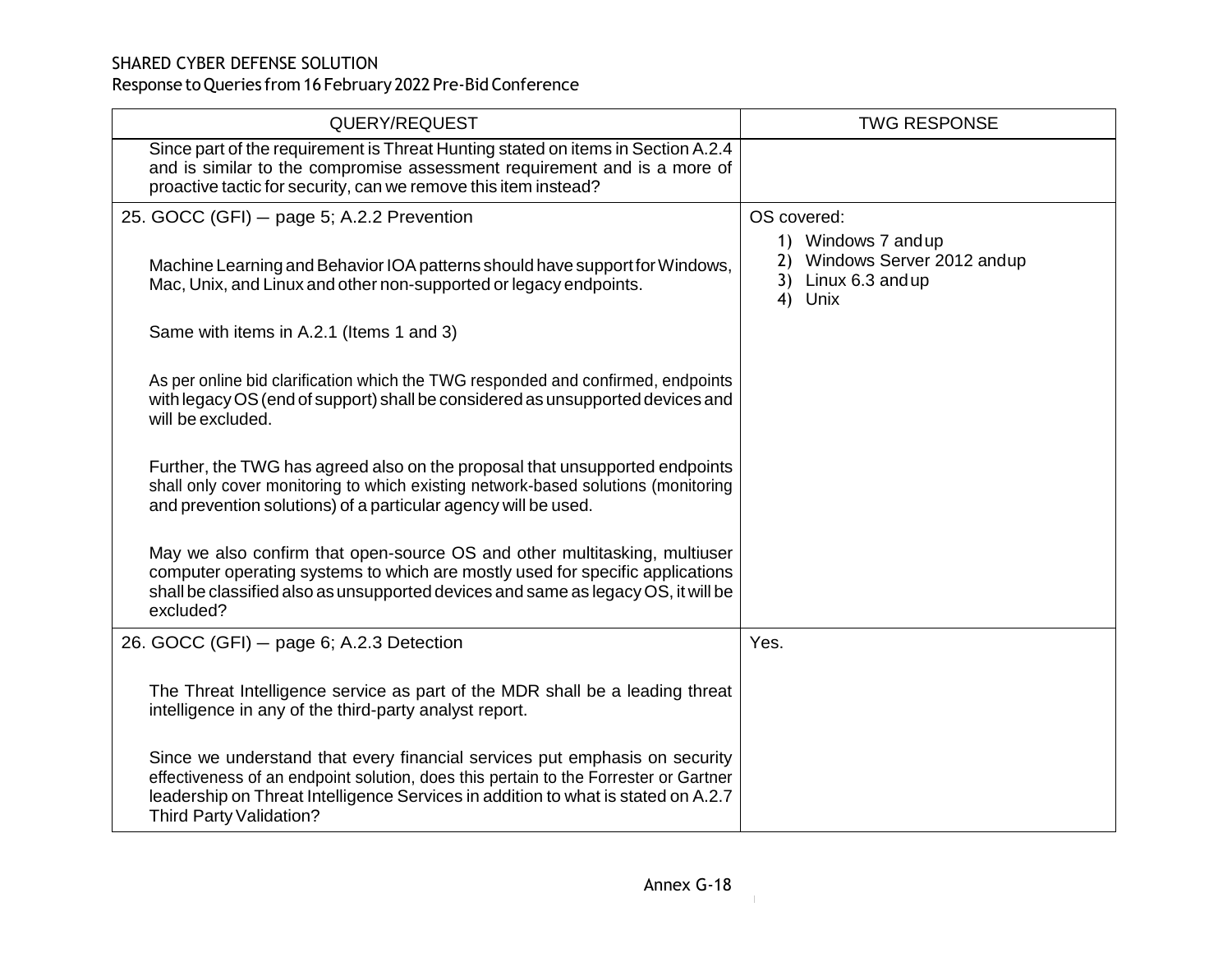| QUERY/REQUEST                                                                                                                                                                                                                                                | <b>TWG RESPONSE</b>                                                           |
|--------------------------------------------------------------------------------------------------------------------------------------------------------------------------------------------------------------------------------------------------------------|-------------------------------------------------------------------------------|
| 27. GOCC (GFI) - page 7; A.2.4 Threat Hunting                                                                                                                                                                                                                | No clarification was raised                                                   |
| Managed Threat Hunting Service should be from EDR service provider itself and<br>not from any 3 <sup>rd</sup> Party Services                                                                                                                                 |                                                                               |
| Solidify that TH must be part of MDR offering and augment it to the IR services.                                                                                                                                                                             |                                                                               |
| 28. GOCC (GFI) - page 7; A.2.4 Threat Hunting                                                                                                                                                                                                                | Same with items in A.2.1 (Items 1 and 3)                                      |
| Service Provider should have experience with their own MDR offering for more<br>than five (5) years                                                                                                                                                          |                                                                               |
| Does this also pertains to this item?                                                                                                                                                                                                                        |                                                                               |
| The MDR solution must have been in the industry for at least 5 years                                                                                                                                                                                         | Yes.                                                                          |
| 29. GOCC (GFI) - page 7; A.2.5 Response                                                                                                                                                                                                                      | OS covered:                                                                   |
| Connection to remote hosts hould be supported for Windows, Mac, Unix and Linux                                                                                                                                                                               | 1) Windows 7 and up<br>Windows Server 2012 andup<br>2)<br>3) Linux 6.3 and up |
| As per online bid clarification which the TWG responded and confirmed, endpoints<br>with legacy OS (end of support) shall be considered as unsupported devices and<br>will be excluded.                                                                      | 4) Unix                                                                       |
| Further, the TWG has agreed also on the proposal that unsupported endpoints<br>shall only cover monitoring to which existing network based solutions (monitoring<br>and prevention solutions) of a particular agency will be used.                           |                                                                               |
| May we also confirm that open-source OS and other multitasking, multiuser<br>computer operating systems to which are mostly used for specific applications<br>shall be classified also as unsupported devices and same as legacy OS, it will be<br>excluded? |                                                                               |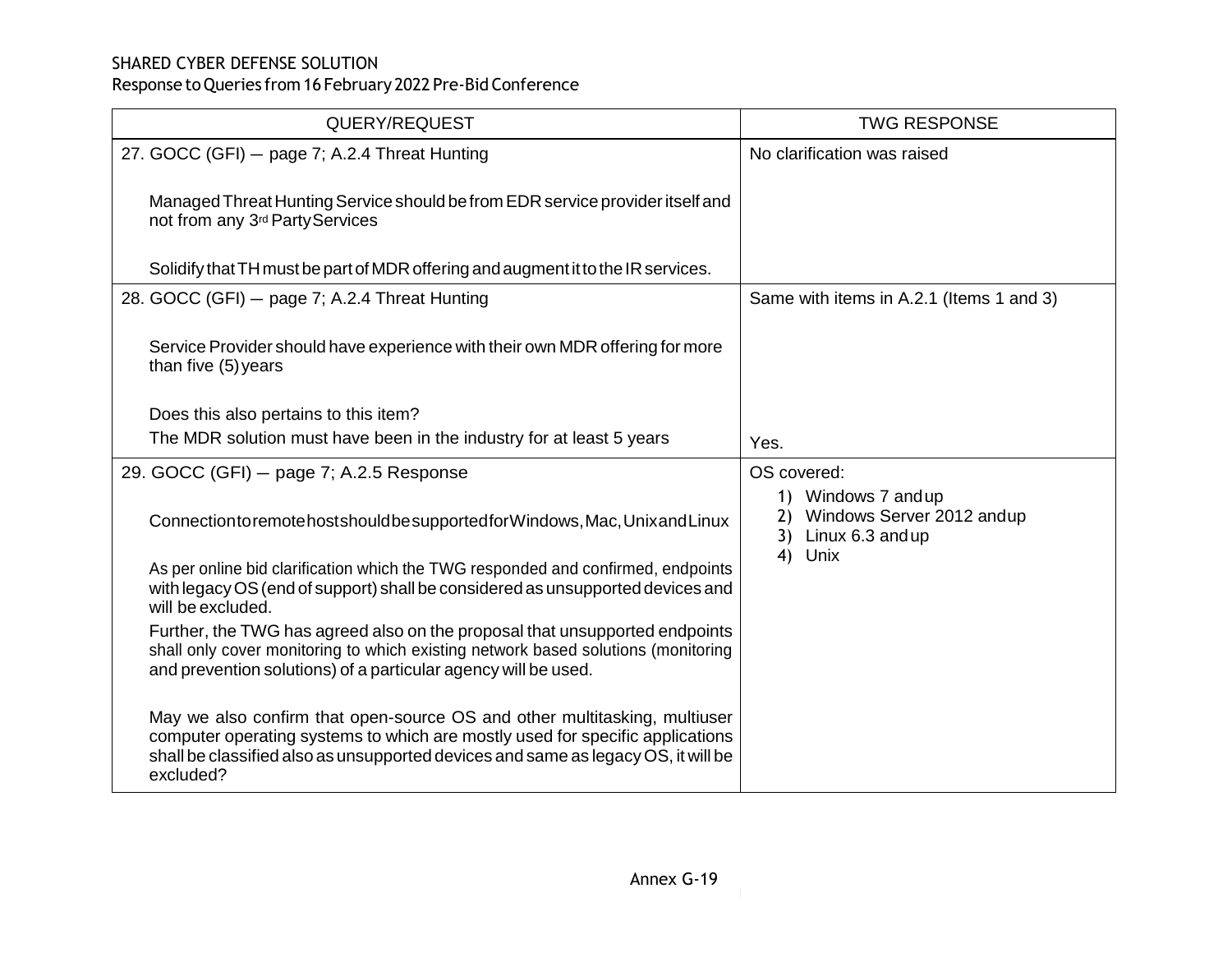| QUERY/REQUEST                                                                                                                                                                                                                                                                                                                                               | <b>TWG RESPONSE</b>                                                                                                                                                         |
|-------------------------------------------------------------------------------------------------------------------------------------------------------------------------------------------------------------------------------------------------------------------------------------------------------------------------------------------------------------|-----------------------------------------------------------------------------------------------------------------------------------------------------------------------------|
| 30.GOCC(GFI)-page8;A.3SecurityInformationandEventManagement<br>(SIEM)                                                                                                                                                                                                                                                                                       | No clarification was raised                                                                                                                                                 |
| The service provider shall be capable to support collection of different types of<br>metadata (e.g., logs, security events, network flows, among others) from data<br>sources and shall include log compression and industry standard encryption at<br>rest and in transit to ensure security of captured data from disclosure to<br>disinterested parties. |                                                                                                                                                                             |
| Validate with McAfee regarding encrypted communications between individual<br>component (ERC, ELM and ESM) of the SIEM without any need for<br>additional module                                                                                                                                                                                            |                                                                                                                                                                             |
| 31. GOCC (GFI) - page 15; B.1 Vulnerability Management                                                                                                                                                                                                                                                                                                      | No.                                                                                                                                                                         |
| The solution must provide the ability to configure ports, protocols, and services for<br>connections to scanners deployed throughout the network                                                                                                                                                                                                            |                                                                                                                                                                             |
| Ports and protocol are industrial standard and is required to be triggered a scan,<br>may we request this item to be removed.                                                                                                                                                                                                                               |                                                                                                                                                                             |
| 32. GOCC (GFI) - page 16; B.1 Vulnerability Management                                                                                                                                                                                                                                                                                                      |                                                                                                                                                                             |
| The solution must be able to discover mobile devices and integrate with several<br>different Mobile Device Management Systems (MDMs).                                                                                                                                                                                                                       |                                                                                                                                                                             |
| Please confirm that the mobile devices referred are part of the total endpoints<br>declared by each agency                                                                                                                                                                                                                                                  | Yes.                                                                                                                                                                        |
| Kindly provide which of the agencies has MDM solution in place. Confirm as well<br>that this item pertain only to the discovery of mobile devices through integration<br>with MDM solution and not mobile scanning by the vulnerability solution                                                                                                            | LBP has an MDM solution in place. Yes,<br>scanning can be done through integration with<br>the MDM solution, but the endpoints must also<br>be scanned for vulnerabilities. |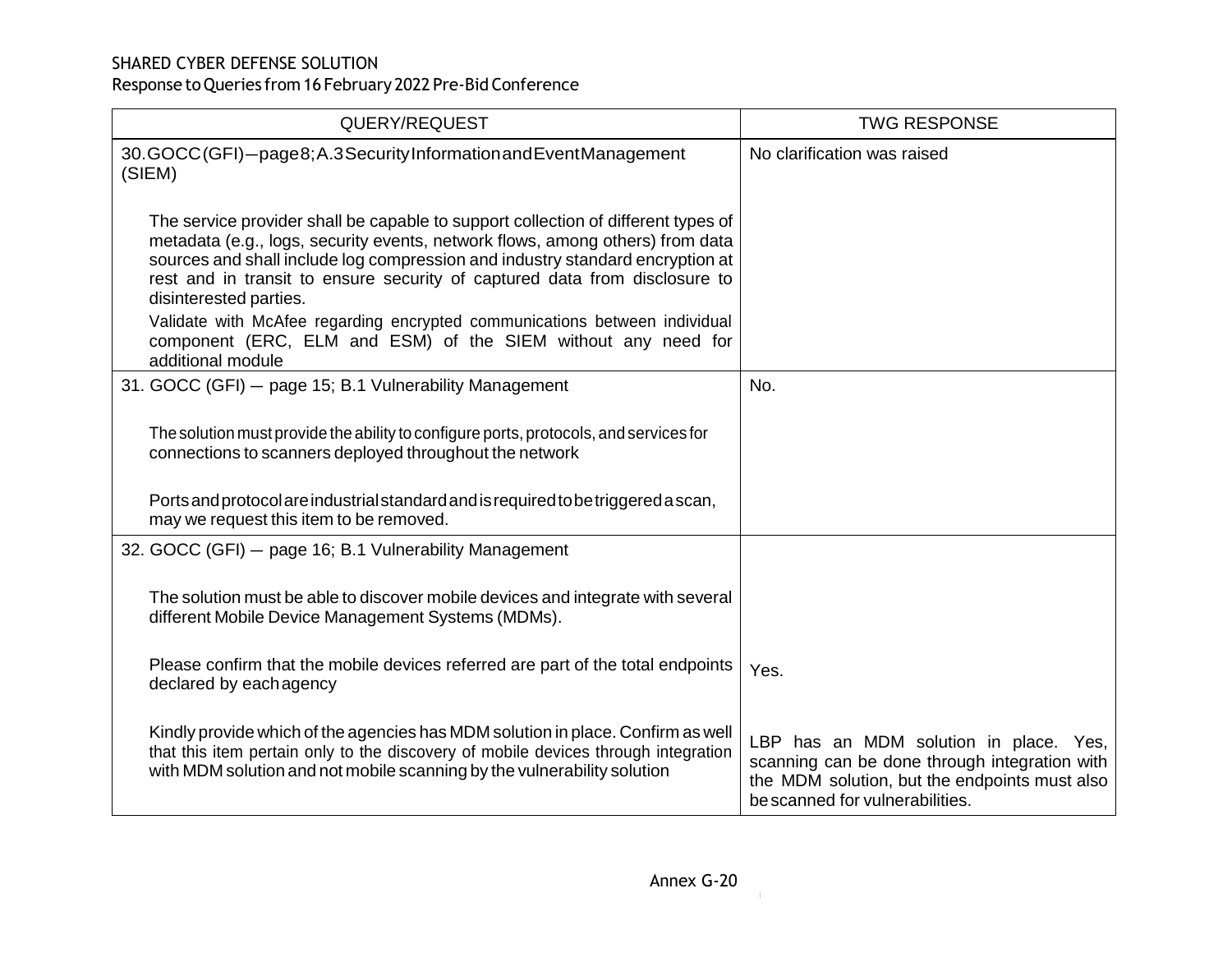| QUERY/REQUEST                                                                                                                                                                                                                                                                                                                                            | <b>TWG RESPONSE</b>                                                                   |
|----------------------------------------------------------------------------------------------------------------------------------------------------------------------------------------------------------------------------------------------------------------------------------------------------------------------------------------------------------|---------------------------------------------------------------------------------------|
| 33. GOCC (GFI) - page 16; B.1 Vulnerability Management                                                                                                                                                                                                                                                                                                   | OS covered:<br>1) Windows 7 and up                                                    |
| The solution must provide patch auditing for Microsoft operating systems and<br>applications to include Windows XP, Windows 7, Windows 8/8.1, Windows 10,<br>Windows Server 2008 / 2008 R2, Windows Server 2012 / 2012 R2, Windows<br>Server 2016, Windows Server 2019, Internet Explorer, Microsoft Edge, Microsoft<br>Office, IIS, Exchange, and more. | 2) Windows Server 2012 andup<br>3) Linux 6.3 and up<br>4) Unix                        |
| "Same with items in A.2.1 (Items 1 and 3)                                                                                                                                                                                                                                                                                                                |                                                                                       |
| As per online bid clarification which the TWG responded and confirmed, endpoints<br>with legacy OS (end of support) shall be considered as unsupported devices and<br>will be excluded.                                                                                                                                                                  |                                                                                       |
| Further, the TWG has agreed also on the proposal that unsupported endpoints<br>shall only cover monitoring to which existing network based solutions (monitoring<br>and prevention solutions) of a particular agency will be used.                                                                                                                       |                                                                                       |
| May we also confirm that open-source OS and other multitasking, multiuser<br>computer operating systems to which are mostly used for specific applications<br>shall be classified also as unsupported devices and same as legacy OS, it will be<br>excluded?                                                                                             |                                                                                       |
| 34. GOCC (GFI) - page 17; B.1 Vulnerability Management                                                                                                                                                                                                                                                                                                   | OS covered:                                                                           |
| 60. The solution must provide patch auditing for all Unix operating systems to<br>include macOS, Linux (multiple distributions), Solaris, IBM AIX, HP-UX, and more.                                                                                                                                                                                      | 1) Windows 7 and up<br>2) Windows Server 2012 andup<br>3) Linux 6.3 and up<br>4) Unix |
| Same with items in A.2.1 (Items 1 and 3)                                                                                                                                                                                                                                                                                                                 |                                                                                       |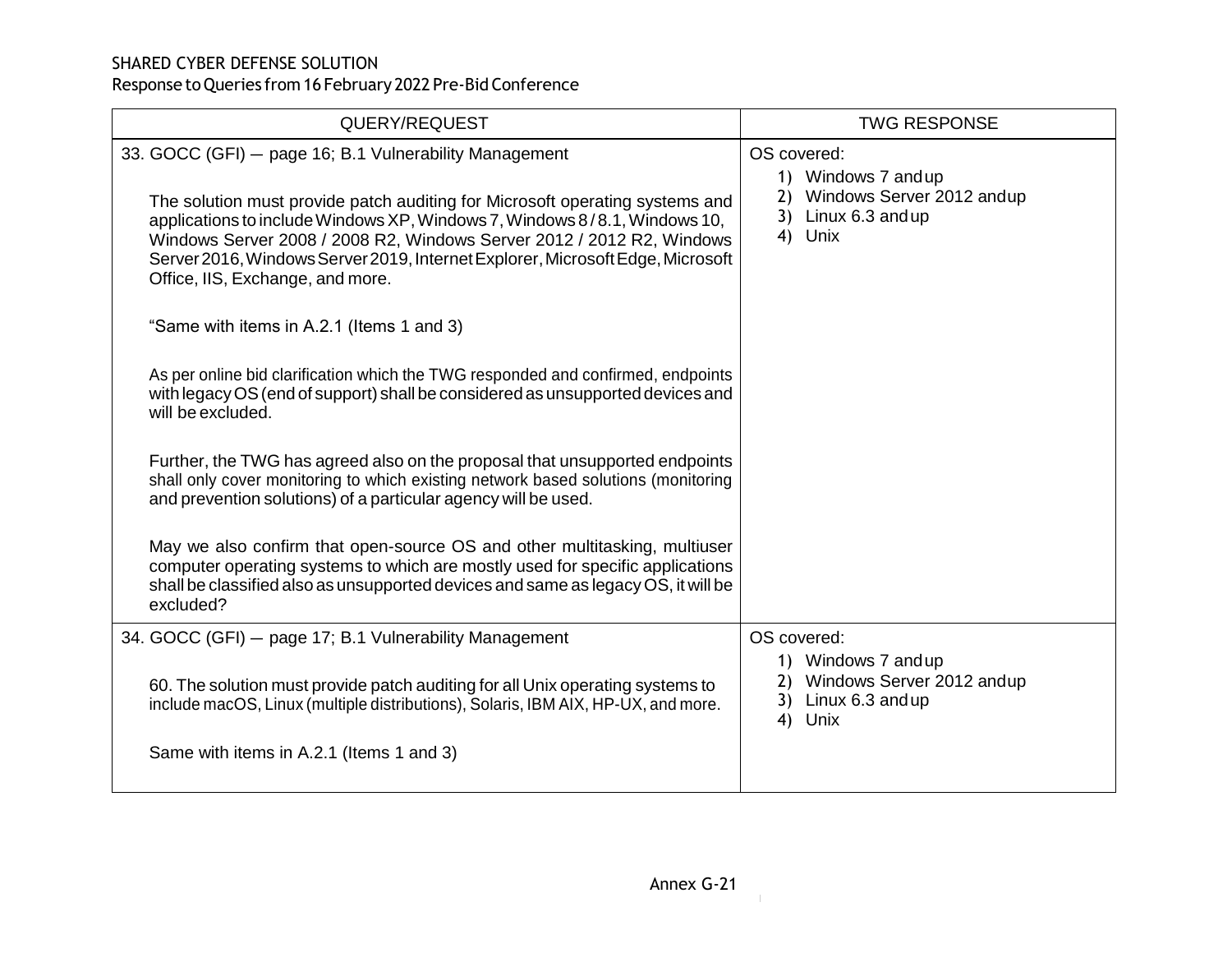| QUERY/REQUEST                                                                                                                                                                                                                                                                               | <b>TWG RESPONSE</b>                              |
|---------------------------------------------------------------------------------------------------------------------------------------------------------------------------------------------------------------------------------------------------------------------------------------------|--------------------------------------------------|
| As per online bid clarification which the TWG responded and confirmed, endpoints<br>with legacy OS (end of support) shall be considered as unsupported devices and<br>will be excluded.                                                                                                     |                                                  |
| Further, the TWG has agreed also on the proposal that unsupported endpoints<br>shall only cover monitoring to which existing network based solutions (monitoring<br>and prevention solutions) of a particular agency will be used.                                                          |                                                  |
| May we also confirm that open-source OS and other multitasking, multiuser<br>computer operating systems to which are mostly used for specific applications<br>shall be classified also as unsupported devices and same as legacy OS, it will be<br>excluded?                                |                                                  |
| 35. Public cloud (e.g., AWS, Microsoft Azure, Salesforce) and cloud-native<br>infrastructure (e.g., Docker, Kubernetes)                                                                                                                                                                     | Yes, included as part of the requirement.        |
| The sizing consideration is based on the number of endpoints declared per<br>agency, this line item pertains to the public cloud and cloud infra. Kindly confirm if<br>this is part of the requirement as this is not part of the endpoint. If yes, kindly<br>provide the number of assets. | This shall be provided to the WINNING<br>BIDDER. |
| 36. The threat intelligence solution must be able to minimally provide data leakage<br>detection capabilities such as account sale, CC sales credentials leak in<br>open/dark web, domain leakage on code repositories and leakage on<br>ransomware extortion sites                         | HDMF has VISA disbursement cards.                |
| Credit card sale not applicable to the Fund                                                                                                                                                                                                                                                 |                                                  |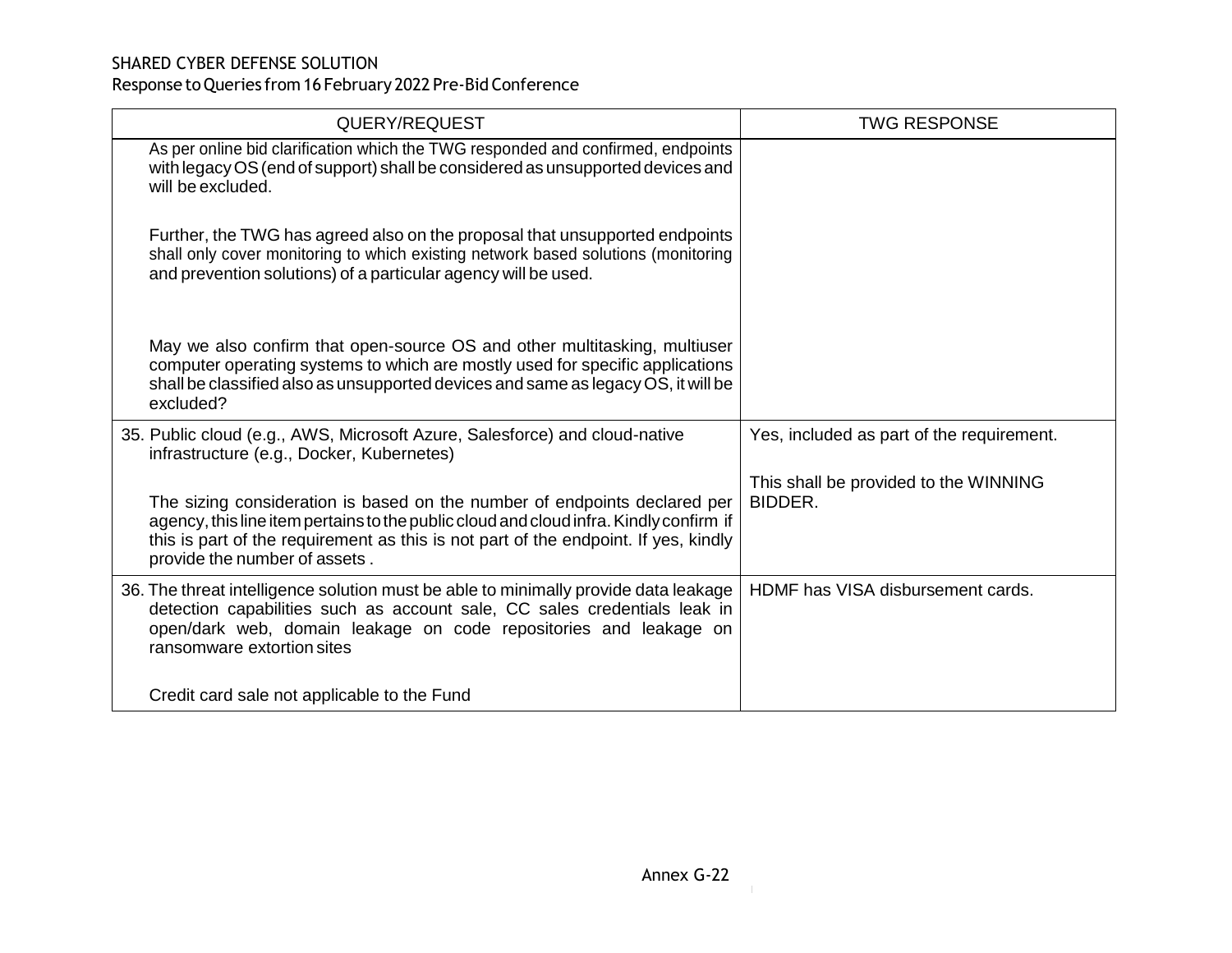| QUERY/REQUEST                                                                                                                                                                                                                                            | <b>TWG RESPONSE</b>                                                                                             |
|----------------------------------------------------------------------------------------------------------------------------------------------------------------------------------------------------------------------------------------------------------|-----------------------------------------------------------------------------------------------------------------|
| 37. The service provider must have local sales and technical offices in the Philippines.<br>The service provider must submit the list of local sales and technical offices in the<br>Philippines. This is subject for actual site visit to the facility. | Yes.                                                                                                            |
| As the Fund is very much cautious on data sovereignty, the collective operation of<br>the SOC should be within the Philippines. It must have security analyst who are<br>residing in the country.                                                        |                                                                                                                 |
| 38. One (1) Project Manager credentials:                                                                                                                                                                                                                 | No.                                                                                                             |
| Since the role described is a Project Manager, can we replace the requirements<br>with this below;                                                                                                                                                       |                                                                                                                 |
| Must be with the service provider's organization at least one (1) year before<br>the bid opening                                                                                                                                                         |                                                                                                                 |
| Hashandled project management for at least two (2) financial corporations.<br>$\bullet$                                                                                                                                                                  |                                                                                                                 |
| Must provide a list of projects handled in the last 5 years, indicating the Project<br>Name and Project Duration (Start date and end-date).                                                                                                              |                                                                                                                 |
| Must have a valid Project Management Professional certification                                                                                                                                                                                          |                                                                                                                 |
| 39. GOCC TOR - under A.1 Security Operations Center (SOC), Item no. 6 (page 3)                                                                                                                                                                           | To be discussed and agreed upon by the<br>service provider and theagency.                                       |
| <b>Risk matrix</b>                                                                                                                                                                                                                                       |                                                                                                                 |
| May we know the scope of Potential Business Impact                                                                                                                                                                                                       |                                                                                                                 |
| 40. GOCC TOR - under D. Incident Response, items no.8, 9 and 12 (page<br>26)                                                                                                                                                                             | The requirements on the indicated items stated<br>the role of the service provider and its expected<br>outputs. |
| The service provider shall deliver network/firewall/web applications breach<br>response                                                                                                                                                                  |                                                                                                                 |
| The service provider shall identify, cleanse or contain malicious code, malware,<br>spyware, and system-file hacks.                                                                                                                                      |                                                                                                                 |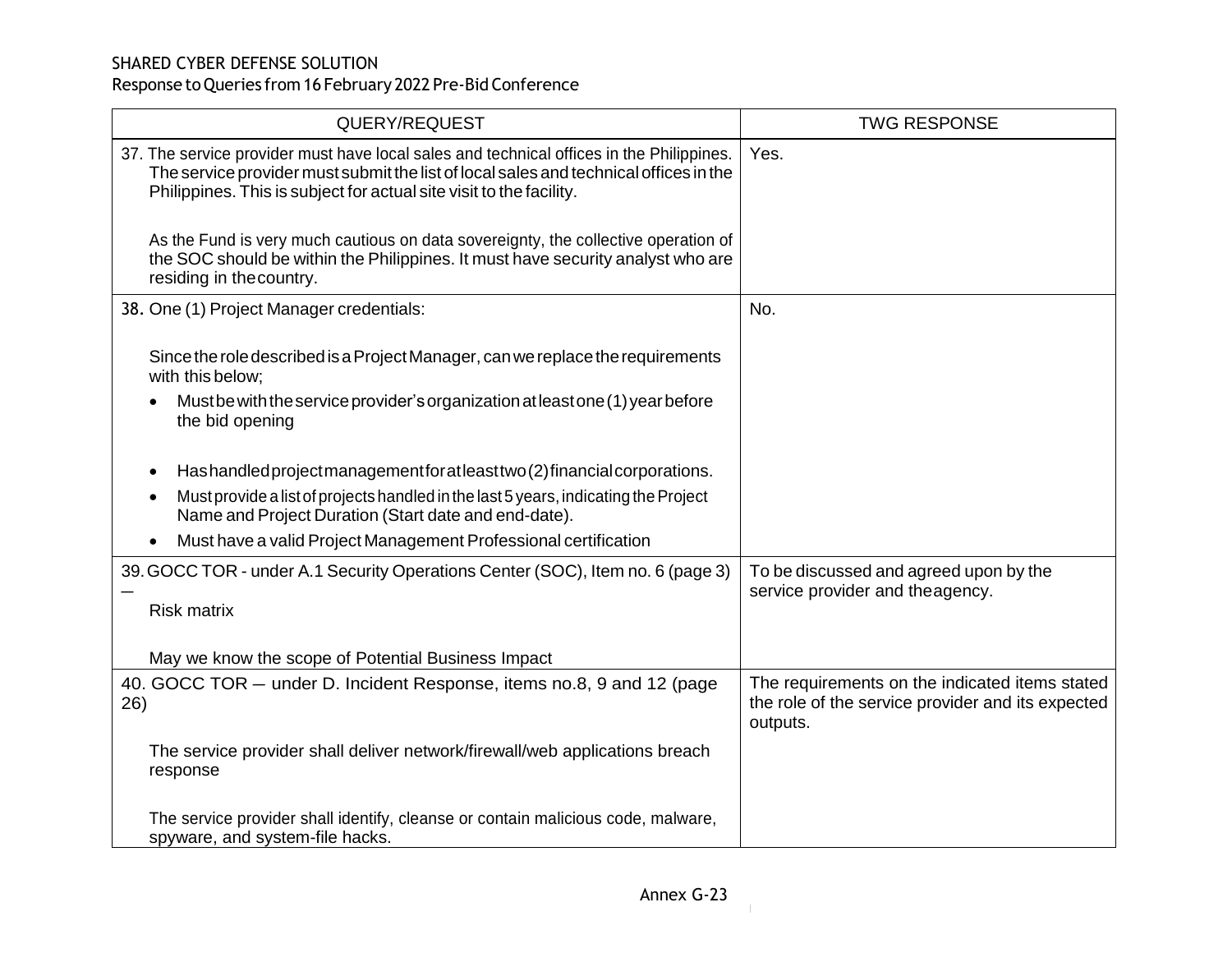| QUERY/REQUEST                                                                                                                                                                                                                                                                                                                                                                                                                                                              | <b>TWG RESPONSE</b>                                                                                                 |
|----------------------------------------------------------------------------------------------------------------------------------------------------------------------------------------------------------------------------------------------------------------------------------------------------------------------------------------------------------------------------------------------------------------------------------------------------------------------------|---------------------------------------------------------------------------------------------------------------------|
| The service provider shall deliver insider threat investigation, as needed.                                                                                                                                                                                                                                                                                                                                                                                                |                                                                                                                     |
| What will be the role of the service provider? What are the expected outputs? Does<br>the service provider will cover the response or provide guidelines only?                                                                                                                                                                                                                                                                                                             |                                                                                                                     |
| 41. Service Provider's Qualification and Requirements                                                                                                                                                                                                                                                                                                                                                                                                                      | Yes.                                                                                                                |
| The service provider must be a certified/authorized reseller of the brand(s) being<br>offered and shall submit a valid certification from the manufacturer(s).                                                                                                                                                                                                                                                                                                             |                                                                                                                     |
| Will you allow submission of a back-to-back certification for this requirement?<br>Manufacturer authorizing the Distributor and the Distributor authorizing the<br>Reseller.                                                                                                                                                                                                                                                                                               |                                                                                                                     |
| 42. Service Provider's Qualification and Requirements                                                                                                                                                                                                                                                                                                                                                                                                                      | 20 dedicated for the GOCC/GFI Cluster                                                                               |
| The service provider must have 24 x 7 x 365 local technology operation center<br>(SOC/NOC facilities/infrastructure and service) and support with at least 20<br>certified onsite support engineers within Metro Manila                                                                                                                                                                                                                                                    |                                                                                                                     |
| If the bidder is joining both lots, can they submit a total of 20 certified onsite<br>support engineers? Or do you require total of 40 certified onsite support engineers<br>for both lots?                                                                                                                                                                                                                                                                                |                                                                                                                     |
| 43. From GFI Cluster TOR, page 10, item 20 and item 26.                                                                                                                                                                                                                                                                                                                                                                                                                    | No, not all agencies under the GOCC/GFI<br>Sector will require all of the mentioned                                 |
| Generally, SIEM vendors has the pre-built report templates for compliance like PCI<br>DSS and HIPAA. But for the rest like FISMA, GPG13, JSOX, NERC, SOX, etc.<br>needs to be build based on the agencies' use cases and requirements. Do<br>all the agencies under the GOCC/Banking ToR will require all of these<br>mentioned compliance reports? Or Can we start first on the PCI DSS and<br>HIPAA, then later build the other compliance upon needed by each agencies? | compliance reports, but all these reports are<br>expected to be pre-built and readily available in<br>the solution. |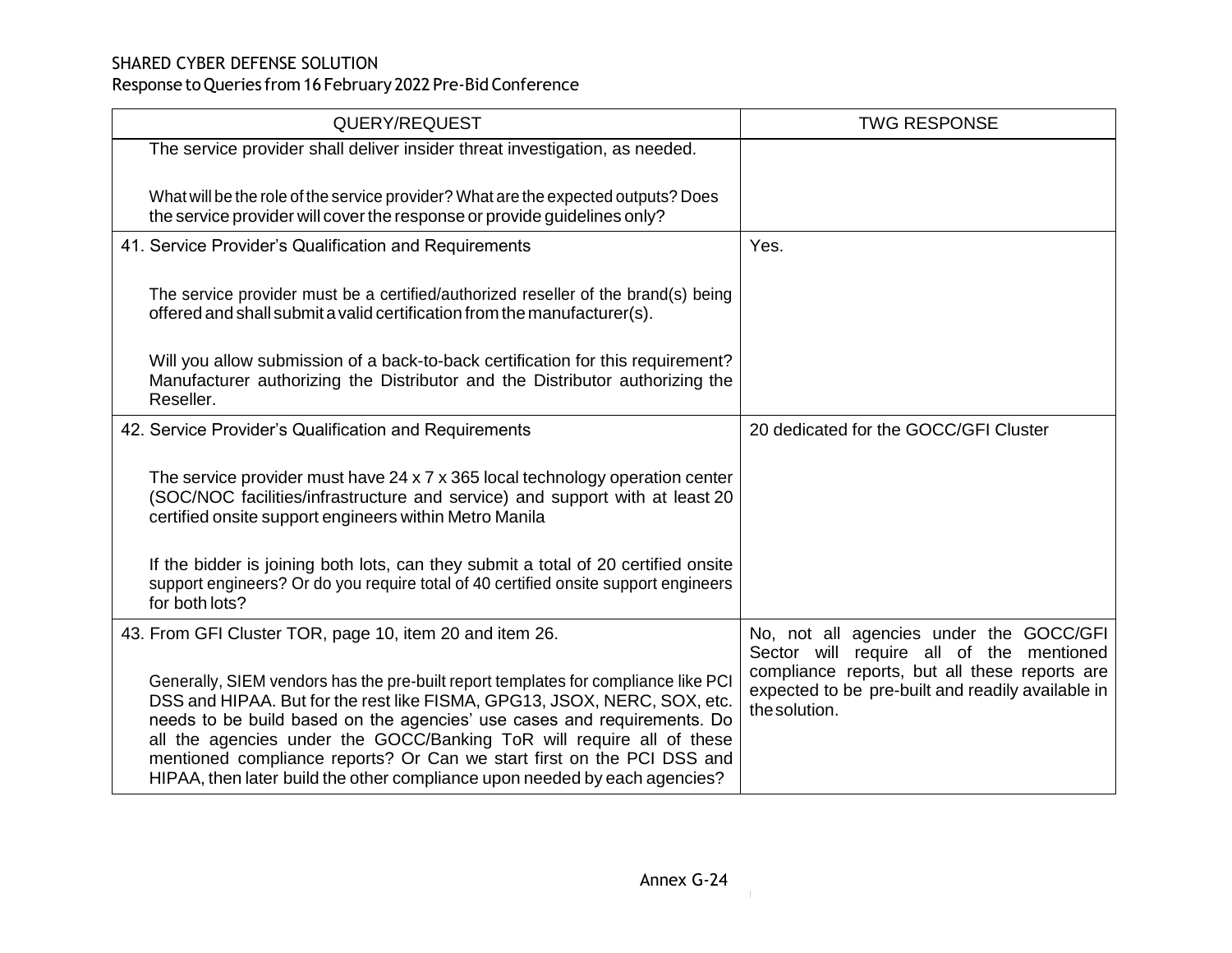| QUERY/REQUEST                                                                                                                                                                                                                                                                                                                                                                                                                                                                                                                                                               | <b>TWG RESPONSE</b>                                                                                                                                                                          |
|-----------------------------------------------------------------------------------------------------------------------------------------------------------------------------------------------------------------------------------------------------------------------------------------------------------------------------------------------------------------------------------------------------------------------------------------------------------------------------------------------------------------------------------------------------------------------------|----------------------------------------------------------------------------------------------------------------------------------------------------------------------------------------------|
| 44. From GFI Cluster TOR, page 19, mentioned about the several pre-defined<br>playbooks which still needs to be customized based on the existing security<br>solutions that each agency is using. Please provide each existing security devices<br>and brands that each agencies are using that needs to be integrated with the<br>proposed SOAR. This is for us to identify the required man-power hours needed to<br>build the playbooks.                                                                                                                                 | This shall be provided to the winning bidder.                                                                                                                                                |
| 45. GOCC Document: Section C - #4 Since there is a discussion during that bid that<br>SOC can be hosted to an AWS or Azure that can comply with TIA 942 Rated<br>3 Certification, meaning are we allowed to host it internationally?                                                                                                                                                                                                                                                                                                                                        | Yes.<br>The SOC solution can be in a CSP, but the<br>Security Operations Center with their SOC<br>analysts should be housed in a Data Center with<br>TIA-942 Rated 3 Facility Certification. |
| 46. GOCC Document: Section C - #6 It is required to have a SOC 2 Type 2<br>Certified. Our current SOC is already SOC Type 2 but it is under renewal and<br>legal papers will be out by April. Are we allowed to submit the old certification and<br>resubmit once we have the latest?                                                                                                                                                                                                                                                                                       | This is not in the GOCC/GFI Sector TOR.                                                                                                                                                      |
| <b>C. INSURANCE CLUSTER</b>                                                                                                                                                                                                                                                                                                                                                                                                                                                                                                                                                 |                                                                                                                                                                                              |
| Under the Insurance Cluster "I. Functional Requirements B.2 - Vulnerability<br>Assessment and Penetration Testing (VAPT)"<br>So we can properly price your requirement out we request for the count (as we<br>know this is a security risk) and not the actual details:<br>Can you please provide the unique number/count of external IP assets and IP<br>a.<br>internal assets per group?<br>b. For the Mobile<br>(1) Applications can you please provide the unique number/count of Android<br>(2) Applications and the unique number/count of iOS Applications for each? | To be discussed and agreed upon by the<br>service provider and the agency.                                                                                                                   |
| 2. Under the Insurance Cluster "I. Functional Requirements - B. Vulnerability<br>Management and Penetration Testing - B.1 Vulnerability Management"                                                                                                                                                                                                                                                                                                                                                                                                                         | To be discussed and agreed upon by the<br>service provider and the agency.                                                                                                                   |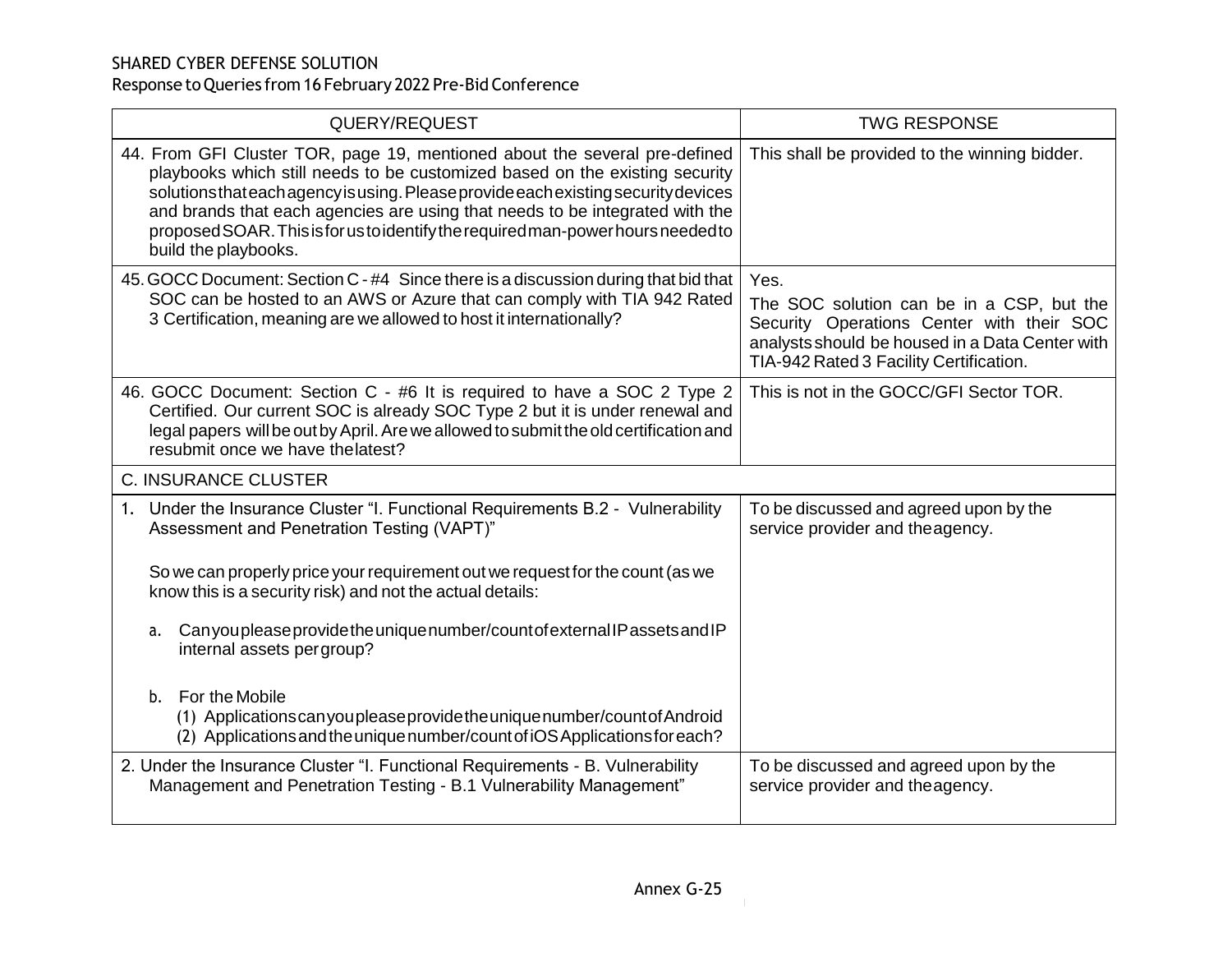| QUERY/REQUEST                                                                                                                                                                                                                          | <b>TWG RESPONSE</b>                          |
|----------------------------------------------------------------------------------------------------------------------------------------------------------------------------------------------------------------------------------------|----------------------------------------------|
| So we can properly price your requirement out we request for the count (as we<br>know this is a security risk) and not the actual details.                                                                                             |                                              |
| Can you please provide the unique number/count of external assets and internal<br>assets per group?                                                                                                                                    |                                              |
| 3. Under the Insurance Cluster "I. Functional Requirements - B.2 Vulnerability<br>Assessment and Penetration Testing (VAPT)"                                                                                                           | This will be provided to the winning bidder. |
| As you know the pricing for Mobile, Web, and network VAPT engagements are all<br>different. So we can properly price your requirement out we request for the count<br>(as we know this is a security risk) and not the actual details. |                                              |
| Can you please provide the unique number/count of external IP assets and IP<br>a.<br>internal assets per group?<br>FortheWeb-Applicationscanyoupleaseprovidetheuniquenumber/count<br>b.<br>of FQDN?                                    |                                              |
| For the Mobile<br>C <sub>1</sub><br>(1) Applications can youple as eprovide the unique number/count of Android<br>(2) Applications and the unique number/count of iOS Applications for each?                                           |                                              |
| 4. SOC/NOC facilities (IC TOR section C.2 page 15):                                                                                                                                                                                    | <b>No</b>                                    |
| Could the TWG reconsider this and allow the facility to be located outside Metro<br>Manila but still be within the Philippines? (ex. Pampanga)                                                                                         |                                              |
| 5. 45 Days of delivery for Phase 1. It might be too short of a time depending on the<br>number of the endpoints / phyisical locations. Can this requirement only apply to<br>servers/critical systems?                                 | <b>No</b>                                    |
| Can we Request for 6mos completion after NTP if 6 months is not feasible can we<br>ask to provide the a Priority List (Server).                                                                                                        |                                              |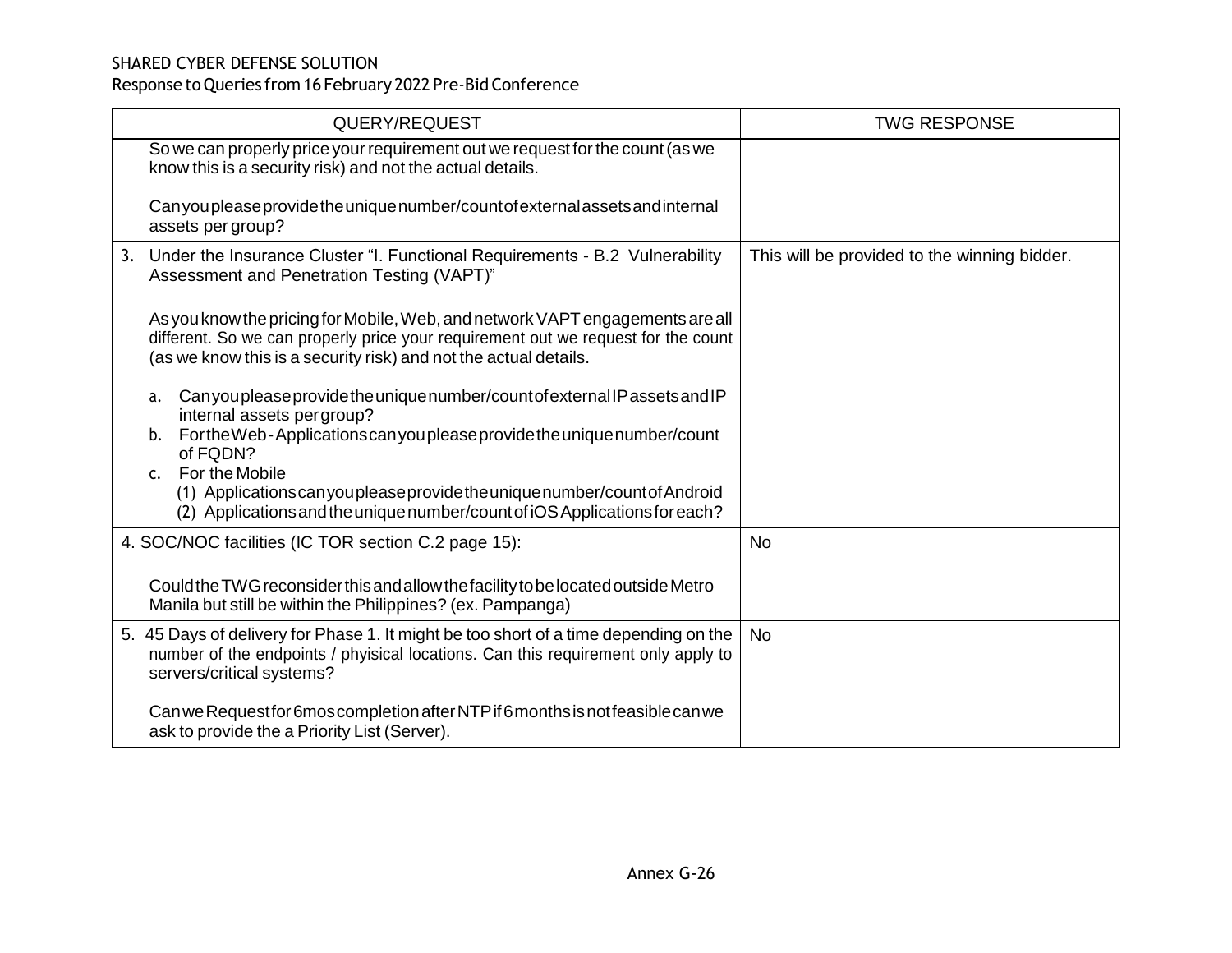| QUERY/REQUEST                                                                                                                                                                                                                                        | <b>TWG RESPONSE</b>                                                                                                                                                                                        |
|------------------------------------------------------------------------------------------------------------------------------------------------------------------------------------------------------------------------------------------------------|------------------------------------------------------------------------------------------------------------------------------------------------------------------------------------------------------------|
| 6. The solution is capable to deploy endpoint technology to workstations and servers,<br>including all versions of Windows, Mac, Unix and Linux assets. Please provide<br>specific versions (A.2.1.1) is it the same version with B.1.59 p17 of GFI? | As per TOR, this refers to Windows endpoints,<br>Windows servers, major Unix and Linux<br>distributions, MacOS, Mobile devices, that is still<br>under support or extended support by the<br>manufacturer. |
| 7. Aside from the number of endpoints, can we get the list of devices/systems to be in<br>scope?                                                                                                                                                     | To be discussed and agreed upon by the<br>service provider and the agency.                                                                                                                                 |
| 8. For the SOC and SOC Team, is it dedicated to the GFI and IC but shared across<br>agency? Or SOC and SOC Team are dedicated per agency?                                                                                                            | SOC Team is dedicated per cluster.                                                                                                                                                                         |
| 9. Does the agencies need to access and administer the SOAR? or just<br>monitoring (MSSP to share dashboard for monitoring)?                                                                                                                         | The agencies must have a dashboard<br>for monitoring.                                                                                                                                                      |
| 10. does the SOC needs to integrate to the existing ticketing/ITSM per agency for their<br>internal workflow and ticketing requirements? or MSSP SOC will just use its own<br>ticketing system?                                                      | No need to integrate. The service provider shall<br>provide a ticketing tool.                                                                                                                              |
| 11. For the regular meetings with the agencies, should it be per agency? or just one<br>session per month for example for all agencies?                                                                                                              | Per agency, per cluster, and as the need arises.                                                                                                                                                           |
| 12. For the Endpoint Security/EDR requirement, what if the agency exists? Do we<br>need to replace it or just integrate it to our SOC?                                                                                                               | The Shared Cyber Defense project shall serve<br>as another layer of defense for the agencies.                                                                                                              |
|                                                                                                                                                                                                                                                      | The service provider must be able to integrate the<br>agencies' existing endpoint security/ EDR<br>requirement.                                                                                            |
| 13. For the Endpoint Security/EDR requirement, can you provide the list of operating<br>systems in scope?                                                                                                                                            | Already stated in the TOR.                                                                                                                                                                                 |
|                                                                                                                                                                                                                                                      | Windows endpoints, Windows servers, major Unix<br>and Linux distributions, MacOS, Mobile devices,<br>that is still under support or extended support by<br>the manufacturer.                               |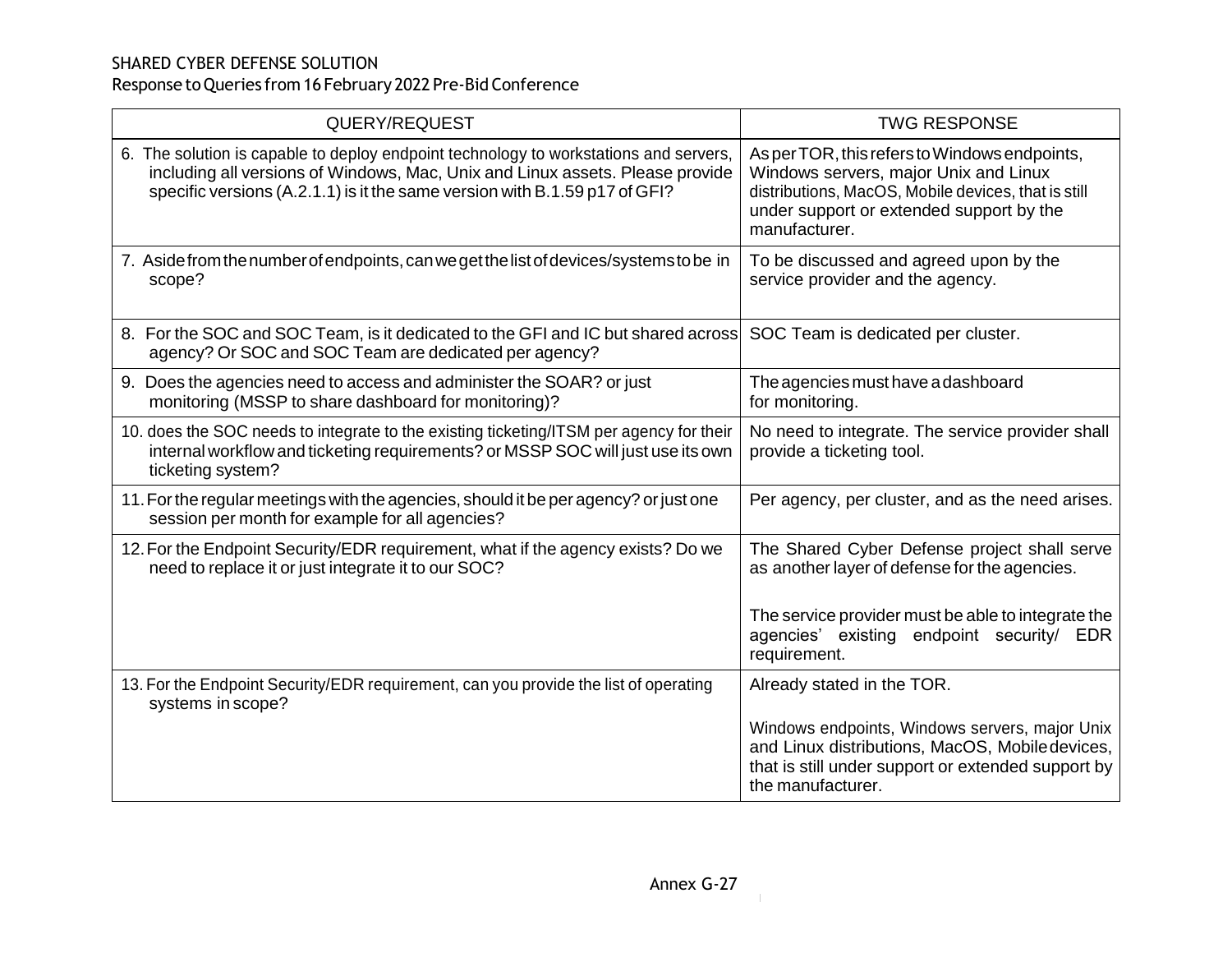| QUERY/REQUEST                                                                                                                                                                                                                                                                                                                                                                                                                                                                                                                                                                                                         | <b>TWG RESPONSE</b>                                                                                                                |
|-----------------------------------------------------------------------------------------------------------------------------------------------------------------------------------------------------------------------------------------------------------------------------------------------------------------------------------------------------------------------------------------------------------------------------------------------------------------------------------------------------------------------------------------------------------------------------------------------------------------------|------------------------------------------------------------------------------------------------------------------------------------|
| 14. For the SIEM log archiving, should it be on MSSP SOC or in the premise of<br>agency? if in the premise of the agency, who will provide the archiving storage?                                                                                                                                                                                                                                                                                                                                                                                                                                                     | Archiving is part of the scope to be provided by the<br>service provider.                                                          |
| 15. For the SIEM requirement, what if the agency has existing SIEM? do we replace it<br>or just manage it?                                                                                                                                                                                                                                                                                                                                                                                                                                                                                                            | The SIEM will be provided by the service provider.<br>Agency SIEM can be integrated through API for<br>event collection if needed. |
| 16. For VM and VAPT<br>a. What is the method of testing (whitebox, greybox, blackbox). Or we can<br>recommend it?<br>b. Preferred time of testing (off hours or office hours) for the intrusive type of<br>VAPT?<br>Preferred time of testing (off hours or office hours) for the non-intrusive. type of<br>c.<br>VAPT?<br>d. How many IPs will be tested for the following:<br>(1) External VAPT<br>i. Number of External IPs?<br>ii. Number of URLs?<br>(2) Mobile App VAPT<br>i. Number of Mobile Apps?<br>ii. Does this apps use an API? if yes, do we need to included scanning<br>of APIs?<br>(3) Internal VAPT | To be discussed and agreed upon by the<br>service provider and the agency.                                                         |
| i. How many Internal IPs and Subnets?<br>ii. Number of URLs?                                                                                                                                                                                                                                                                                                                                                                                                                                                                                                                                                          |                                                                                                                                    |
| 17. For threat intelligence how many assets are we looking at (combination of names,<br>VIP emails, credit cards, etc.)?                                                                                                                                                                                                                                                                                                                                                                                                                                                                                              | Already defined in the TOR.                                                                                                        |
| 18. For threat intelligence how many take downs?                                                                                                                                                                                                                                                                                                                                                                                                                                                                                                                                                                      | Already defined in the TOR.                                                                                                        |
| 19. Can we utilize/integrate existing VPN and MFA of the agency?                                                                                                                                                                                                                                                                                                                                                                                                                                                                                                                                                      | Yes, if existing                                                                                                                   |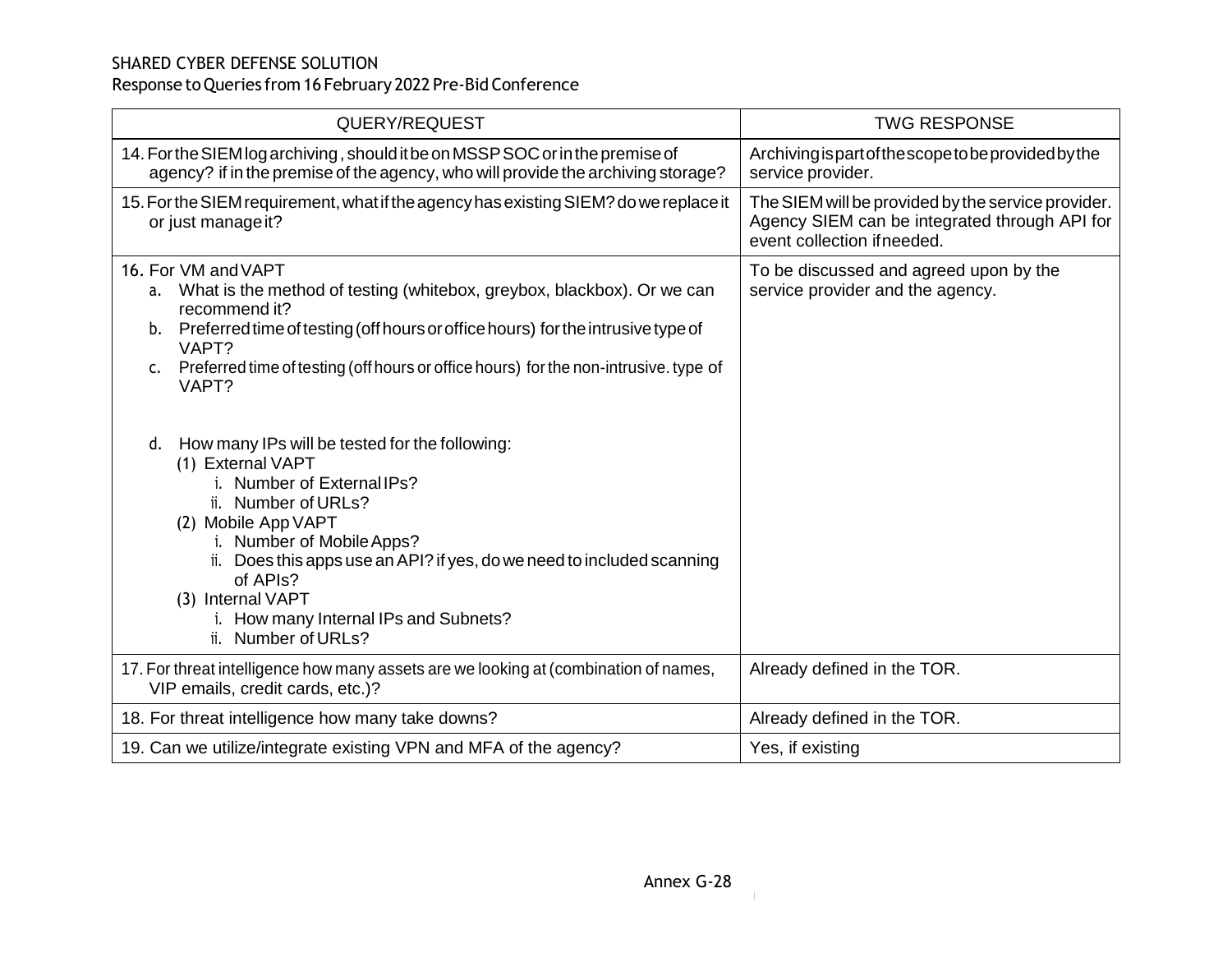| QUERY/REQUEST                                                                                                                                                                                                                                                                                                                                                                                          | <b>TWG RESPONSE</b>                                                                                                                                                                                          |
|--------------------------------------------------------------------------------------------------------------------------------------------------------------------------------------------------------------------------------------------------------------------------------------------------------------------------------------------------------------------------------------------------------|--------------------------------------------------------------------------------------------------------------------------------------------------------------------------------------------------------------|
| 20. Under B.2 Vulnerability Assessment and Penetration Testing (VAPT) Item #1, may<br>we ask for the inventory of network infrastructure, applications (e.g., public-facing<br>web and mobile applications), Application Programming Interfaces (APIs),<br>endpoints, hosts and databases, including member service systems or kiosks that<br>will be included in the VAPT Scope?                      | To be discussed and agreed upon by the<br>service provider and the agency.                                                                                                                                   |
| 21. Under D. Personnel Qualifications/Requirements, would the Analysts assigned to<br>the Insurance Cluster requires to be dedicated? Meaning they cannot monitor<br>other customers of the Service Provider other than the Insurance Cluster?                                                                                                                                                         | Yes, they are dedicated.                                                                                                                                                                                     |
| 22. We would like to confirm that we may use our principal manufacturer/ providers<br>personnel to implement and perform parts of the project/service as to leverage on<br>their global insight and expertise like on the areas but not limited to<br>services/product like Threat Intelligence, MDR and the likes which shall be<br>beneficial for all agencies strengthening their security posture. | As long as they are identified and contracted for<br>the project.                                                                                                                                            |
| 23. We would like to request the bid submission to be extended from March 2 2022<br>to March 14 2022. Given the enormous scope of the project that needs to be fully<br>studied and prepared for, one week preparation shall unfortunately shall be an<br>unattainable for us and other bidders and will assure of us to not be able to comply<br>with the declared submission date.                   | Requestforextensionofbidsubmission will not be<br>accommodated.                                                                                                                                              |
| 24. For Insurance Cluster, under B.2 Vulnerability Assessment and Penetration Testing<br>(VAPT) Item #1, may we ask for the inventory of networkinfrastructure,<br>applications (e.g., public-facing web and mobileapplications), Application<br>Programming Interfaces (APIs), endpoints, hosts and databases, including<br>member service systems or kiosks that will be included in the VAPT Scope? | To be discussed and agreed upon by the<br>service provider and the agency.                                                                                                                                   |
| 25. For Insurance Cluster, under D. Personnel Qualifications/Requirements, would<br>the Analysts assigned to the Insurance Cluster requires to be dedicated? Meaning<br>they cannot monitor other customers of the Service Provider other than the<br><b>Insurance Cluster?</b>                                                                                                                        | Yes, they are dedicated.                                                                                                                                                                                     |
| 26. For Insurance Cluster, under C. Service Provider's Qualification and Requirements<br>Item #6, can we provide other certifications as substitute for SOC 2 Type 2 such<br>as ISO QMS and ISMS certifications OR attestation document that the<br>Service Provider is scheduled to re-certify its ISO QMS and ISMS?                                                                                  | ISO QMS and ISMS may not provide assurance<br>for the service and organizational control capability<br>specifically on System Security, Availability,<br>Processing Integrity, Confidentiality, and Privacy. |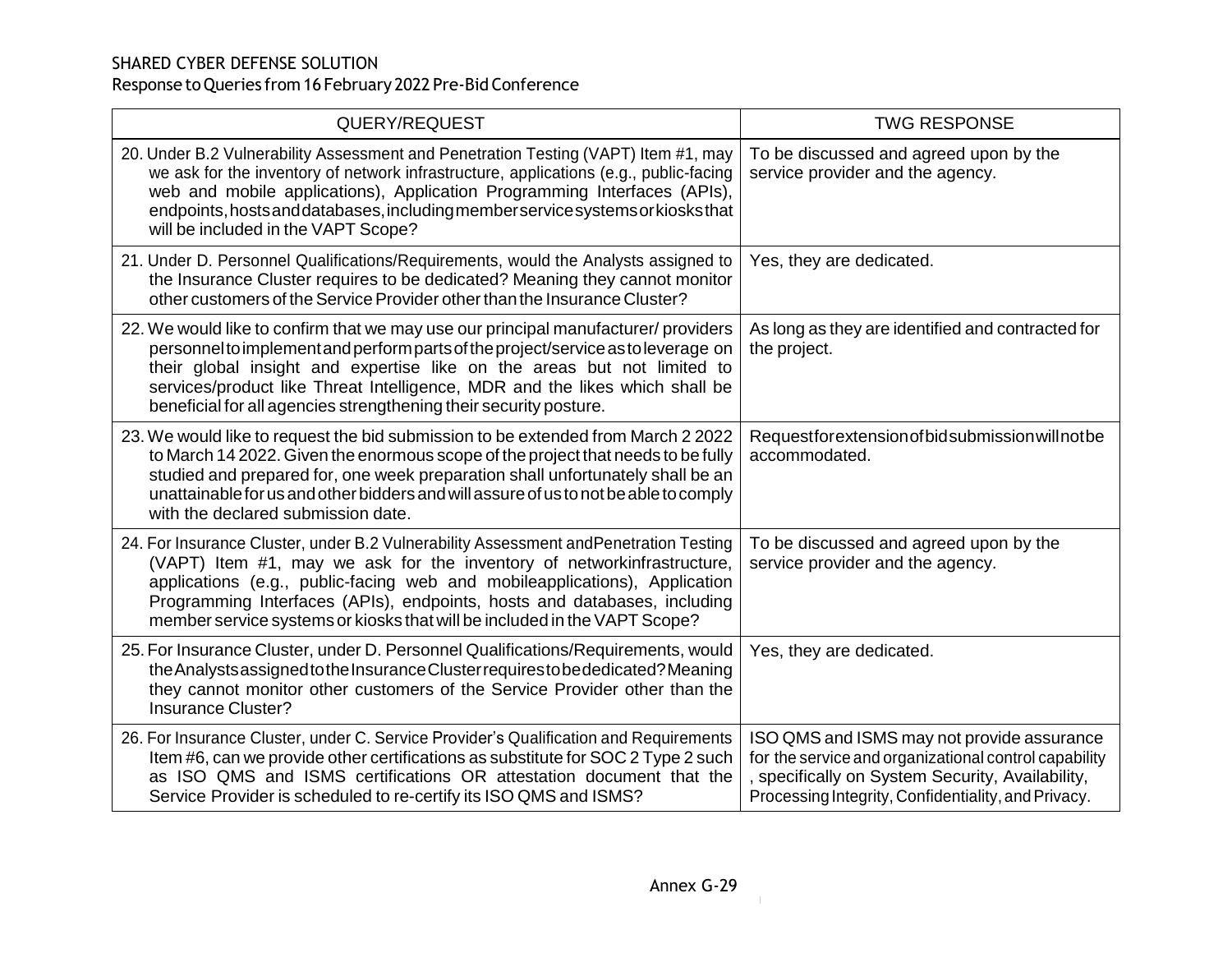| QUERY/REQUEST                                                                                                                                                                                                                                                                                                       | <b>TWG RESPONSE</b>                                                           |
|---------------------------------------------------------------------------------------------------------------------------------------------------------------------------------------------------------------------------------------------------------------------------------------------------------------------|-------------------------------------------------------------------------------|
| 27. For Insurance Cluster, under A.3 Security Information and Event Management<br>(SIEM), can the Service Provider will just provide the specs for the SIEM Log<br>Collector, and the insurance agency will provide the virtualized environment where<br>the on-premises log collector software is to be installed? | No. The service provider shall provide all<br>components of the subscription. |
| 28. For Insurance Cluster, does each Agency have Firewall/Router in place where the<br>VPN will terminate from the Service Provider SOC. If Yes, can we ask for the brand<br>per Agency?                                                                                                                            | To be discussed and agreed upon by the<br>service provider and the agency.    |
| 29. For Insurance Cluster, under II. Non-Functional Requirement #5, does each<br>agency will provide its own Internet Connectivity/MPLS that will be used for VPN<br>to connect to the Service Provider SOC?                                                                                                        | Yes, using existing network facility of the<br>agencies.                      |
| 30. For Insurance Cluster, under D. Personnel Qualifications/Requirements, item #1,<br>that means the Service Provider should have the certified engineer based on the<br>brand they will be using for SOAR, SIEM and Vulnerability Management?                                                                     | Yes                                                                           |
| 31. For Insurance Cluster, can we request for at 2 weeks extension for the submission,<br>given that there are several components that needs to include in the solution and<br>processing of eligibility documents?                                                                                                 | Requestfor extension of bid submission will not<br>be accommodated.           |
| 32. For Insurance Cluster, under A.3 Security Information and Event Management<br>(SIEM) item#1, The solution provider must be categorized as a leader in the latest<br>Forrester or Gartner Magic Quadrant for SIEM, may we ask if can be also<br>recognized a leader at least once in the last 5 years?           | TOR requires latest Forrester or Gartner report.                              |
| 33. For Insurance Cluster, may we ask for the estimated EPS (Events per Second)<br>per Agency for us to come up with the right size of the SIEM?                                                                                                                                                                    | Youcanestimatethroughthenumberof<br>endpoints per agency.                     |
| 34. For Insurance Cluster, under C. Service Provider's Qualification and Requirements<br>Item #6, stating that Service Provider must have 3 Years providing SOC Services.<br>Can we ask this to relax for 1 Year Experience only in providing SOC Services?                                                         | No.                                                                           |
| 35. For Insurance Cluster, under II. Non-Functional Requirements, item #2, may we<br>ask the estimate no. of users that will access the portal per Agency? As well as the<br>MFA they are currently using?                                                                                                          | Users will be around 1-5, however the MFA to be<br>provided by bidder         |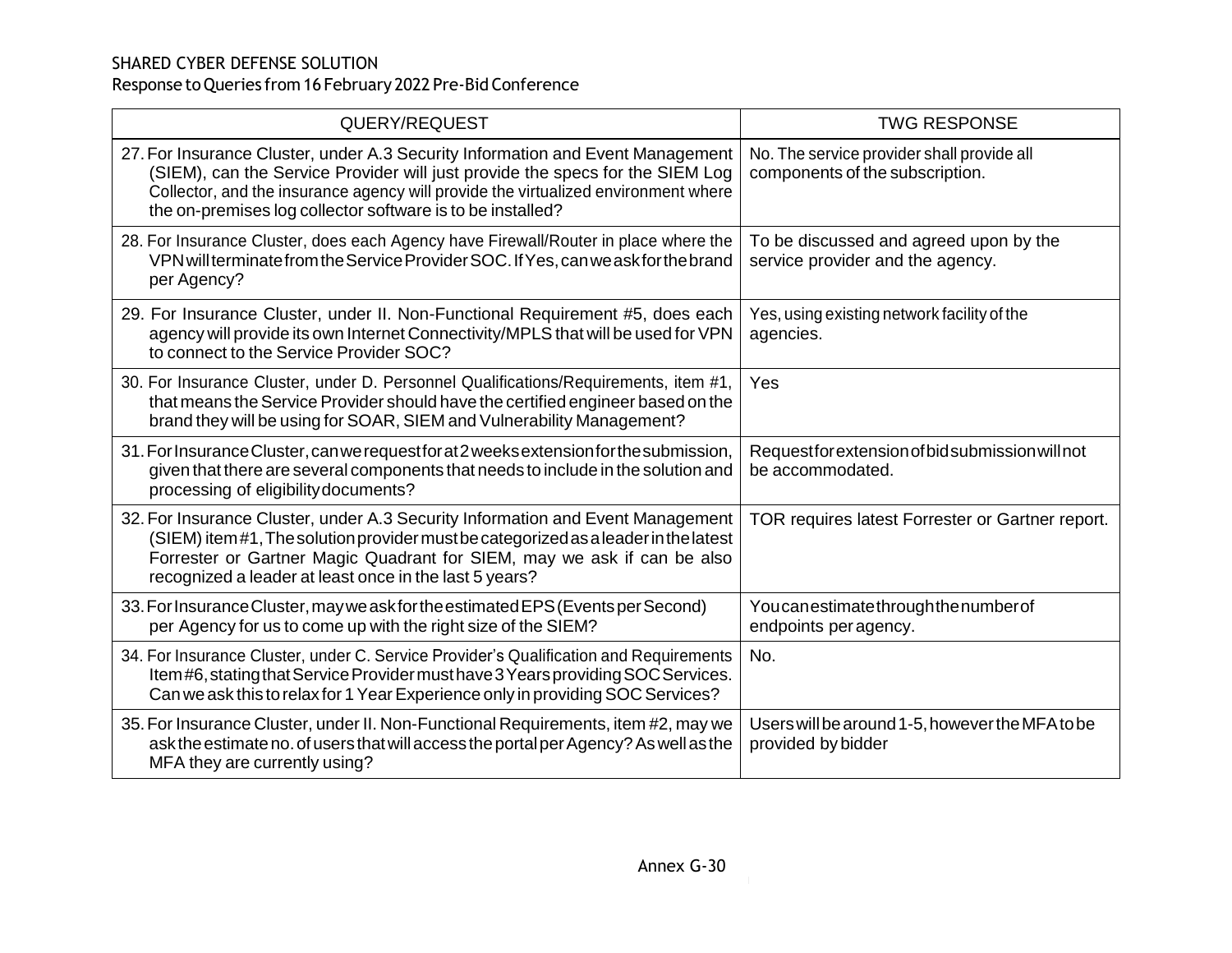| QUERY/REQUEST                                                                                                                                                                                                                                                                                                                                                                                                       | <b>TWG RESPONSE</b>                                                                                                                                                             |
|---------------------------------------------------------------------------------------------------------------------------------------------------------------------------------------------------------------------------------------------------------------------------------------------------------------------------------------------------------------------------------------------------------------------|---------------------------------------------------------------------------------------------------------------------------------------------------------------------------------|
| 36. For Insurance Cluster, under II. Functional Requirement, item # 6, does this<br>means the SOC Facility should be two sites/redundant?                                                                                                                                                                                                                                                                           | Yes. For cloud implementation, the service<br>provider shall ensure physical and environmental<br>controls are implemented.                                                     |
| 37. For Insurance Cluster, under B.2. VAPT, item #7, can we ask for actual no. and<br>inventory of the servers, and applications?                                                                                                                                                                                                                                                                                   | To be discussed and agreed upon by the<br>service provider and theagency.                                                                                                       |
| 38. For Insurance Cluster, under 4. Delivery Time and Schedule, does this mean<br>Phase 1 will commence simultaneously per Agency which is 45 days upon<br>issuance of NTP?                                                                                                                                                                                                                                         | Yes                                                                                                                                                                             |
| 39. For Insurance Cluster, under 4. Delivery Time and Schedule, does 45 days after<br>NTP for Phase 1 means that Threat Intelligence, Security Monitoring, and Incident<br>Response should be implemented already?                                                                                                                                                                                                  | Yes                                                                                                                                                                             |
| 40. For Insurance Cluster, If you will allow the vendor of the service provider as part of<br>the channels agreement to implement and perform other part of the service.                                                                                                                                                                                                                                            | Only if they are contracted by the service provider<br>for the project.                                                                                                         |
| 41. For Insurance Cluster, May we request for a 2 week extension for the submission<br>of bid.                                                                                                                                                                                                                                                                                                                      | Requestfor extension of bid submission will not<br>be accommodated.                                                                                                             |
| 42. The service provider shall supply Managed Detection and Response<br>services, including the Endpoint Protection / Endpoint Detection and<br>Response (EDR) licenses required for supported endpoints. Supported endpoints<br>refer to Windows endpoints, Windows servers, major Unix and Linux<br>distributions, MacOS, Mobile devices, that is still under support or extended<br>support by the manufacturer. | EDR can be installed to supported systems.<br>For non-supported systems, other means of<br>monitoring must be done, such as network<br>detection and response (NDR) or similar. |
| Still request ro remove UNIX                                                                                                                                                                                                                                                                                                                                                                                        |                                                                                                                                                                                 |
| Same with Item 1 in the A.2.1 Deployment and Management.                                                                                                                                                                                                                                                                                                                                                            |                                                                                                                                                                                 |
| As per online bid clarification which the TWG responded and confirmed, endpoints<br>with legacy OS (end of support) shall be considered as unsupported devices and<br>will be excluded.                                                                                                                                                                                                                             |                                                                                                                                                                                 |
| Further, the TWG has agreed also on the proposal that unsupported endpoints<br>shall only cover monitoring to which existing network-based solutions (monitoring<br>and prevention solutions) of a particular agency will be used.                                                                                                                                                                                  |                                                                                                                                                                                 |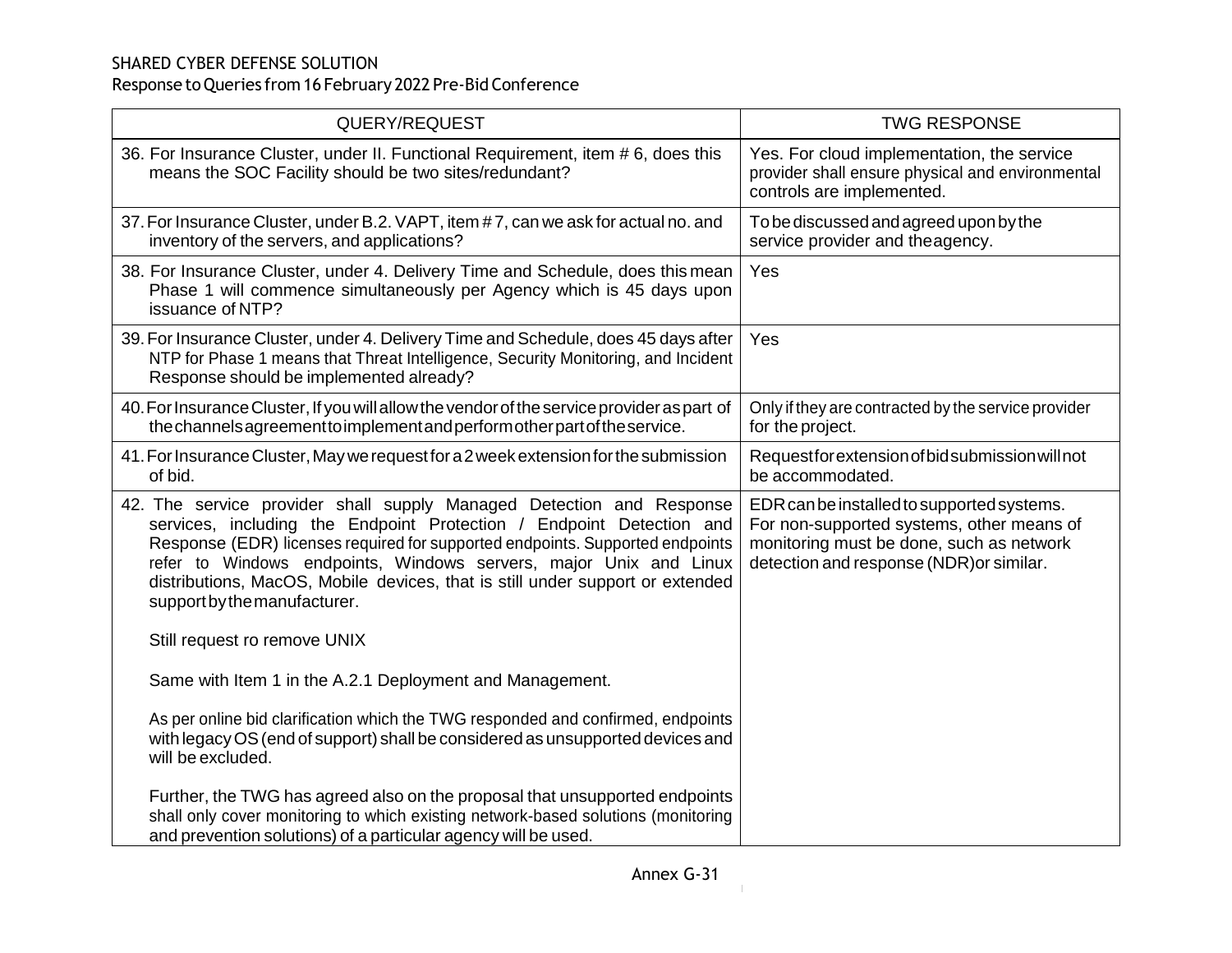| QUERY/REQUEST                                                                                                                                                                                                                                                                              | <b>TWG RESPONSE</b>                                                                                                                                                             |
|--------------------------------------------------------------------------------------------------------------------------------------------------------------------------------------------------------------------------------------------------------------------------------------------|---------------------------------------------------------------------------------------------------------------------------------------------------------------------------------|
| May we also confirm that open-source OS and other multitasking, multiuser<br>computer operating systems to which are mostly used for specific applications<br>shall be classified also as unsupported devices and same as legacy OS, it will be<br>excluded?                               |                                                                                                                                                                                 |
| 43. The solutions provider must be capable to deploy the endpoint technology to<br>workstations and servers, including Windows, Mac, Unix and Linux assets, using<br>the agencies or the solutions provider's deploytment tool, and must support both<br>physical and virtual environments | EDR can be installed to supported systems.<br>For non supported systems, other means of<br>monitoring must be done, such as network<br>detection and response (NDR) or similar. |
| Still request ro remove UNIX                                                                                                                                                                                                                                                               |                                                                                                                                                                                 |
| Same with Item 1 in the A.2.1 Deployment and Management.                                                                                                                                                                                                                                   |                                                                                                                                                                                 |
| As per online bid clarification which the TWG responded and confirmed, endpoints<br>with legacy OS (end of support) shall be considered as unsupported devices and<br>will be excluded.                                                                                                    |                                                                                                                                                                                 |
| Further, the TWG has agreed also on the proposal that unsupported endpoints<br>shall only cover monitoring to which existing network-based solutions (monitoring<br>and prevention solutions) of a particular agency will be used.                                                         |                                                                                                                                                                                 |
| May we also confirm that open-source OS and other multitasking, multiuser<br>computer operating systems to which are mostly used for specific applications<br>shall be classified also as unsupported devices and same as legacy OS, it will be<br>excluded?                               |                                                                                                                                                                                 |
| 44. Vulnerability Management and Penetration Testing                                                                                                                                                                                                                                       | For IC, VAPT is annual asper TOR                                                                                                                                                |
| Please validate that the VA PT session is once a year as explained during pre-bid<br>conference                                                                                                                                                                                            |                                                                                                                                                                                 |
| 45. Vulnerability Assessment and Penetration Testing (VAPT)                                                                                                                                                                                                                                | For IC, VAPT is annual asper TOR                                                                                                                                                |
| Please validate that the VAPT session is once a year as explained during pre-bid<br>conference                                                                                                                                                                                             |                                                                                                                                                                                 |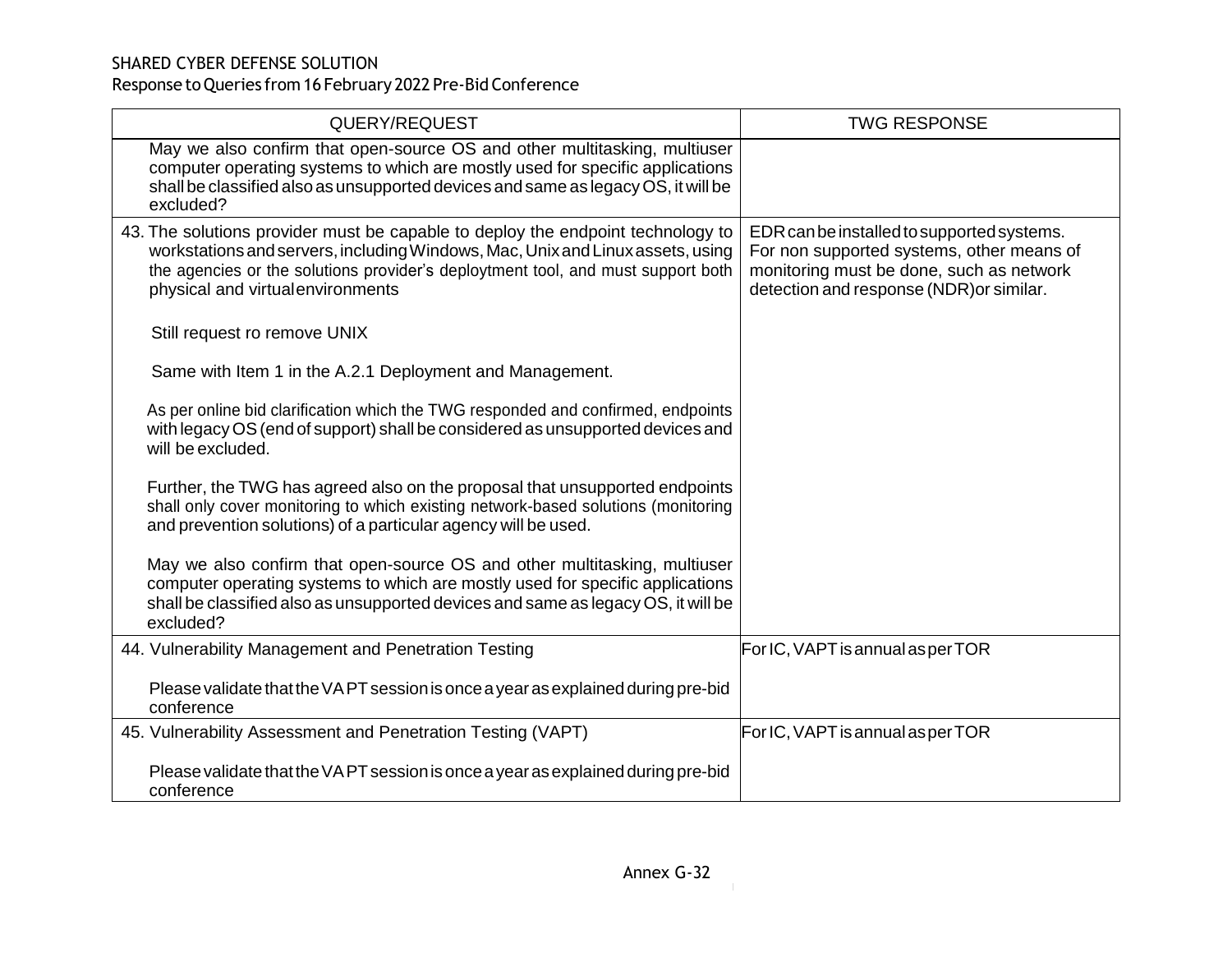| QUERY/REQUEST                                                                                                                                                                                                                                                                                                                                                                                                                                                    | <b>TWG RESPONSE</b>                                                                                                                                                                                                                                                |
|------------------------------------------------------------------------------------------------------------------------------------------------------------------------------------------------------------------------------------------------------------------------------------------------------------------------------------------------------------------------------------------------------------------------------------------------------------------|--------------------------------------------------------------------------------------------------------------------------------------------------------------------------------------------------------------------------------------------------------------------|
| 46. The service provider shall perform Host discovery and Operating System (OS)<br>fingerprinting functionalities for the following, but not limited to:<br>Windows (all versions)<br>$\bullet$<br>Linux and other Unix flavors (all versions)<br>$\bullet$<br>Network and security related equipment, whether software or hardware-based<br>$\bullet$<br>User profile settings<br>$\bullet$<br>Advanced password analysis                                       | EDR can be installed to supported systems.<br>For non supported systems, other means of<br>monitoring must be done, such as network<br>detection and response (NDR) or similar.                                                                                    |
| Same with Item 1 in the A.2.1 Deployment and Management.                                                                                                                                                                                                                                                                                                                                                                                                         |                                                                                                                                                                                                                                                                    |
| As per online bid clarification which the TWG responded and confirmed, endpoints<br>with legacy OS (end of support) shall be considered as unsupported devices and<br>will be excluded.                                                                                                                                                                                                                                                                          |                                                                                                                                                                                                                                                                    |
| Further, the TWG has agreed also on the proposal that unsupported endpoints<br>shall only cover monitoring to which existing network-based solutions (monitoring<br>and prevention solutions) of a particular agency will be used.                                                                                                                                                                                                                               |                                                                                                                                                                                                                                                                    |
| May we also confirm that open-source OS and other multitasking, multiuser<br>computer operating systems to which are mostly used for specific applications<br>shall be classified also as unsupported devices and same as legacy OS, it will be<br>excluded?                                                                                                                                                                                                     |                                                                                                                                                                                                                                                                    |
| 47. The service provider must be at least five (5) years in Security and ICT Industry<br>and must have more than three (3) years of experience in providing SOC services.<br>SOC must also be SOC 2 Type II Certified, to ensure controls related to security,<br>availability, processing integrity, confidentiality and privacy are in                                                                                                                         | No. SOC 2 Type I report is an attestation of<br>controls at a service organization at a specific<br>point in time, whereas a SOC 2 Type II report is an<br>attestation of controls at a service organization<br>over a minimum six-month period.                   |
| Since SOC 2 Type I and Type II Certifications are similar in terms of attesting of<br>controls at a service organization which provides user entities with reasonable<br>assurance and peace of mind that the non-financial reporting controls at a service<br>organization are suitably designed, in place, and appropriately protecting sensitive<br>clientdata, may we request that the baseline requirement should be a SOC2Type I<br>Certification instead. | The SOC 2 Type I attests that the controls are<br>suitably designed and implemented while the SOC<br>2 Type II attests that the controls are not only<br>suitably designed and implemented, but also<br>attests to the operating effectiveness of the<br>controls. |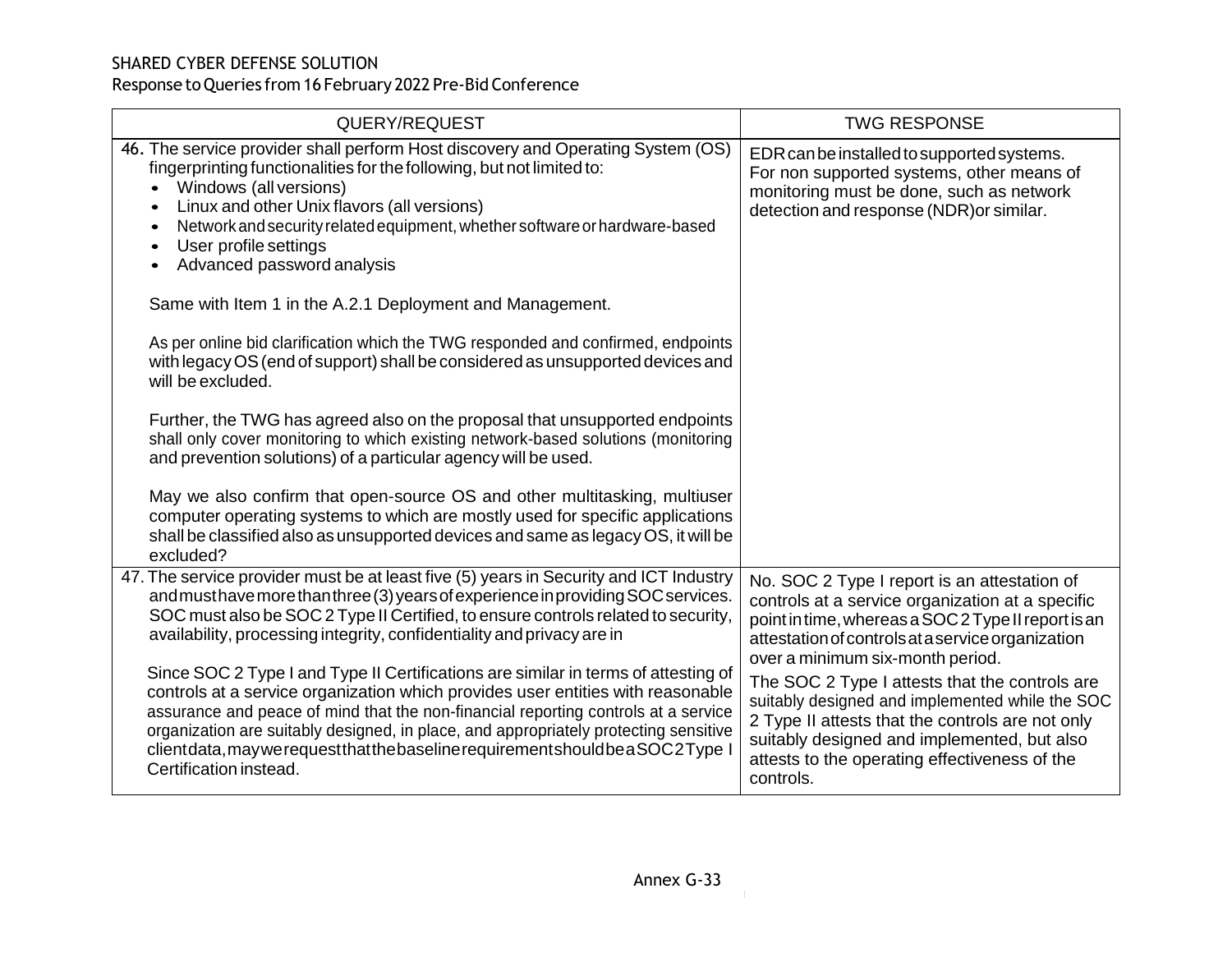| QUERY/REQUEST                                                                                                                                                                                                                                                                                                                                                                                                                                                                                                                                                                      | <b>TWG RESPONSE</b>                                                                                                                                                                                                                                                                                                                                                                 |
|------------------------------------------------------------------------------------------------------------------------------------------------------------------------------------------------------------------------------------------------------------------------------------------------------------------------------------------------------------------------------------------------------------------------------------------------------------------------------------------------------------------------------------------------------------------------------------|-------------------------------------------------------------------------------------------------------------------------------------------------------------------------------------------------------------------------------------------------------------------------------------------------------------------------------------------------------------------------------------|
| 48. Personnel Qualifications/Requirements<br>The service provider must have at least Two (2) local Certified Network and<br>Security Engineer on each of the following security tools below:<br>$\bullet$ SOAR<br>$\bullet$ SIEM<br>• Vulnerability Management<br>Instead of total of 6 engineers, can we submit a total of 4 engineers only, since<br>SOAR & SIEM can be covered by the same engineer?                                                                                                                                                                            | No.                                                                                                                                                                                                                                                                                                                                                                                 |
| 49. Last December 2021, SSS issued ITB-SSS-GOODS-2022-00 for the<br>SUPPLY, DELIVERY, INSTALLATION AND CONFIGURATION INTO<br>OPERATIONAL STATE OF ENDPOINT SECURITY SOLUTION WITH<br>ENDPOINT DETECTION AND RESPONSE (EDR). Will the new System<br>replace what SSS has recently purchased? Or can we use the new EDR that<br>SSS just acquired.                                                                                                                                                                                                                                   | The Shared Cyber Defense project shall serve<br>as another layer of defense for the agencies.<br>The service provider shall include all licenses<br>required by the Shared Cyber Defense project.<br>The service provider must be able to integrate the<br>agencies' existing endpoint security/ EDR<br>requirement.                                                                |
| 50. Other government bids with the same technical requirements of the same nature<br>(SIEM and EDR solution) don't have the limiting requirements as mentioned from<br>Insurance Cluster TOR, page 4, under section A.2.1, item 2 (The solution must be<br>categorized as a leader in the latest Forrester or Gartner Magic Quadrant for<br>Endpoint Protection). Can this be 'loosened up'? We may suggest to the Technical<br>Working Group to consider other SIEM and EPP/EDR vendors that is been<br>listed from the Forrester or Gartner Magic Quadrant for the past 5 years. | Some government bids require this as well. The<br>Forrester/Gartner requirement is in place to<br>ensuresolutionsprovidedhavebeenattestedby<br>these companies.<br>The solution must be categorized as a leader in<br>the latest Forrester or Gartner Magic Quadrant for<br>Endpoint Protection or any similar category<br>relatedtosecuritythreatdetectionandincident<br>response. |
| 51. Other government bids with the same technical requirements of the same nature<br>(SIEM and EDR solution) don't have the limiting requirements as mentioned from<br>Insurance Cluster TOR, page 6, under section A.3 SIEM, item 1 (The<br>solution provided must be categorized as a leader in the latest Forrester or<br>Gartner Magic Quadrant for SIEM). Can this be 'loosened up'? We may suggest<br>to the Technical Working Group to consider other SIEM and EPP/EDR vendors<br>that is been listed from the Forrester or Gartner Magic Quadrant for the past 5<br>years. | Some government bids require this as well. The<br>Forrester/Gartner requirement is in place to<br>ensuresolutionsprovidedhavebeenattestedby<br>these companies.<br>The solution must be categorized as a leader in<br>the latest Forrester or Gartner Magic Quadrant for                                                                                                            |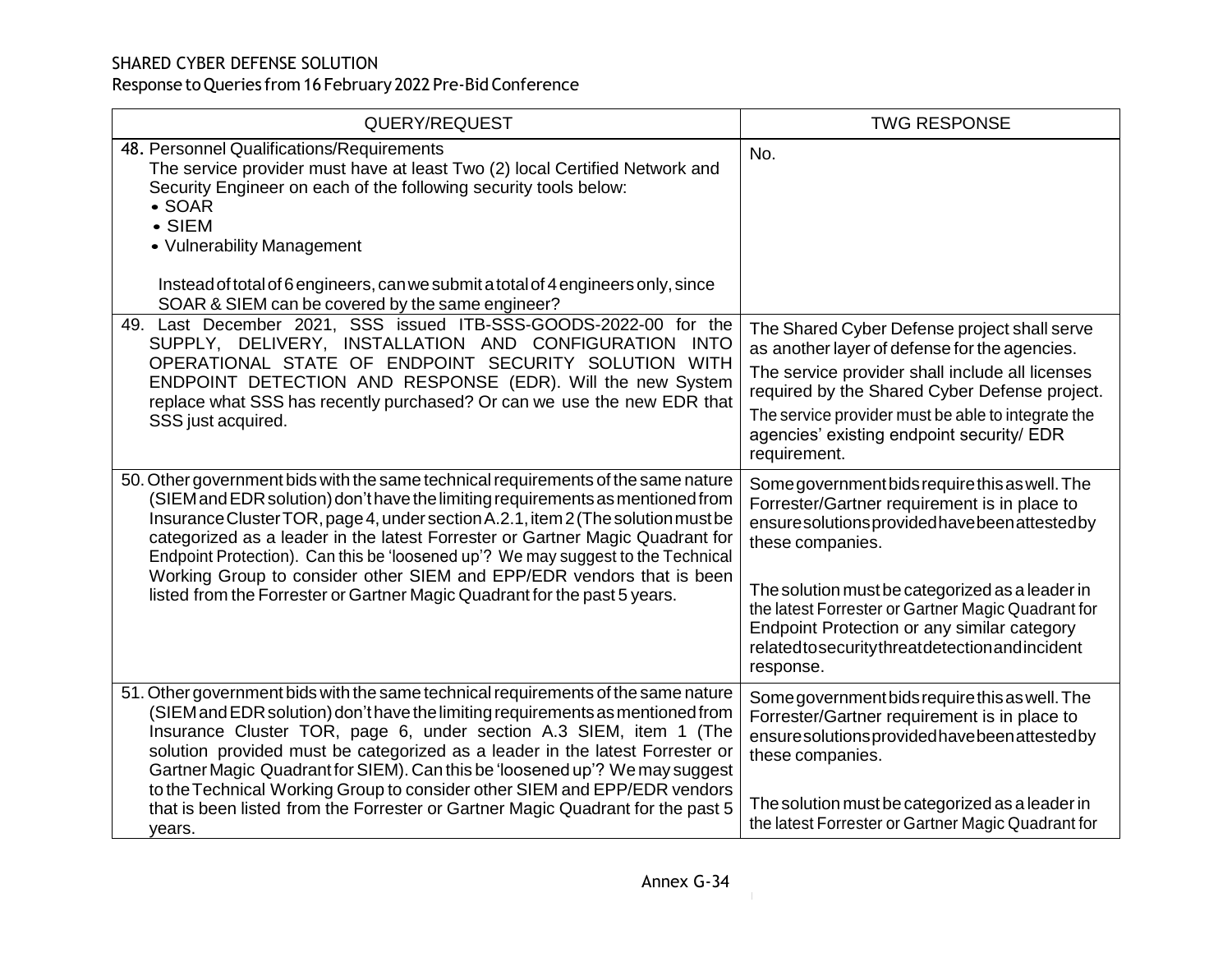| QUERY/REQUEST                                                                                                                                                                                                                                                                                                                                                                                            | <b>TWG RESPONSE</b>                                                                                                                                                                                          |
|----------------------------------------------------------------------------------------------------------------------------------------------------------------------------------------------------------------------------------------------------------------------------------------------------------------------------------------------------------------------------------------------------------|--------------------------------------------------------------------------------------------------------------------------------------------------------------------------------------------------------------|
|                                                                                                                                                                                                                                                                                                                                                                                                          | Endpoint Protection or any similar category<br>related to security threat detection and incident<br>response.                                                                                                |
| 52. From IC Cluster TOR, page 5, A.2.2 Prevention and Detection, Item #4, malware-<br>free tradecraft using Behavior IOA patterns. Please note IOA is an exclusive<br>feature of CROWDSTRIKE.                                                                                                                                                                                                            | IOA or Indicator of Attack is not proprietary to<br>Crowdstrike as security companies like McAfee,<br>Watchguard, and Tenable among othersuse this.                                                          |
| We request to rephrase "Item #4, malware free tradecraft using behavior<br>patterns."                                                                                                                                                                                                                                                                                                                    |                                                                                                                                                                                                              |
| 53. ItmentionedintheInsuranceClusterToRthatthetrainingshouldbebundled. Are<br>you expecting on administration training of the proposed solution? If Yes, how<br>many attendees are expected from each agencies?                                                                                                                                                                                          | At least 2 per agency                                                                                                                                                                                        |
| 54. For Insurance Cluster, D. Incident Response Item #13. The service provider shall<br>deliver employee misconduct investigations, as needed to be rephrased "The<br>service provider shall deliver employee misconduct investigations as it relates to<br>insider threats."                                                                                                                            | Retain the TOR wording.                                                                                                                                                                                      |
| 55. For Insurance Cluster, D. Incident Response Item #16. The service provider shall<br>assist in the following: - Breach communication to "The service provider shall<br>assist or advise in the following: - Breach communication"                                                                                                                                                                     | Retain the TOR wording.                                                                                                                                                                                      |
| 56. For Insurance Cluster, under B.2 Vulnerability Assessment and Penetration<br>Testing (VAPT) Item #1, may we ask for the inventory of network infrastructure,<br>applications (e.g., public-facing web and mobile applications), Application<br>Programming Interfaces (APIs), endpoints, hosts and databases, including<br>member service systems or kiosks that will be included in the VAPT Scope? | To be discussed and agreed upon by the<br>service provider and the agency.                                                                                                                                   |
| 57. For Insurance Cluster, under D. Personnel Qualifications/Requirements, would<br>the Analysts assigned to the Insurance Cluster requires to be dedicated? Meaning<br>they cannot monitor other customers of the Service Provider other than the<br>Insurance Cluster?                                                                                                                                 | Yes, they are dedicated.                                                                                                                                                                                     |
| 58. For Insurance Cluster, under C. Service Provider's Qualification and Requirements<br>Item #6, can we provide other certifications as substitute for SOC 2 Type 2 such<br>as ISO QMS and ISMS certifications OR attestation document that the<br>Service Provider is scheduled to re-certify its ISO QMS and ISMS?                                                                                    | ISO QMS and ISMS may not provide assurance<br>for the service and organizational control capability<br>specifically on System Security, Availability,<br>Processing Integrity, Confidentiality, and Privacy. |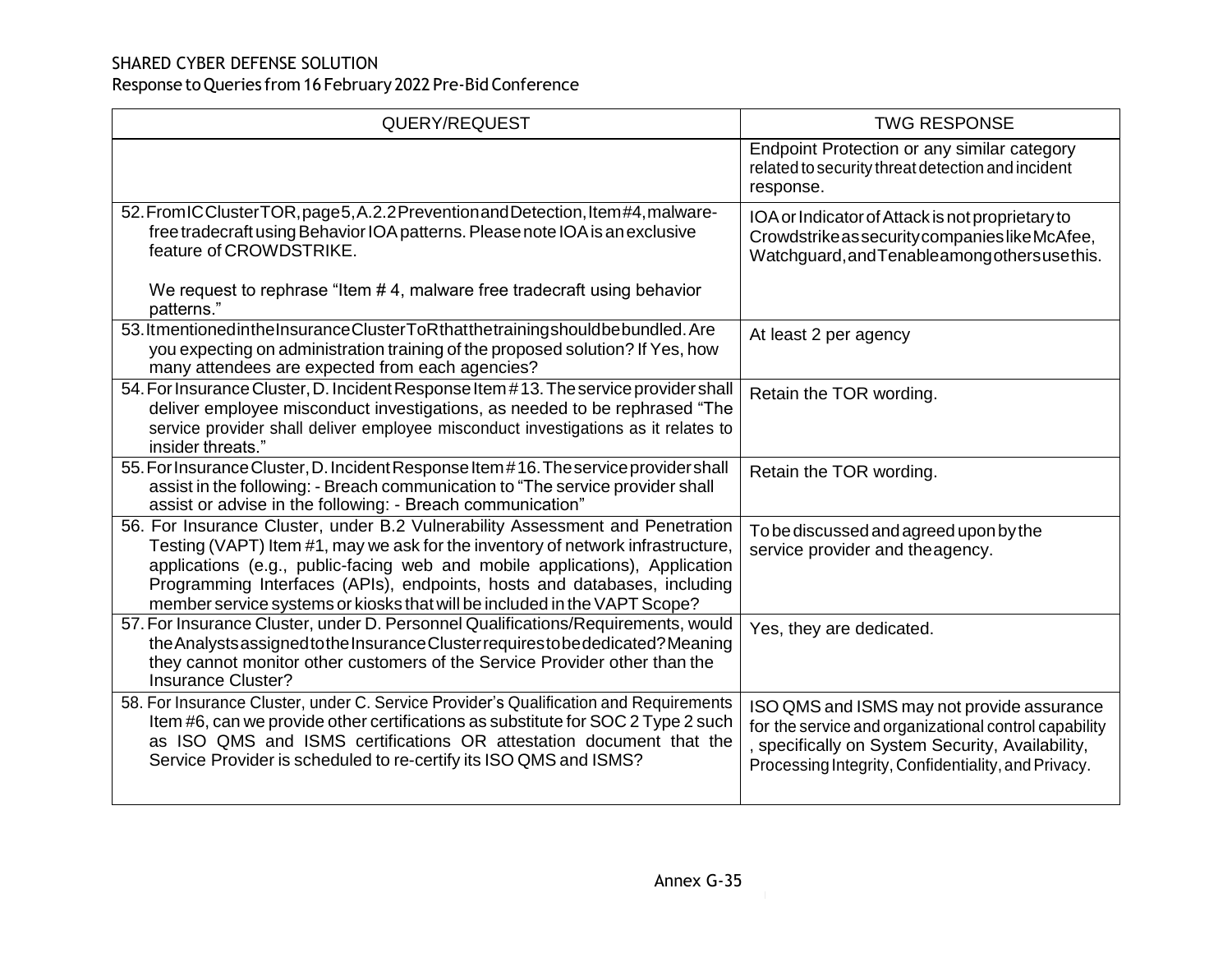| QUERY/REQUEST                                                                                                                                                                                                                                                                                                     | <b>TWG RESPONSE</b>                                                                                                         |
|-------------------------------------------------------------------------------------------------------------------------------------------------------------------------------------------------------------------------------------------------------------------------------------------------------------------|-----------------------------------------------------------------------------------------------------------------------------|
| 59. For Insurance Cluster, under A.3 Security Information and Event Management<br>(SIEM), can the Service Provider will just provide the specs for the SIEM Log<br>Collector and the insurance agency will provide the virtualized environment where<br>the on-premise log collector software is to be installed? | No. The service provider shall provide all<br>components of the subscription.                                               |
| 60. For Insurance Cluster, does each Agency have Firewall/Router in place where the<br>VPN will terminate from the Service Provider SOC. If Yes, can we ask for the brand<br>per Agency?                                                                                                                          | To be discussed and agreed upon by the<br>service provider and theagency.                                                   |
| 61. For Insurance Cluster, under II. Non-Functional Requirement #5, does each<br>agency will provide its own Internet Connectivity/MPLS that will be used for VPN<br>to connect to the Service Provider SOC?                                                                                                      | Yes.                                                                                                                        |
| 62. For Insurance Cluster, under D. Personnel Qualifications/Requirements, item #1,<br>that means the Service Provider should have the certified engineer based on the<br>brand they will be using for SOAR, SIEM and Vulnerability Management?                                                                   | Yes                                                                                                                         |
| 63. For Insurance Cluster, can we request for at 2 weeks extension for the submission,<br>giventhatthereareseveralcomponentsthatneedstoincludeinthesolutionand<br>processing of eligibility documents?                                                                                                            | Requestfor extension of bid submission will not<br>be accommodated.                                                         |
| 64. For Insurance Cluster, under A.3 Security Information and Event Management<br>(SIEM) item#1, The solution provider must be categorized as a leader in the latest<br>Forrester or Gartner Magic Quadrant for SIEM, May we ask if can be also<br>recognized a leader at least once in the last 5 years?         | TOR requires latest Forrester or Gartner report.                                                                            |
| 65. For Insurance Cluster, may we ask for the estimated EPS (Events per Second)<br>per Agency for us to come up with the right size of the SIEM?                                                                                                                                                                  | Estimate can be done using the no of endpoints<br>per agency                                                                |
| 66. For Insurance Cluster, under C. Service Provider's Qualification and Requirements<br>Item #6, stating that Service Provider must have 3 Years providing SOC Services.<br>Can we ask this to relax for 1 Year Experience only in providing SOC Services?                                                       | <b>No</b>                                                                                                                   |
| 67. For Insurance Cluster, under II. Non-Functional Requirements, item #2, may we<br>asktheestimateno.ofusersthat will access the portal per Agency? As well as the<br>MFA they are currently using?                                                                                                              | Users will be around 1-5, however, MFA to be<br>provided by bidder                                                          |
| 68. For Insurance Cluster, under II. Functional Requirement, item #6, does this<br>means the SOC Facility should be two sites/redundant?                                                                                                                                                                          | Yes. For cloud implementation, the service<br>provider shall ensure physical and environmental<br>controls are implemented. |
| 69. For Insurance Cluster, under B.2. VAPT, item #7, can we ask for actual no. and<br>inventory of the servers, and applications?                                                                                                                                                                                 | To be discussed and agreed upon by the<br>service provider and the agency.                                                  |